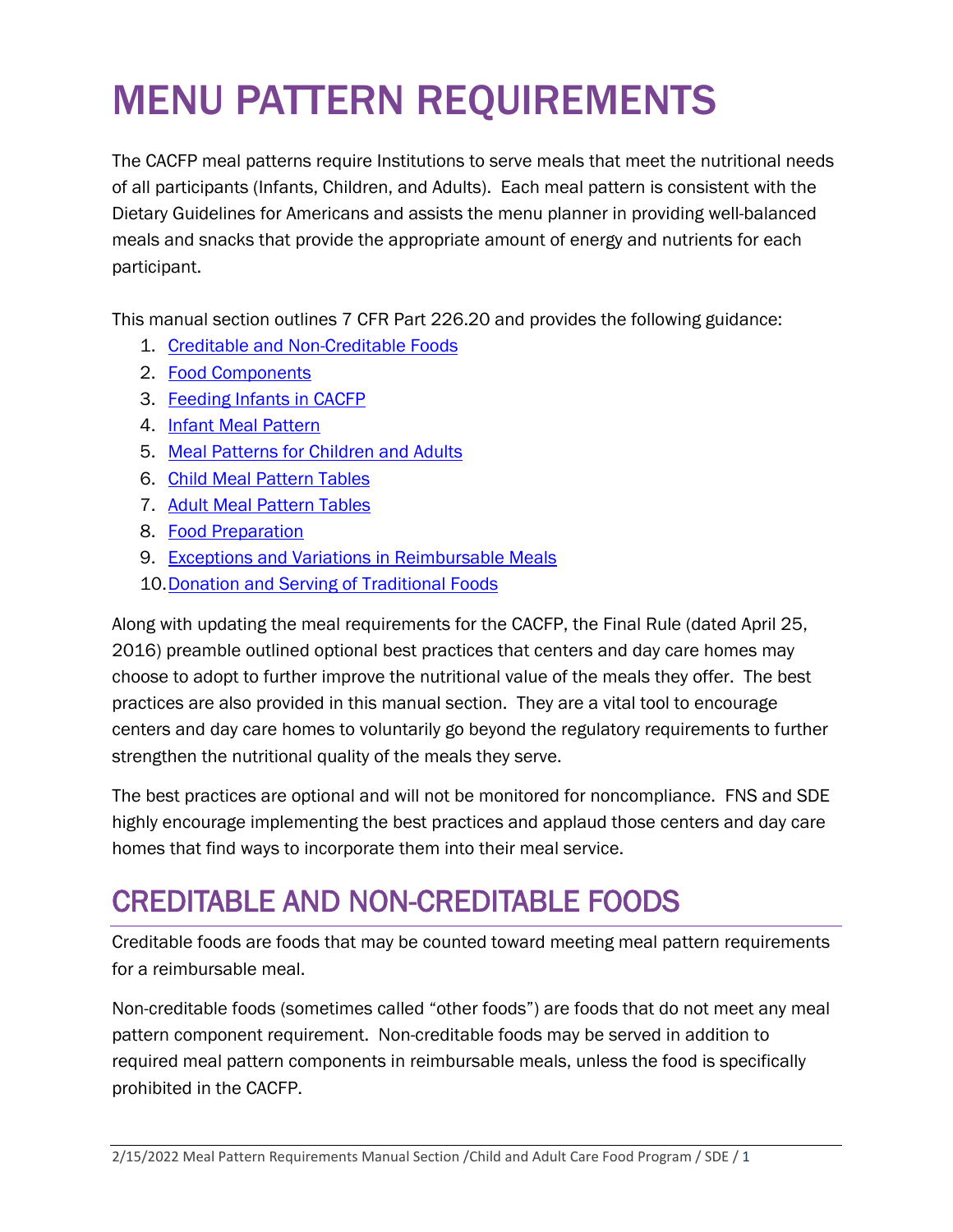The USDA interactive web-based Food Buying Guide (FBG) and the FNS Crediting Handbook are the ultimate references for crediting meal components in CACFP meals. The FBG is the principal tool to determine the contribution that foods make toward meal requirements regardless if foods are produced on site or purchased commercially. The interactive Food Buying Guide allows for easy searching, navigating, and displaying of content. In addition, users can compare yield information, create a favorite foods list, and access tools, such as the Recipe Analysis Workbook (RAW) and the Product Formulation Statement Workbook. The Crediting Handbook is a supplementary resource to the Food Buying Guide with additional information on creditable foods in CACFP. Please note the Crediting Handbook does not replace the Food Buying Guide, but is a valuable supplement.

The FBG is used to determine how much food to purchase or prepare for the number of portions planned, or how to credit one portion of a recipe. The FBG is divided into sections according to meal pattern components: Meat/Meat Alternate, Vegetables, Fruits, Grains, and Milk. Each section provides information on how to determine the creditable amount or the number of servings of a given size from each purchase unit of the food. For example, the FBG specifies one pound of raw ground beef with no more than 20% fat will provide 11.8 one ounce portions of cooked, drained lean meat.

Other Foods listed in the food buying guide contains yield information for foods that are not creditable in the CACFP. Foods in this section do not count toward reimbursable meals.

The USDA interactive web-based Food Buying Guide (FBG) is located at <https://foodbuyingguide.fns.usda.gov/> and the Crediting Handbook is located at [https://www.fns.usda.gov/tn/crediting-handbook-child-and-adult-care-food-program.](https://www.fns.usda.gov/tn/crediting-handbook-child-and-adult-care-food-program)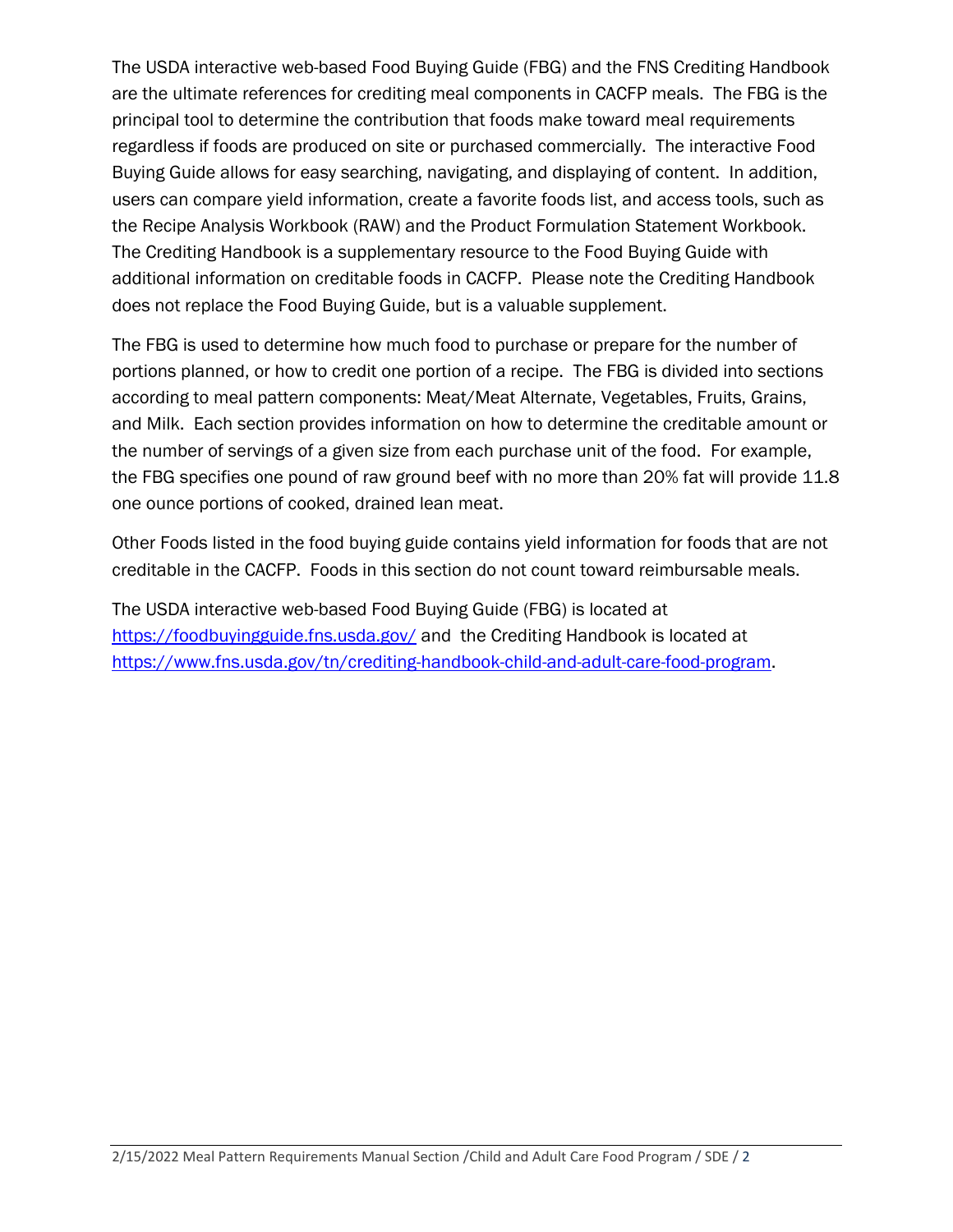# <span id="page-2-0"></span>FOOD COMPONENTS

The meal pattern is made up of five food components. A food component is one of the food categories that comprise a reimbursable meal (Breakfast, Lunch, Supper or Snack). CACFP centers and day care homes must serve at least the minimum required portion sizes of all meal pattern food components to each age group.

A food item is a specific food offered within the food components comprising the reimbursable meal. For example, separate  $\frac{1}{2}$  cup servings of broccoli and carrots are two food items that comprise the vegetable component.

The food components in the CACFP meal pattern are; fluid milk, vegetables, fruits, grains, and meat/meat alternates.

# FLUID MILK

Milk is a critical component of the CACFP meal patterns because it provides nutrients that are vital for health and maintenance of the body. These nutrients include calcium, potassium, vitamin D, and protein. Consuming dairy products, such as milk, is especially important to bone health during childhood and adolescence when bone mass is built.

Milk must be pasteurized fluid milk that meets State and local standards. Fluid milk may be cow's milk, lactose free milk, buttermilk, or acidified milk and must be served as a beverage or on cereal, or a combination of both, as follows:

- 1. Children one year of age must be served unflavored whole milk;
- 2. Children two through five years old must be served either unflavored low-fat (1 percent) or unflavored fat-free (skim) milk;
- 3. Children six years old and older must be served unflavored low-fat (1 percent), unflavored fat-free (skim), or flavored fat-free (skim) milk;
- 4. Adult participants in adult day care centers must be served unflavored low-fat (1 percent), unflavored fat-free (skim), or flavored fat-free (skim) milk. Six ounces (weight) or 3⁄4 cup (volume) of yogurt may be used to fulfill the equivalent of 8 ounces of fluid milk once per day. Yogurt may be counted as either a fluid milk substitute or as a meat alternate, but not as both in the same meal. In addition, yogurt must contain no more than 23 grams of total sugars per 6 ounces. A serving of fluid milk is optional for suppers served to adult participants.

Additionally, breastmilk is considered an allowable fluid milk substitute for children of any age if a mother chooses to breastfeed her child past 1 year of age. Breastmilk may be served in combination with fluid milk. For example, if a mother brings in  $\frac{1}{4}$  cup of expressed breast milk, the center or day care home could provide an additional  $\frac{1}{4}$  cup of whole milk to meet the  $\frac{1}{2}$  cup serving for a child 1-2 years of age.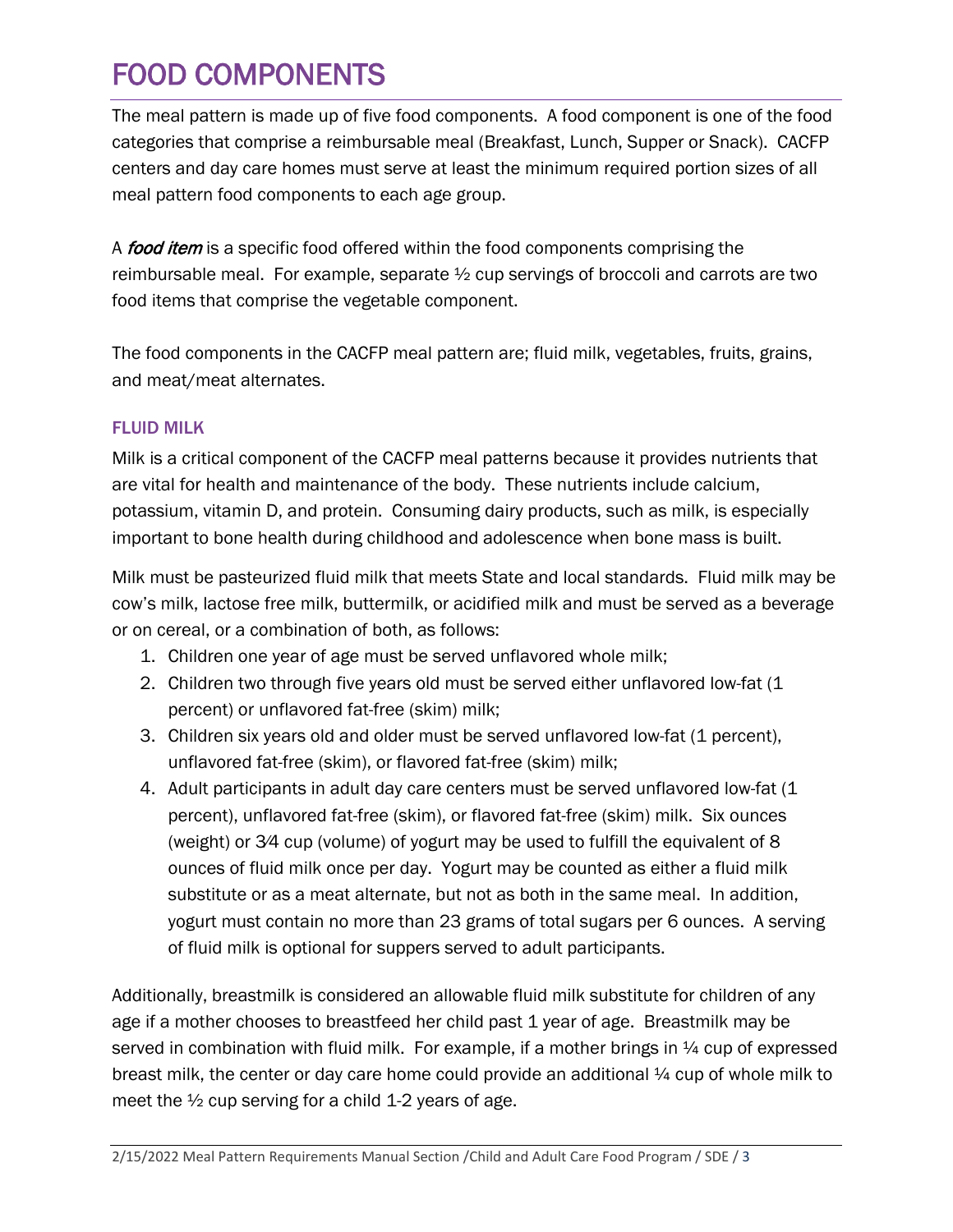Milk contained in smoothies at breakfast prepared in-house may be credited toward the milk component if the milk used meets the requirements for fluid milk above, per policy memo CACFP 05-2014 (v.2).

When smoothies contributing to the fluid milk component are served, it is critical that the Institution and facility staff continue to offer fluid milk and monitor milk consumption to ensure that the service of smoothies does not compromise participant's consumption of milk. It is also important to recognize that the addition of yogurt to a smoothie does not serve as a substitution for fluid milk, which must continue to be offered separately to meet the milk component requirement.

# TRANSITIONAL PERIOD

A one-month period for children between 12 and 13 months is allowed to transition from infant formula to fluid whole milk. Meals containing infant formula served to 12-month-old participants qualify for reimbursement without a Medical Statement Form. Breastmilk continues to be considered an acceptable milk alternative for children over 12 months of age.

Meals containing infant formula that are served to children 13 months and older are reimbursable when it is supported by a medical statement signed and certified by a Licensed Physician (MD or DO), Physician Assistant (PA), Nurse Practitioner (NP), Naturopathic Medical Doctor or Dentist (DMD/DDS). The statement should include a description of the infant's physical or mental impairment and an explanation of how to modify the meal or meal service to accommodate the infant's disability. The statement must be submitted and kept on file by the center or day care home.

In addition, a one-month period for children 24 and 25 months is allowed to transition from whole milk to low-fat or fat-free milk. This means that meals served to children 24 months to 25 months old that contain whole milk or reduced-fat milk (2%) may be claimed for reimbursement.

# FLAVORED MILK

Flavored milk contains all the major nutrients found in unflavored milk. Flavored milk (commercially prepared and plain milk that is flavored with syrup or straws) also contains added sugars and the Dietary Guidelines recommends that all Americans reduce their consumption of added sugars. To better align with the Dietary Guidelines' recommendation and help children develop healthy eating practices early, FNS established the following requirements for flavored milk:

1. *Children 1 through 5 years old*: Meals served to children 1 through 5 years old that contain flavored fluid milk and flavored non-dairy beverages cannot be claimed for reimbursement.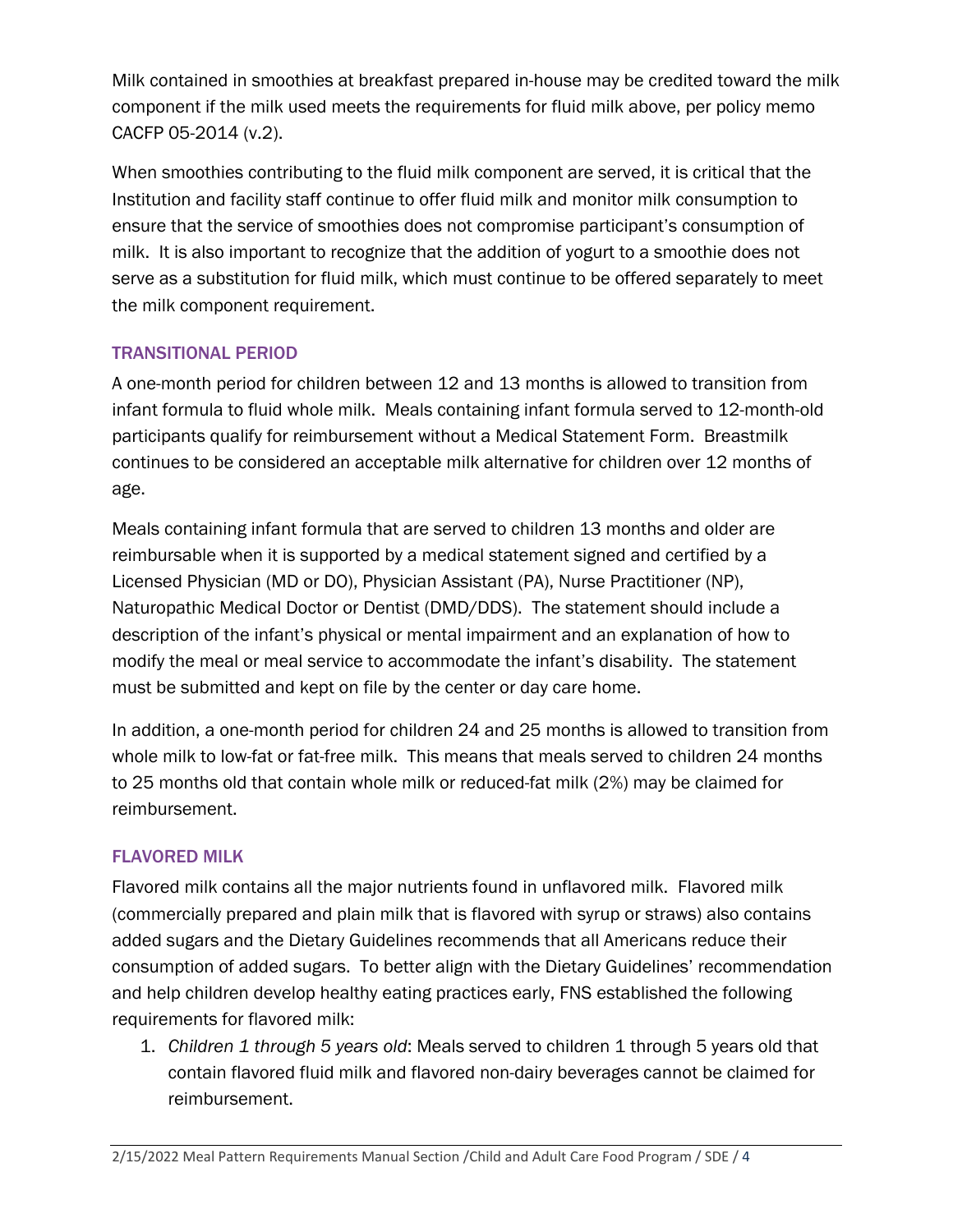2. *Children 6 years old and older and adults*: If flavored milk is served to children 6 years old and older or adults it must be fat-free. This is consistent with the National School Lunch and School Breakfast Programs. It is important to note that adding syrup or milk powder to low-fat (1%) milk is not allowed because only fat-free milk may be flavored.

CACFP centers and day care homes must comply with these flavored milk requirements.

# FLUID MILK SUBSTITUTES (NON-DAIRY BEVERAGES)

For children or adults who cannot consume fluid milk due to non-disability medical or other special dietary needs, non-dairy beverages may be served in place of fluid milk. Non-dairy beverages must be nutritionally equivalent to milk and meet the nutritional standards for fortification of calcium, protein, vitamin A, vitamin D, and other nutrients to levels found in cow's milk. The nutrient standards for non-dairy beverages are outlined later in this manual section under Fluid Milk Substitutions for Non-disability Reasons.

Non-dairy beverages served to children 1 through 5 years old must be unflavored due to the higher sugar content of flavored varieties.

Parents, guardians, adult participants, or a person on-behalf of the adult participant, must provide a written request for the non-dairy milk substitution that is nutritionally equivalent to milk. A medical statement is not required. For example, if a parent has a child who follows a vegan diet, the parent must submit a written request to the child's center or day care home asking that soy milk be served in place of cow's milk. The written request must identify the medical or other special dietary need that restricts the diet of the child or adult. Non-dairy beverage substitutions are served at the option and the expense of the center or day care home.

Idaho SDE has identified fluid milk substitutions that are available in the State of Idaho. The list of milk substitutions is available to Institutions in MyIdahoCNP under Download Forms.

A medical statement is required for non-dairy substitutions due to a disability that do not meet the nutritional standards of cow's milk as described above. Requiring non-dairy beverages to be nutritionally equivalent to cow's milk ensures children receive vital nutrients needed for growth and development. A medical statement for non-dairy beverages that are not nutritionally equivalent to cow's milk provides the assurance that the beverage substitute is meeting the nutritional needs of the child or adult participant. For more information on medical statement requirements please refer to the Medical Statement section in this document.

#### MILK BEST PRACTICES

Serve only unflavored milk to all participants. If flavored milk is served to children 6 years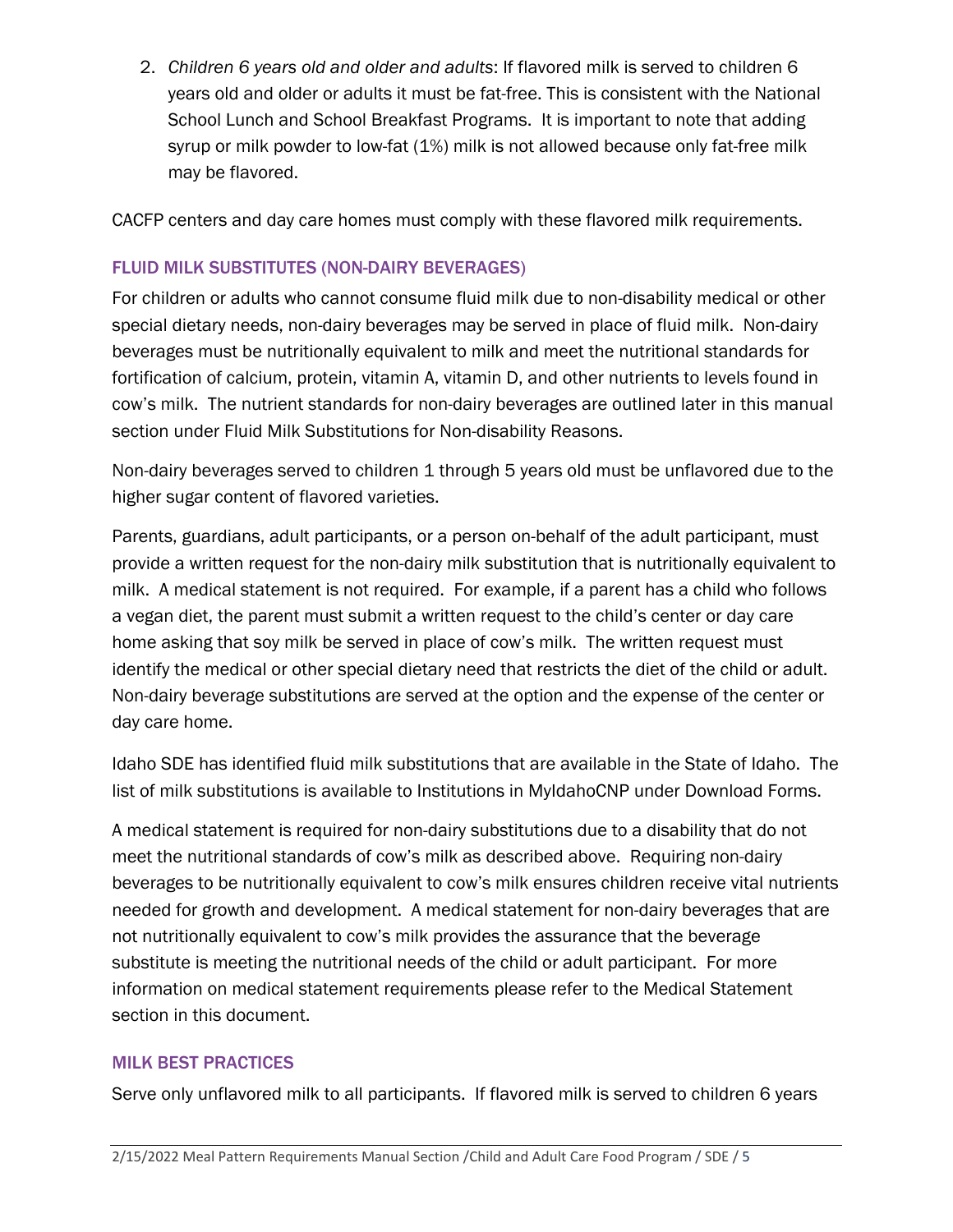old and older, or adults, use the Nutrition Facts Label to select and serve flavored milk that contains no more than 22 grams of sugar per 8 fluid ounces, or the flavored milk with the lowest amount of sugar if flavored milk within this sugar limit is not available. Serve water as a beverage when serving yogurt in place of milk for adults.

### VEGETABLES

In the CACFP meal pattern there is a separate vegetable component and fruit component at lunch, supper, and snack. This change means children and adults are offered a serving of vegetables and a serving of fruit at lunch and supper. In addition, a snack with a vegetable and fruit in the appropriate minimum serving sizes is reimbursable. Separate vegetable and fruit components will help increase the variety of vegetables and fruits served and consumed by children and adults.

To increase flexibility in menu planning, centers and day care homes may choose to serve two vegetables at lunch and supper, rather than a serving of vegetables and a serving of fruit. This means that the fruit component at lunch and supper may be substituted by an additional vegetable. The substituted vegetable must be at least the same serving size as the fruit component it replaced. To be consistent with the Dietary Guidelines' recommendation that all Americans should eat a variety of vegetables, when two vegetables are served at lunch or supper, they must be two different kinds of vegetables. Please note that vegetables do not need to be from different vegetable subgroups (e.g., dark green vegetables, red and orange vegetables, starchy vegetables, beans and peas (legumes), or other vegetables). See the table below for examples of reimbursable lunch or supper meals featuring a fruit and a vegetable, or two vegetables, in lieu of fruit. Centers and day care homes cannot serve two fruits at lunch or supper meals under the updated meal patterns.

| Required<br>components  | Sample menu,<br>fruit and vegetable<br>$(Ages 3-5)$ | Sample menu,<br>two vegetables<br>$(Ages 3-5)$ | Sample menu,<br>fruit and vegetable<br>$(Ages 6-12)$ | Sample Menu,<br>two vegetables<br>$(Ages 6-12)$ |
|-------------------------|-----------------------------------------------------|------------------------------------------------|------------------------------------------------------|-------------------------------------------------|
| Meat/meat<br>alternates | 1.5 oz. chicken salad                               | 1.5 oz. chicken salad                          | 2 oz. chicken salad                                  | 2 oz. chicken salad                             |
| Vegetables              | $\frac{1}{4}$ cup green beans                       | $\frac{1}{4}$ cup cauliflower                  | $\frac{1}{2}$ cup broccoli                           | $\frac{1}{2}$ cup sweet potato                  |
| Fruit                   | $\frac{1}{4}$ cup diced peaches                     | $\frac{1}{4}$ cup carrots                      | $\frac{1}{4}$ cup apple slices                       | $\frac{1}{4}$ cup zucchini                      |
| Grain                   | $\frac{1}{2}$ whole wheat pita                      | $\frac{1}{2}$ whole wheat pita                 | 1 whole wheat pita                                   | 1 whole wheat pita                              |
| Milk                    | 3/4 cup unflavored,<br>low-fat milk                 | 3/4 cup unflavored,<br>low-fat milk            | 1 cup unflavored,<br>low-fat milk                    | 1 cup unflavored,<br>low-fat milk               |

Vegetables and fruit are one combined component at breakfast meals. Centers and day care homes can continue to serve vegetables, fruits, or a combination of both at breakfast.

A serving may contain fresh, frozen, or canned vegetables, dry beans and peas (legumes), or vegetable juice. All vegetables are credited based on their volume as served, except that 1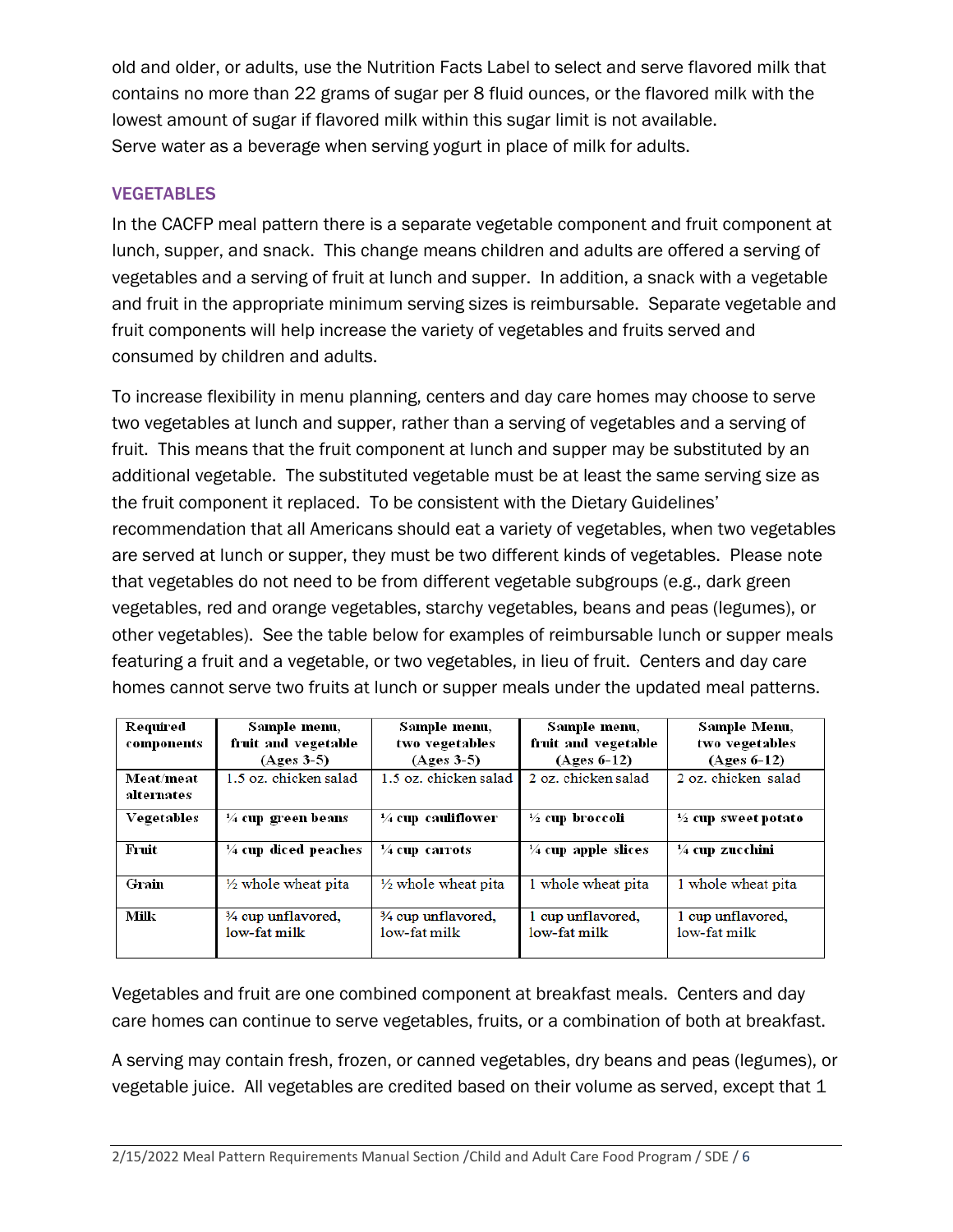cup of leafy greens counts as 1⁄2 cup of vegetables.

Pasteurized, full-strength vegetable juice may be used to fulfill the entire requirement. Vegetable juice or fruit juice may only be served at one meal, including snack, per day. Cooked dry beans or dry peas may be counted as either a vegetable or as a meat alternate, but not as both in the same meal.

Each vegetable in a combination dish or garnishes must be at a minimum of 1/8 cup to be counted toward part of the vegetable meal pattern requirement. For example, lettuce on a sandwich must be at least 1/8 cup equivalent to count toward the vegetable meal pattern requirement. Fresh, frozen, or canned fruit or vegetables, 100% fruit or vegetable juice, and 100% fruit and vegetable blends may be credited toward the meal pattern when contained in smoothies. Pureed vegetables and fruits, when served in a smoothie, credit as juice, and as such are subject to the juice limitation to serve at only one meal or snack per day.

100% juice blends and purees credit as either a fruit or a vegetable. Juice blends and purees will contribute to the food component with the highest ingredient amount. For example, if the juice blend or puree contains more fruits than vegetables, the beverage would contribute to the fruit component. If it has more vegetables than fruit, it would contribute to the vegetable component.

#### **FRUITS**

A serving of fruit may contain fresh, frozen, canned, dried fruits, or fruit juice. All fruits are based on their volume as served, except that 1/4 cup of dried fruit counts as 1/2 cup of fruit. Pasteurized, full-strength fruit juice may be used to fulfill the entire requirement. Fruit juice or vegetable juice may only be served at one meal, including snack, per day. A vegetable may be used to meet the entire fruit requirement at lunch and supper. When two vegetables are served at lunch or supper, two different kinds of vegetables must be served.

Each fruit in a combination dish or garnishes must be at a minimum of 1/8 cup to be counted toward part of the fruit meal pattern requirement. For example, blueberries in a yogurt parfait must be at least 1/8 cup equivalent to count toward the fruit meal pattern requirement.

# VEGETABLE AND FRUIT BEST PRACTICES

- 1. Serve a variety of fruits and choose whole fruits (fresh, canned, frozen, or dried) more often than juice.
- 2. Provide at least one serving each of dark green vegetables, red and orange vegetables, beans and peas (legumes), starchy vegetables, and other vegetables once per week.
- 3. Make at least one of the two required components of snack a vegetable or a fruit.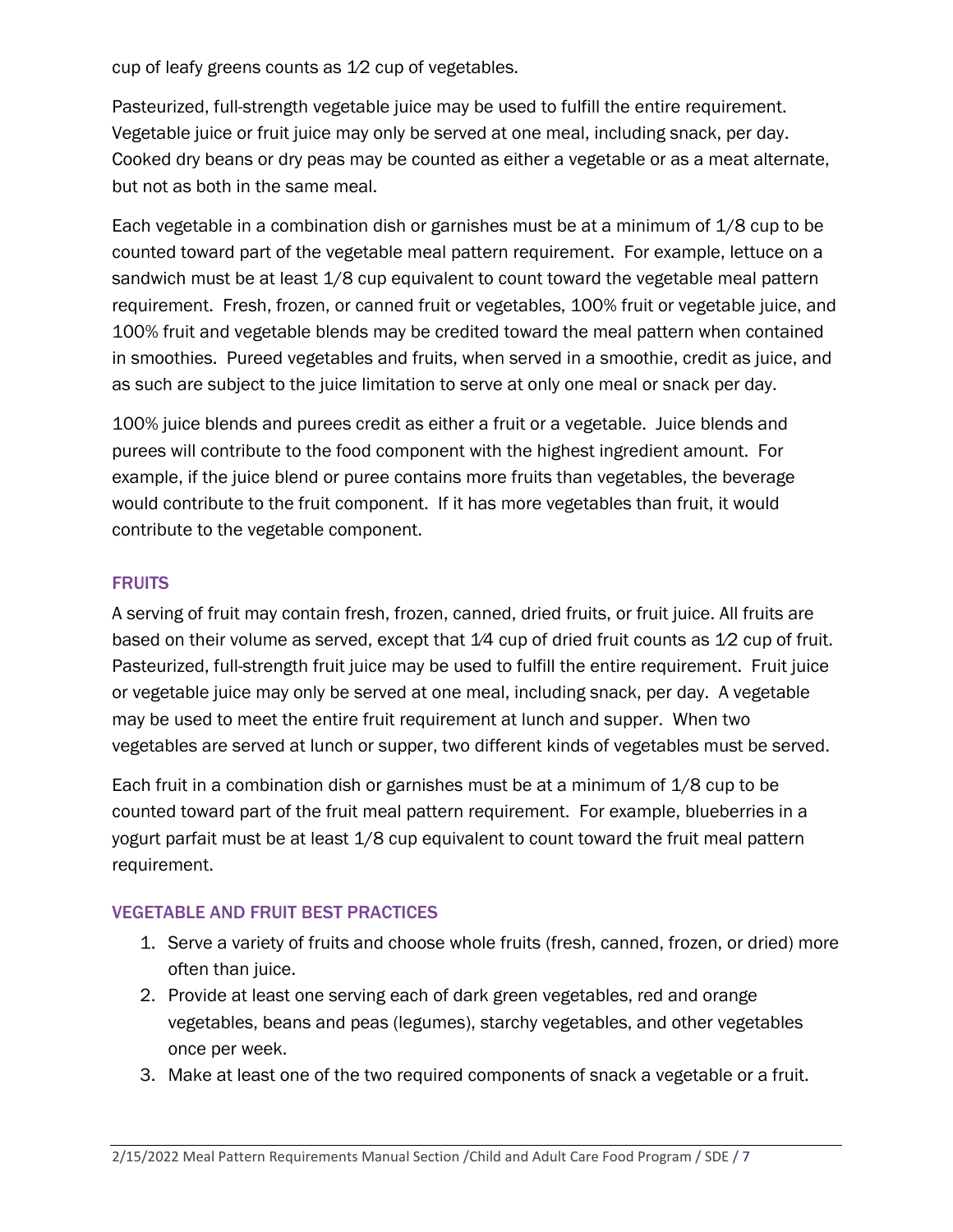#### **GRAINS**

All creditable grains must be made with enriched or whole grain meal or flour (7 CFR  $226.20(a)(4)(i)$ . Whole grains contain the bran, germ and endosperm. Common whole grain ingredients are cracked wheat, crushed wheat, whole wheat flour, graham flour, bromated whole wheat flour and whole durum wheat flour. Some other common names for whole grains include:

- 1. Those with the word "whole" listed before the grain, for example, whole corn.
- 2. Those with words berries and groats, for example, wheat berries or oat groats; and
- 3. Rolled oats and oatmeal.

Other grain ingredients are considered non-creditable. There may be times when noncreditable grains appear in the ingredient list of a food. Some examples of non-creditable grain ingredients include: bromated flour, durum flour, white flour, semolina, wheat starch, corn starch, modified food starch, and vegetable flours (e.g., potato and legume flours). Non-creditable grains in insignificant amounts are acceptable. To the extent possible, centers and day care homes should choose foods with an insignificant amount of noncreditable grains. If the product has the statement "contains 2% or less," any ingredients listed after that is considered insignificant. For example, an ingredient list may state "contains less than 2% of wheat flour and corn starch." In this example, the wheat flour and corn starch can be disregarded.

A serving of grains may contain whole grain-rich or enriched bread, cornbread, biscuits, rolls, muffins, and other bread products; or whole grain-rich, enriched, or fortified cereal grain, cooked pasta or noodle products, or breakfast cereal; or any combination of these foods. Grain is a required component at breakfast, lunch and supper meals, and is optional at snack.

#### ENRICHED GRAINS

Enriched grains are grains that have certain B vitamins and iron added back to them after processing. There are two simple ways to determine if a grain is enriched. The following checklist can be used to determine if a grain is enriched. The food must meet at least one of the following in order to be creditable:

- 1. The food is labeled as enriched.
- 2. An enriched grain is listed as the first ingredient on the food's ingredient list, or second after water. The label will usually say "enriched flour" or "enriched wheat flour," or there is a sub-listing of nutrients used to enrich the ingredient. For example, in this ingredient list, the yellow corn flour has a sub-list of nutrients used to enrich it: "whole wheat flour, yellow corn flour {folic acid, riboflavin, niacin, and thiamine}".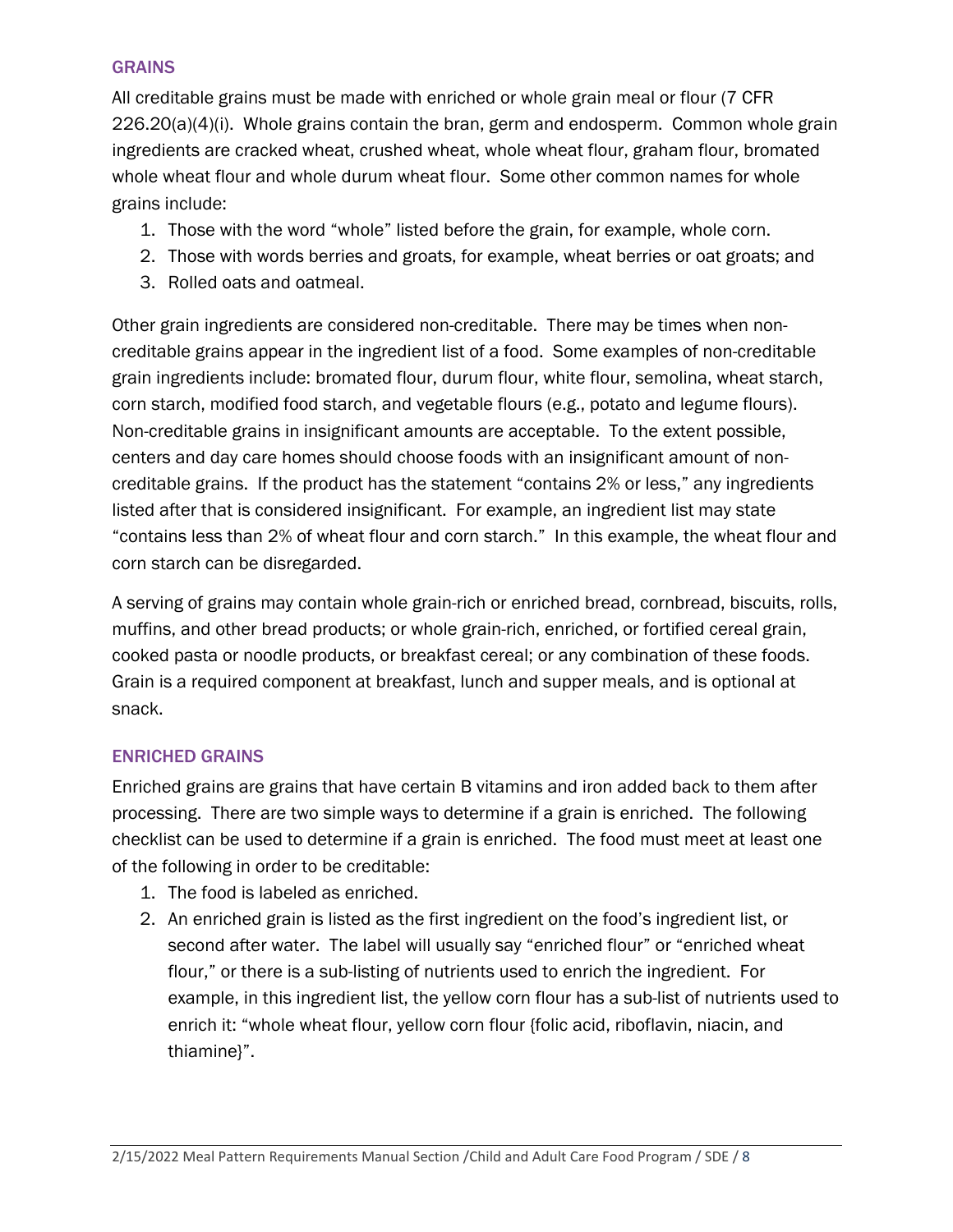#### WHOLE GRAIN-RICH

At least one serving per day, across all eating occasions of bread, cereals, and grains, must be whole grain-rich. Whole grain-rich means that at least half the grains food are whole grain and the remaining grain ingredients are enriched, bran or germ. This whole grain-rich requirement only applies to meals or snacks served to children and adults; it does not apply to infants (ages 0-11 months).

There are six simple ways to determine if a grain product meets the whole grain-rich criteria. The following checklist can be used to decide if a grain is whole grain-rich. The food must meet at least one of the following:

- 1. Labels. Certain breads and pastas that have the words "whole wheat" in the name are whole grain-rich. Grain products that are specifically labeled as "whole wheat bread, rolls or buns", "entire wheat bread, rolls, and bunds", "graham bread, rolls and buns", "whole wheat spaghetti, vermicelli, macaroni and macaroni products" meet the whole grain-rich criteria.
- 2. The *Rule of Three*. Foods are whole grain-rich if the first ingredient on the food's ingredient list (or second after water) is whole grain, and the second and third grain ingredients are creditable (whole or enriched grains, bran, or germ). Also referred to as the rule of three. Some examples of whole grain ingredients are whole wheat, brown rice or wild rice, oatmeal, bulgur, whole-grain corn or whole corn, quinoa, whole barley, whole corn flour, whole cornmeal, whole oats, rolled oats, whole rye, rye berries, graham flour, whole durum flour, whole wheat flour, and whole wheat pasta. For a more extensive list please see the Identifying Whole Grain-Rich Foods in CACFP Using the Ingredient List located at [https://fns](https://fns-prod.azureedge.net/sites/default/files/resource-files/CACFPworksheetIdentifyingWholeGrain.pdf)[prod.azureedge.net/sites/default/files/resource-](https://fns-prod.azureedge.net/sites/default/files/resource-files/CACFPworksheetIdentifyingWholeGrain.pdf)

[files/CACFPworksheetIdentifyingWholeGrain.pdf](https://fns-prod.azureedge.net/sites/default/files/resource-files/CACFPworksheetIdentifyingWholeGrain.pdf)

- 3. WIC Lists. Aside from cereals, any grain included on a State's Special Supplemental Nutrition Program for Women, Infants, and Children (WIC) Approved Foods List is considered whole grain-rich in the CACFP. This includes tortillas, pastas, rice, and breads on a State WIC list. Not all cereals on a WIC list are whole grain-rich. When using the WIC list to choose a whole grain-rich cereal, be sure to choose one that is marked as whole grain on the WIC list.
- 4. Whole Grain-Rich in Schools. Foods that are considered whole grain-rich in the School Meals program (National School Lunch Program and School Breakfast Program) are whole grain-rich in the CACFP. Note: Not all grains served in School Meals programs are whole grain-rich, so be sure to look specifically for foods that are whole grain-rich.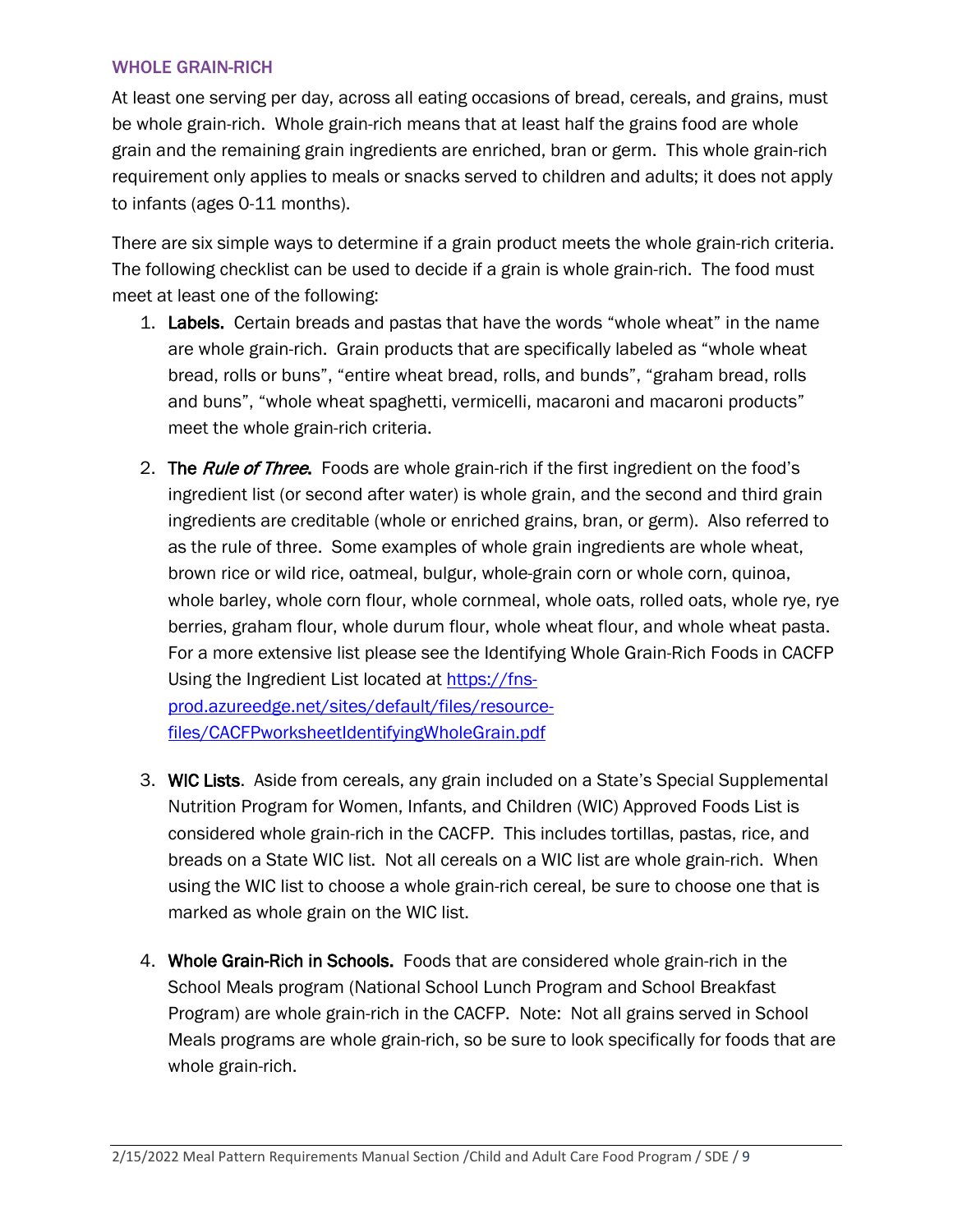- 5. FDA Whole Grain Health Claims. The product includes one of the following Food and Drug Administration approved whole-grain health claims on its packaging:
	- a) "Diets rich in whole grain foods and other plant foods and low in total fat, saturated fat, and cholesterol may reduce the risk of heart disease and some cancers."; or
	- b) "Diets rich in whole grain foods and other plant foods, and low in saturated fat and cholesterol, may help reduce the risk of heart disease."

FNS is allowing the FDA whole grain health claims to be sufficient documentation to demonstrate compliance with the whole grain-rich criteria in the CACFP, only. The FDA whole grain health claims are not sufficient documentation to demonstrate a grain is whole grain-rich in the School Meal Programs.

6. Documentation. Foods that have a standardized recipe or documentation such as a Child Nutrition (CN) label or a Product Formulation Statement (PFS) showing that whole grains are the primary grain ingredient in the food are whole grain-rich in the CACFP. When a whole grain is not listed as the first ingredient, the primary ingredient by weight may be whole grain if there are multiple whole-grain ingredients and the combined weight of those whole grains is more than the weight of the other ingredients. For example, bread may be made with three grain ingredients: enriched wheat flour (40 percent of grain weight), whole-wheat flour (30 percent of grain weight) and whole oats (30 percent of grain weight). The combined weight of the two whole-grain ingredients (whole wheat and whole oats at 60 percent) is greater than the enriched wheat flour (at 40 percent), even though the enriched wheat flour is listed first on the ingredient list. This bread could meet the whole grain-rich criteria with proper documentation from the manufacturer or a standardized recipe, for foods prepared by a CACFP center or day care home.

If the first ingredient (or second after water) on a grain food's (e.g., breads and rolls) ingredient list or the grain portion of a mixed product's (e.g., breaded chicken patties) ingredient list is not whole grain or enriched, centers and day care homes must request proper documentation from a manufacturer demonstrating the primary grain ingredient by weight is whole grain to decide if the product meets the whole grain-rich criteria. Proper documentation from a manufacturer is a product formulation statement. Please refer to the Menu Planning and Menu Record Requirements section of this manual for more information on product formulation statements and standardized recipes and what documentation is acceptable to demonstrate that a grain is creditable and contains an insignificant amount of non-creditable grains.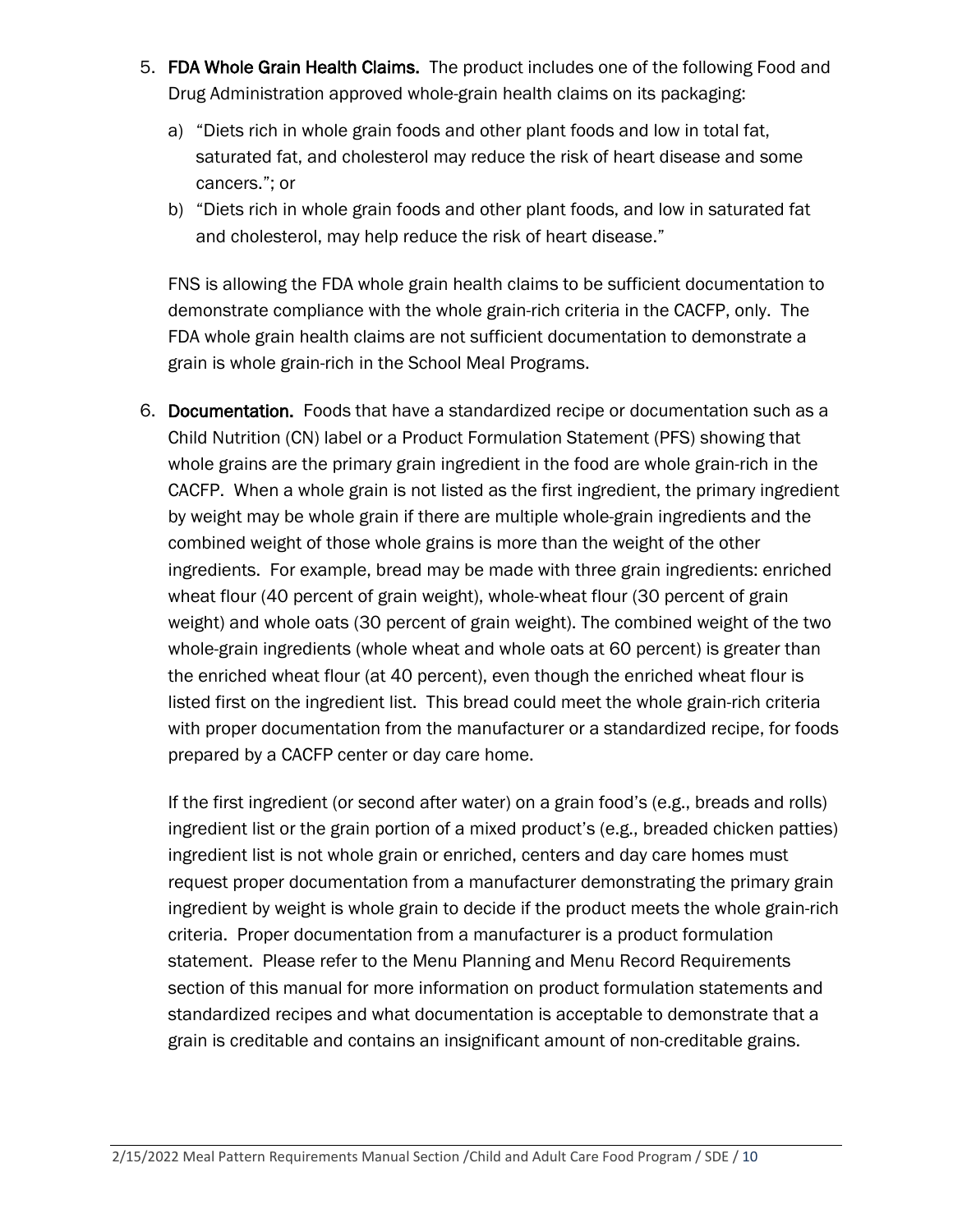#### BREAKFAST CEREALS

Breakfast cereals include ready-to-eat, instant and regular hot cereals. To be creditable in CACFP, breakfast cereals must be whole grain-rich, enriched, or fortified. Cereal products that have been fortified are labeled as such and have an ingredient statement similar to the following (for EXAMPLE purposes only): "Ingredients: Whole wheat, sugar, oats, contains 2% or less of salt, baking soda, caramel color, annatto color, BHT for freshness. Vitamins and Minerals: Vitamin C (sodium ascorbate, ascorbic acid), niacin amide, vitamin B6 (pyridoxine hydrochloride), reduced iron, zinc oxide, folic acid, vitamin B2 (riboflavin), vitamin B1 (thiamin hydrochloride), vitamin A palmitate, vitamin D, vitamin B12."

In addition, breakfast cereals must contain no more than 6 grams of sugar per dry ounce (no more than 21.2 grams sucrose and other sugars per 100 grams of dry cereal). If a ready-toeat breakfast cereal has a whole grain as the first ingredient (or second after water), and it is fortified, it meets the whole grain-rich criteria. As a reminder, only iron-fortified infant cereals and ready-to-eat cereals are reimbursable in the infant meal pattern.

There are several ways for centers and day care homes to determine if a breakfast cereal is within the sugar limit. Centers and day care homes may use any one of the following methods to determine if a breakfast cereal meets the sugar limit:

- 1. Use any state agency's Special Supplemental Nutrition Program for Women, Infants, and Children (WIC) approved breakfast cereal list. Similar to CACFP, all WICapproved breakfast cereals must contain no more than 6 grams of sugar per dry ounce (21.2 grams of sugar per 100 grams).
- 2. Use USDA's Team Nutrition training worksheet "Choose Breakfast Cereals That Are Low in Added Sugar" or Idaho wallet sugar limit card. The worksheet or wallet card includes a chart with common breakfast cereal serving sizes and the maximum amount of sugar the breakfast cereal may contain per serving.
- 3. Use the Nutrition Facts label on the breakfast cereal packaging to calculate the sugar content per dry ounce.
	- a) First, find the serving size in grams at the top of the Nutrition Facts label and the sugars listed towards the middle.
	- b) Next, divide the total sugars by the serving size in grams.
	- c) If the answer is equal to or less than 0.212, then the cereal is within the required sugar limit and may be creditable in CACFP.
- 4. Use an FNS-provided alternate calculation that uses rounding and aligns with the Team Nutrition training worksheet or Idaho wallet card noted above:
	- a) First, find the serving size in grams at the top of the Nutrition Facts label.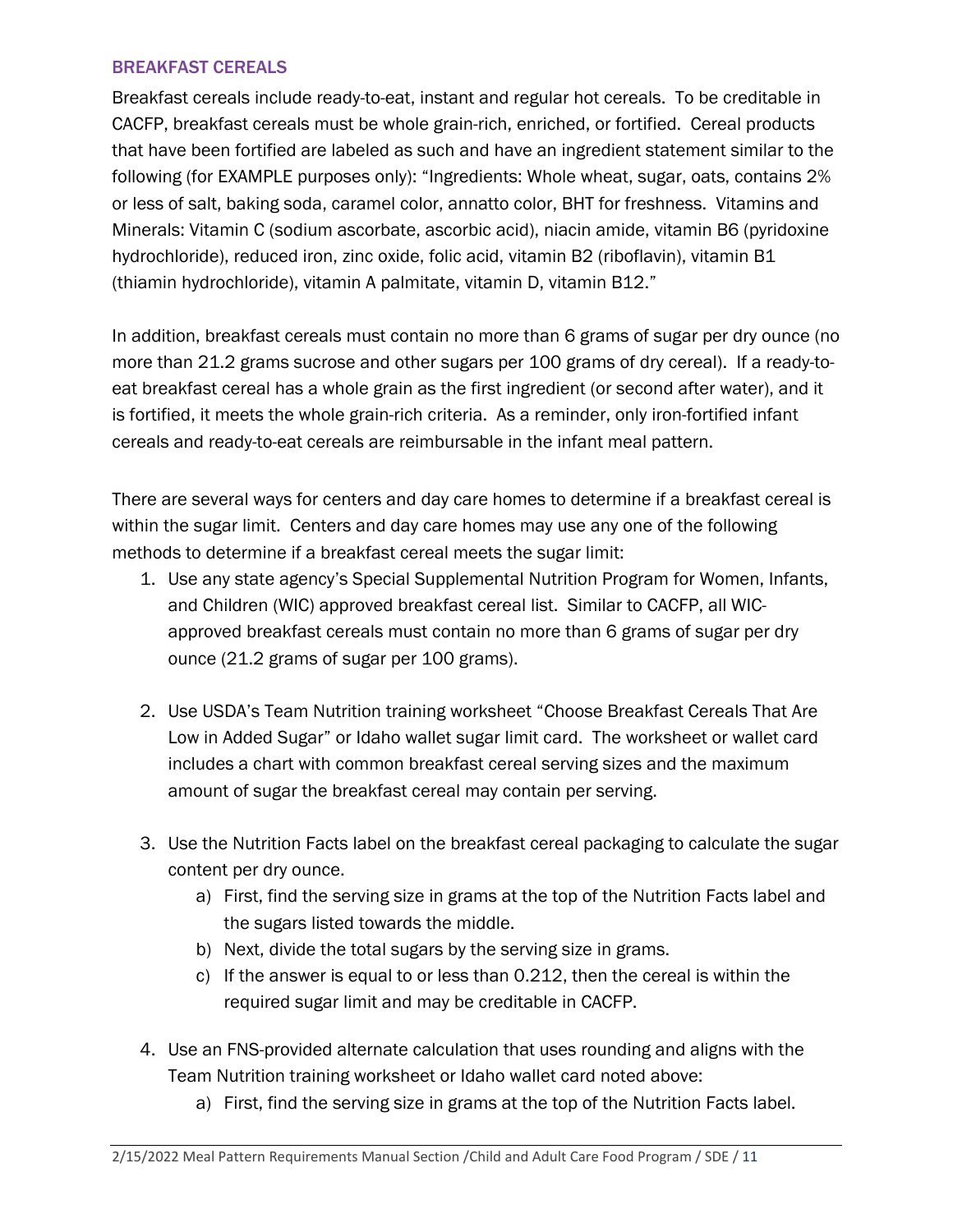- b) Multiply the serving size in grams by 0.212.
- c) If the answer in step 2 ends in 0.5 or more, round the number up to the next whole number. If the answer in step 2 ends in 0.49 or less, round the number down to the next whole number. For example, if the answer in step 2 is 4.24, it is rounded down to 4.
- d) Next, find the Sugars listed towards the middle of the Nutrition Facts label.
- e) Compare the number from Step 4 with the number in Step 3. If the number from Step 4 is equal to, or less than, the number in Step 3, the cereal meets the sugar limit and may be creditable in the CACFP.

As long as a breakfast cereal meets the sugar limit using at least one of the methods described above, it is considered within the sugar limit. Centers and day care homes must demonstrate they are serving meals that meet the meal pattern requirements, including grain requirements. Centers and day care homes must maintain written documentation for all cereals served in their facilities. This includes a Nutrition Facts label (that includes the cereal name and ingredient list) and/or a copy of any state's WIC approved breakfast cereal list.

#### GRAIN-BASED DESSERTS

The Dietary Guidelines recommend limiting consumption of added sugars and saturated fats as part of a healthy eating pattern. It identifies grain-based desserts as sources of added sugars and saturated fats. To better align the CACFP meal patterns with the Dietary Guidelines, grain-based desserts do not count towards the grain requirement at any meal or snack (7 CFR 226.20(a)(4)(iii)). This will help reduce the amount of added sugars and saturated fats that children and adults consume.

Grain-based desserts are those items that are denoted with a superscript 3 or 4 in the revised Exhibit A in the Food Buying Guide. Under the revised Exhibit A, the following foods are considered grain-based desserts:

- 1. cookies,
- 2. sweet pie crusts,
- 3. doughnuts,
- 4. cereal bars,
- 5. breakfast bars,
- 6. granola bars,
- 7. sweet rolls,
- 8. toaster pastries,
- 9. cake,
- 10.coffee cake, and
- 11.brownies.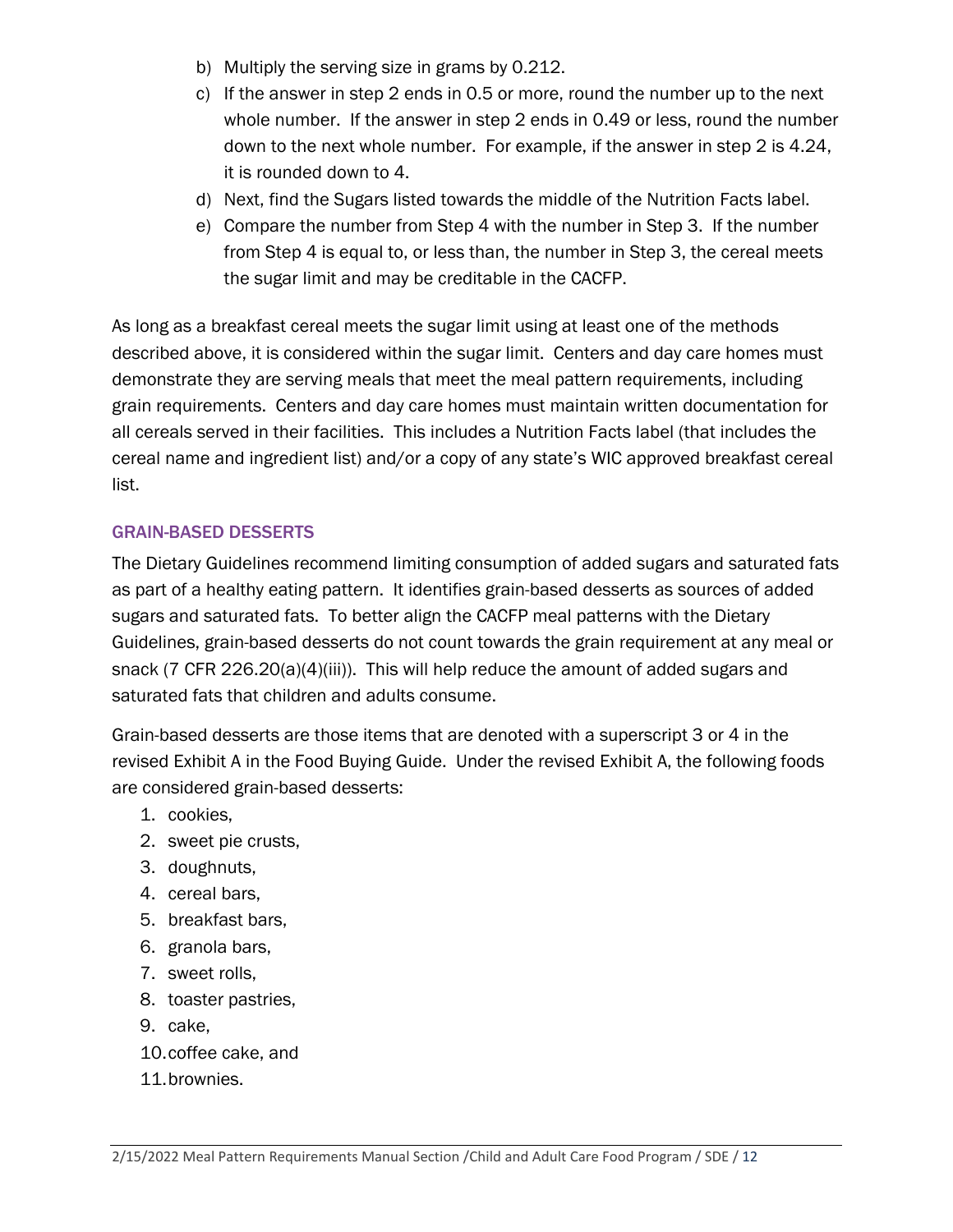Please note, Exhibit A does not include all possible grains, in situations in which a menu planner is considering serving an item that is not in Exhibit A, a general rule of thumb is to consider the common perception of the food item and whether it is thought of as a dessert; using this common sense is particularly important when a food item may not be labeled as a dessert (e.g., a cookie labeled as a "breakfast round"). If you are unsure about a food item, always work with SDE to determine if a food item is a grain-based dessert.

Sweet crackers were excluded from being designated as a grain-based dessert in the CACFP. This revision does not change the designation of sweet crackers for the School Meal Programs K-12 meal pattern requirements.

As a best practice, FNS encourages centers and day care homes to serve sweet crackers on a limited basis because of their higher added sugar content.

FNS recognizes that centers and day care homes may want to occasionally serve grainbased desserts, such as for celebrations or other special occasions. As a reminder, centers and day care homes continue to have the flexibility to serve grain-based desserts as an additional food item that does not contribute to the meal components required for reimbursement.

#### GRAINS BEST PRACTICE

1. Provide at least two servings of whole grain-rich grains per day.

#### MEAT AND MEAT ALTERNATES

Meat and meat alternates must be served in a main dish, or in a main dish and one other menu item. The creditable quantity of meat and meat alternates must be the edible portion as served of:

- 1. Lean meat, poultry, or fish;
- 2. Alternate protein products;
- 3. Cheese, or an egg;
- 4. Cooked dry beans or peas;
- 5. Peanut butter; or
- 6. Any combination of these foods.

To be counted toward meeting any part of the meat and meat alternate requirement, a food item must provide a minimum of ¼ ounce cooked lean meat or meat equivalent. The rest of the required meat and meat alternate requirement serving must be met by adding other meat and meat alternate requirement foods.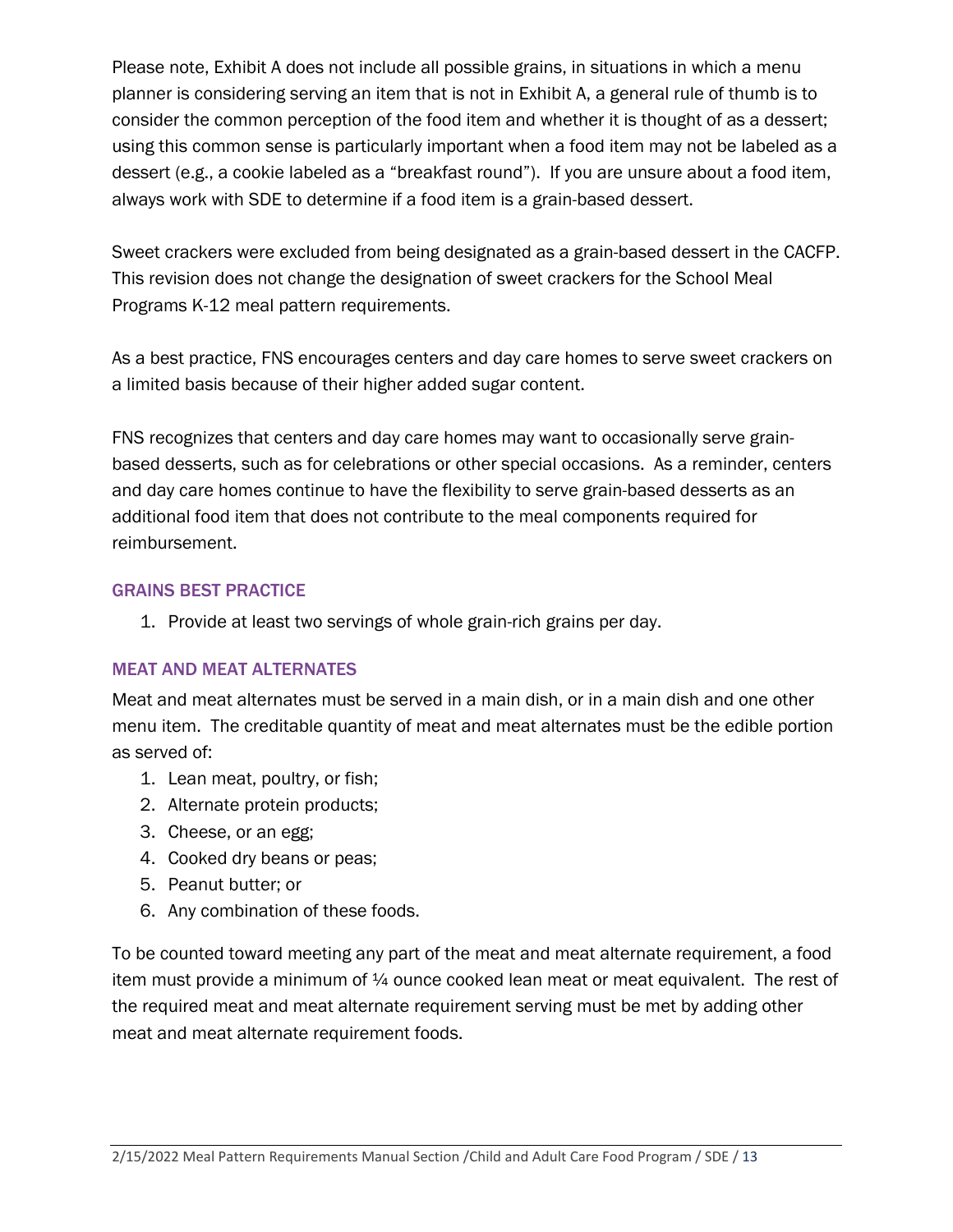#### NUTS AND SEEDS

Nuts and seeds and their butters are allowed as meat alternates in accordance with FNS guidance. For lunch and supper meals, nuts or seeds may be used to meet one-half of the meat and meat alternate component. They must be combined with other meat and meat alternates to meet the full requirement for a reimbursable lunch or supper. Nut and seed meals or flours may be used only if they meet the requirements for alternate protein products (see below). Acorns, chestnuts, and coconuts cannot be used as meat alternates because of their low protein and iron content.

#### **YOGURT**

Four ounces (weight) or 1⁄2 cup (volume) of yogurt equals one ounce of the meat and meat alternate component. Yogurt may be used to meet all or part of the meat and meat alternate component as follows:

- 1. Yogurt may be plain or flavored, unsweetened, or sweetened;
- 2. Yogurt must contain no more than 23 grams of total sugars per 6 ounces;
- 3. Noncommercial or commercial standardized yogurt products, such as frozen yogurt, drinkable yogurt products, homemade yogurt, yogurt flavored products, yogurt bars, yogurt covered fruits or nuts, or similar products are not creditable; and
- 4. For adult participants in adult day care centers, yogurt may only be used as a meat alternate when it is not also being used as a fluid milk substitute in the same meal.
- 5. Yogurt in smoothies at any meal or snack may count toward the meat/meat alternate component for children ages one and older and adult participants to meet the meal pattern per policy memo CACFP 05-2014(v.3)

#### TOFU AND SOY PRODUCTS

Commercial tofu and soy products may be used to meet all or part of the meat and meat alternate component in accordance with FNS guidance. Tofu does not have a Federal standard of identity. For the purposes of the CACFP, tofu must be commercially prepared and meet the following definition, "a soybean-derived food…basic ingredients [in tofu] are whole soybeans, one or more food-grade coagulants (typically a salt or an acid), and water." Non-commercial and non-standardized tofu and soy products are not creditable and cannot be used.

To credit tofu in the CACFP meal pattern, 2.2 ounces (1/4 cup) of commercially prepared tofu, containing at least 5 grams of protein, is creditable as 1.0 ounce equivalent meat alternate.

Tofu is widely recognized as a meat substitute, comes in a variety of textures (for example, silken, soft, firm, and extra firm) and may be served in a variety of ways, including in culturally appropriate and traditional dishes. Firm or extra firm tofu in stir-fries, omelets, and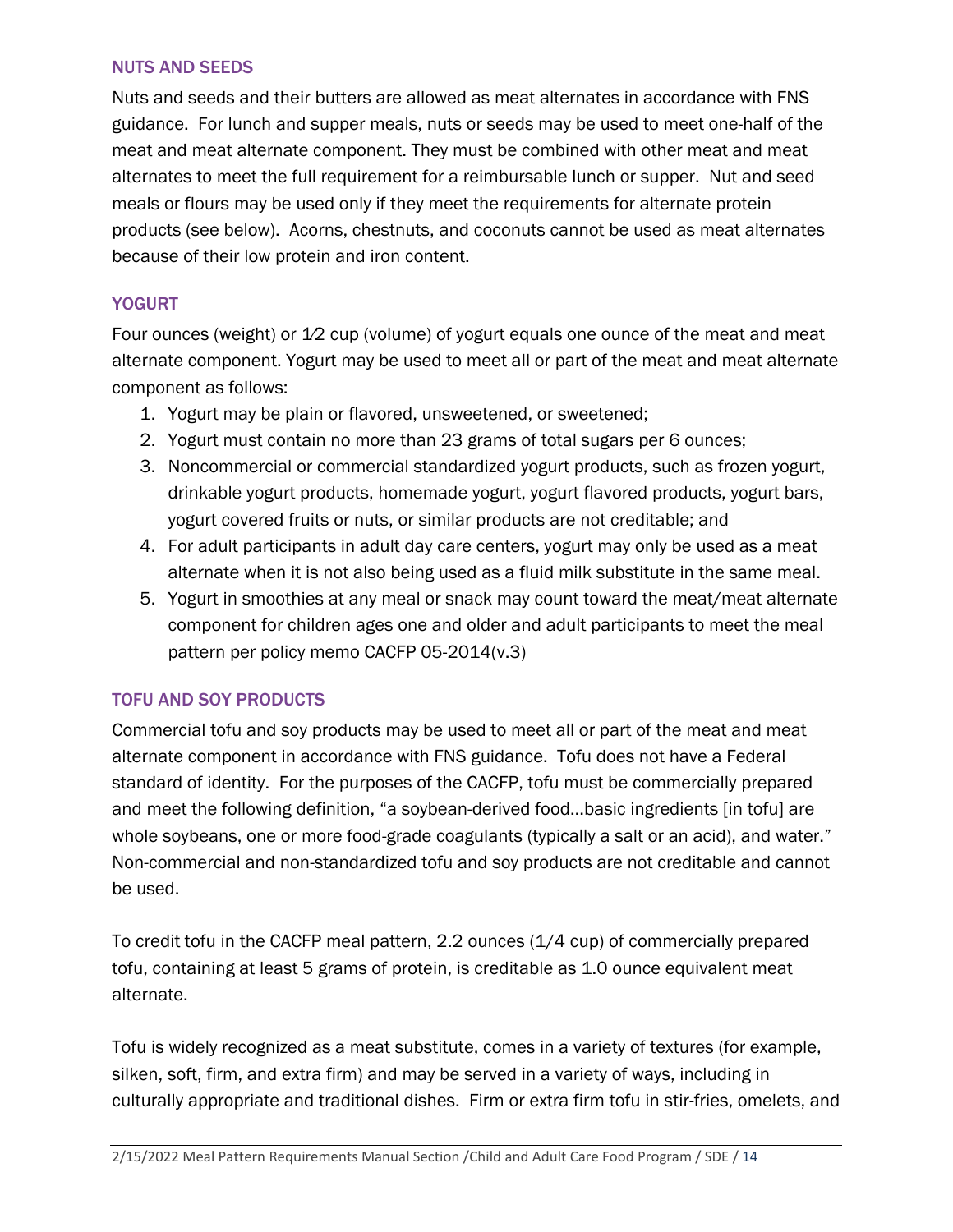miso soup may credit towards the meat alternate component. However, soft or silken tofu that is incorporated into drinks, such as smoothies, or other dishes to add texture or improve nutrition, such as in baked desserts, does not credit toward the meat alternate component. Meat substitute products such as links and sausages made from tofu are also easily recognizable as meat substitutes and can be included in a meal. Tofu noodles are not easily recognizable as a meat substitute since noodles imitate the grains component. Therefore, tofu noodles are a non-creditable tofu.

When considering processed tofu products such as links and sausages made from tofu as meat alternates for the reimbursable meal, the tofu ingredient must contain the required 5 grams of protein, which is not shown on a nutrition facts label. Therefore, the center or day care home must obtain a CN label or Product Formulation Statement (PFS) from the manufacturer to document how the product meets the CACFP meal pattern requirements.

If a center or day care home purchases tofu to include in a recipe, the updated interactive Food Buying Guide does have the yield information for purchasing and crediting tofu to the meal pattern.

For soy yogurt,  $\frac{1}{2}$  cup (4.0 fluid ounces) is creditable as 1.0 ounce equivalent meat alternate. Additional purchasing and yield information for soy yogurt is located in the interactive Food Buying Guide.

# BEANS AND PEAS (LEGUMES)

Cooked dry beans and peas may be used to meet all or part of the meat and meat alternate component. Beans and peas include black beans, garbanzo beans, lentils, kidney beans, mature lima beans, navy beans, pinto beans, and split peas. Beans and peas may be counted as either a meat alternate or as a vegetable, but not as both in the same meal.

#### OTHER MEAT ALTERNATES

Other meat alternates, such as cheese, eggs, and nut butters may be used to meet all or part of the meat and meat alternate component.

# ALTERNATE PROTEIN PRODUCTS

# What are the criteria for alternate protein products used in the Child and Adult Care Food Program?

An alternate protein product used in meals planned whether used alone or in combination with meat or meat alternate must meet the following criteria:

- 1. The alternate protein product must be processed so that some portion of the nonprotein constituents of the food is removed. These alternate protein products must be safe and suitable edible products produced from plant or animal sources.
- 2. The biological quality of the protein in the alternate protein product must be at least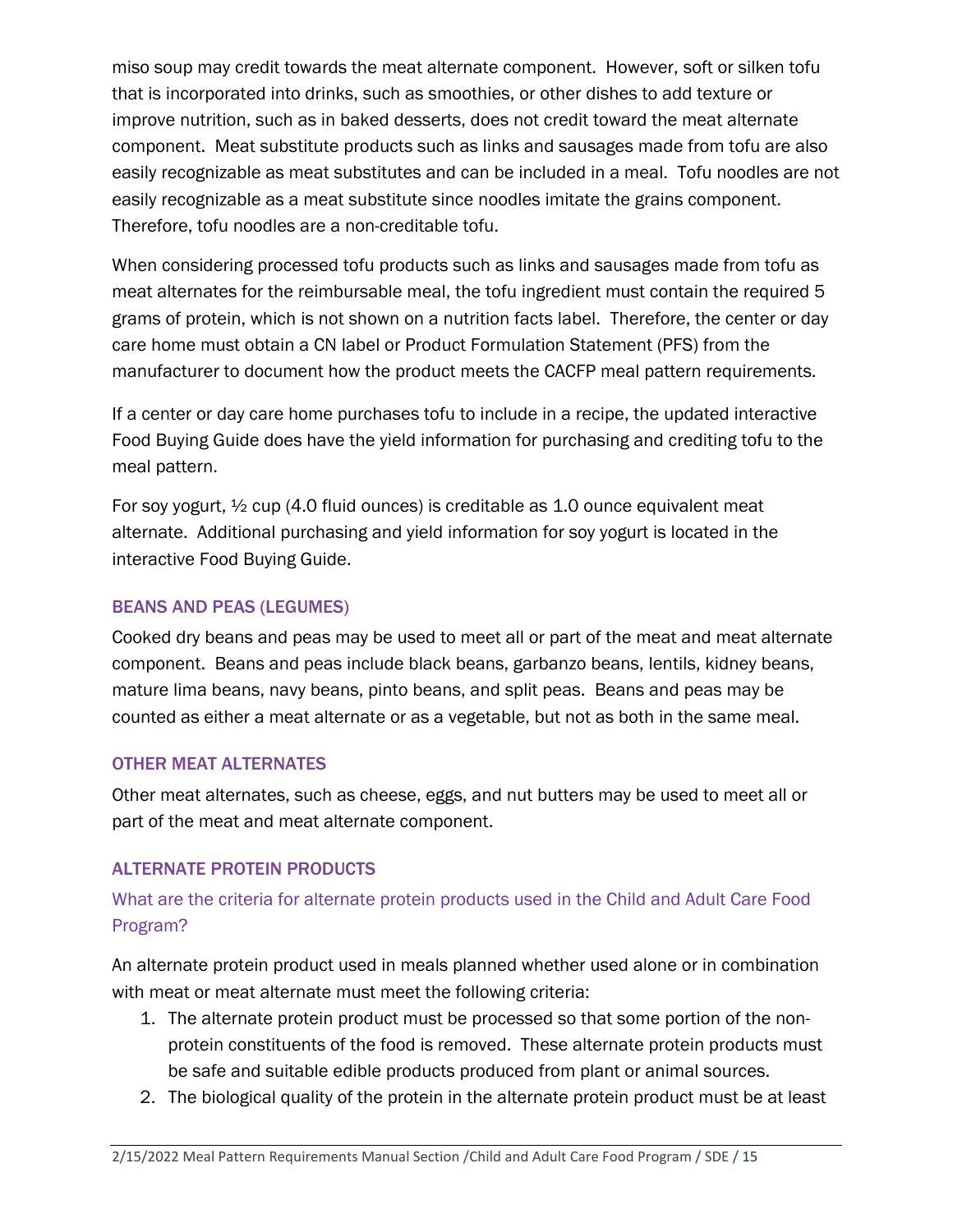80 percent that of casein, determined by performing a Protein Digestibility Corrected Amino Acid Score (PDCAAS).

- 3. The alternate protein product must contain at least 18 percent protein by weight when fully hydrated or formulated. ("When hydrated or formulated" refers to a dry alternate protein product and the amount of water, fat, oil, colors, flavors or any other substances which have been added).
- 4. Manufacturers supplying an alternate protein product to participating schools or Institutions must provide documentation that the product meets the criteria in this section.
- 5. Manufacturers should provide information on the percent protein contained in the dry alternate protein product and on an as prepared basis.
- 6. For an alternate protein product mix, manufacturers should provide information on:
	- a) The amount by weight of dry alternate protein product in the package;
	- b) Hydration instructions; and
	- c) Instructions on how to combine the mix with meat or other meat alternates.

# How are alternate protein products used in the Child and Adult Care Food Program?

Schools, Institutions, and service institutions may use alternate protein products to fulfill all or part of the meat/meat alternate component as described in this manual section. The following terms and conditions apply:

- 1. The alternate protein product may be used alone or in combination with other food ingredients. Examples of combination items are beef patties, beef crumbles, pizza topping, meat loaf, meat sauce, taco filling, burritos, and tuna salad.
- 2. Alternate protein products may be used in the dry form (non-hydrated), or partially hydrated or fully hydrated form. The moisture content of the fully hydrated alternate protein product (if prepared from a dry concentrated form) must be such that the mixture will have a minimum of 18 percent protein by weight or equivalent amount for the dry or partially hydrated form (based on the level that would be provided if the product were fully hydrated).

#### How are commercially prepared products used in the Child and Adult Care Food Program?

Schools, Institutions, and service institutions may use a commercially prepared meat or meat alternate products combined with alternate protein products or use a commercially prepared product that contains only alternate protein products. To credit the food item to the meal pattern the facility must maintain a manufacturer's product formulation statement.

# MEAT AND MEAT ALTERNATES BEST PRACTICES

- 1. Serve only lean meats, nuts, and legumes.
- 2. Limit serving processed meats to no more than one serving per week. A processed meat is any meat preserved by smoking, curing or salting, or with the addition of chemical preservatives. Processed meat includes salami, bologna and other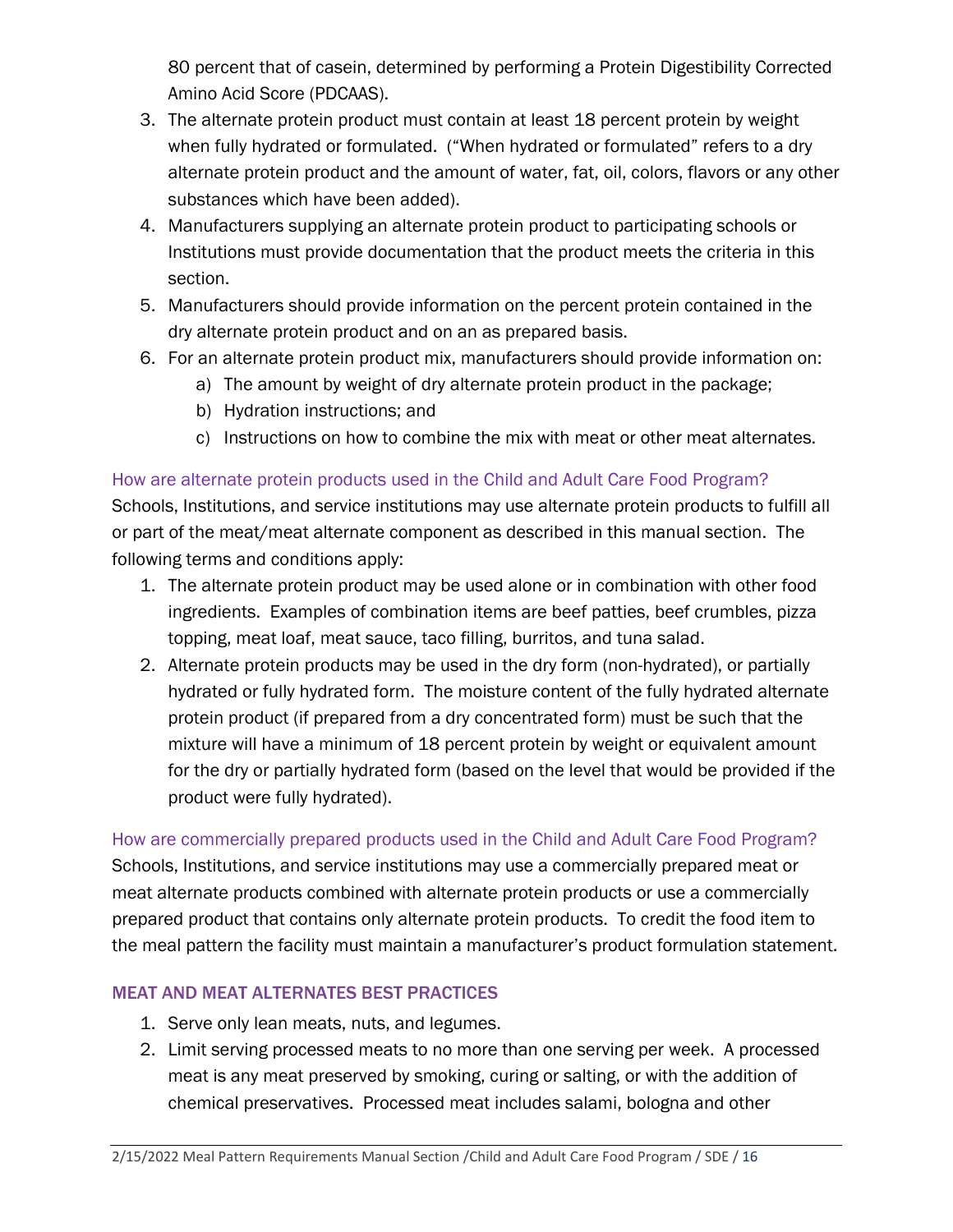luncheon meats, hot dogs, pepperoni, and bacon. It is important for any processed meats offered that the facility maintains a CN label or product formulation statement to determine the creditable serving size.

3. Serve only natural cheeses and choose low-fat or reduced-fat cheeses. Some examples might include low-fat cottage cheese, reduced-fat string cheese, or reduced-fat cheddar cheese. Make sure that the label does not list "imitation cheese" or "cheese product" as these foods do not count towards a reimbursable meal.

# COMBINATION FOODS

Combination foods, either commercially prepared or homemade, served to children or adult participants that contain more than one food item from different food components that cannot be separated (Examples: casserole dishes, soups, and breaded meat items) may credit for no more than three different meal pattern components in a meal. If all components have been properly documented via a CN label, product formulation statement or standardized recipe, up to one meat/meat alternate component, one grain component and one vegetable or one fruit component may be counted toward the meal pattern. Example: A pizza that contains the crust, cheese and tomato sauce may credit for grain, meat/meat alternate and the vegetable components of the meal.

If the combination food is homemade the center or day care home must have a written standardized recipe to prepare the food item. To count a homemade combination food item toward meal pattern component requirements, the standardized recipe must document the amount of creditable ingredients in the product. For commercially prepared combination food items on the menu, the center or day care home must have a Child Nutrition (CN) Label or documentation from the food manufacturer in the form of a Product Formulation Statement that certifies the amount of creditable ingredients in the product. Please refer to the Meal Planning and Menu Record section of this manual for more information on standardized recipes, CN Labels and Product Formulation Statements.

#### ADDITIONAL BEST PRACTICES

- 1. Incorporate seasonal and locally produced foods into meals.
- 2. Limit serving purchased pre-fried foods to no more than one serving per week.
- 3. Avoid serving non-creditable foods that are sources of added sugars, such as sweet toppings (e.g., honey, jam, syrup), mix-in ingredients sold with yogurt (e.g., honey, candy or cookie pieces), and sugar-sweetened beverages (e.g., fruit drinks or sodas).
- 4. In adult day care centers, offer and make water available to adults upon their request throughout the day.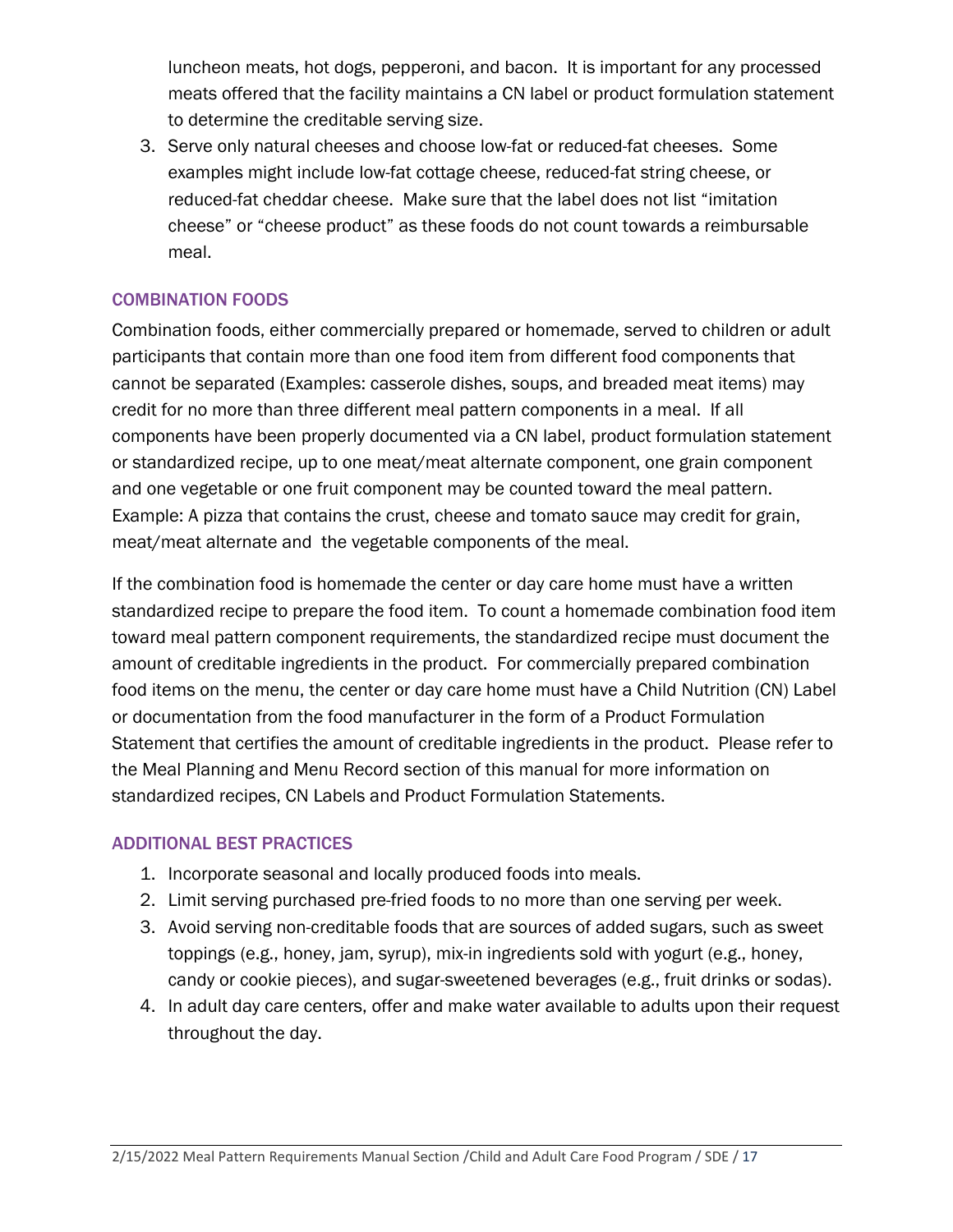# <span id="page-17-0"></span>Feeding Infants in CACFP

Institutions must offer CACFP meals that meet the infant meal pattern requirements (7 CFR 226.20(b)) to all infants enrolled in care at the center or home. A center or day care home may not avoid this obligation by stating that the infant is not "enrolled" in the CACFP, or by citing logistical or cost barriers to offering infant meals. Decisions on offering CACFP meals must be based on whether the infant is enrolled for care in a participating CACFP center or day care home, not if the infant is enrolled in the CACFP.

Centers and homes that provide care for infants must provide to parents and maintain a signed Infant Benefit Notification Form for all infants in care. The form describes the infant meal pattern; the type of formula(s) offered by the facility and collects parents' preferences for feeding their infant. The Infant Benefit Notification Form is located in MyIdahoCNP under Download Forms.

Foods in reimbursable meals served to infants ages birth through 11 months must be of a texture and a consistency that are appropriate for the age and development of the infant being fed. Since infants do not eat on a strict meal schedule, foods must be served during a span of time consistent with the infant's eating habits. Please refer to the Meal Planning and Menu Record Requirement section of this manual for information on how to document meals and snacks served to infants.

Breast milk, or FDA approved iron-fortified infant formula is the only food a newborn needs, and the American Academy of Pediatrics (AAP) recommends exclusive breast-feeding for the first 6 months after birth. Around 6 months, most babies are ready to begin eating solid foods as a complement to breast-feeding or formula-feeding. It's during this time that babies typically stop using their tongues to push food out of their mouths and begin to develop the coordination to move solid food from the front of the mouth to the back for swallowing.

There is no single, direct signal to determine when an infant is developmentally ready to accept solid foods. An infant's readiness depends on his or her rate of development. The AAP provides the following guidelines to help determine when an infant is developmentally ready to accept solid foods:

- 1. The infant is able to sit in a high chair, feeding seat, or infant seat with good head control;
- 2. The infant opens his or her mouth when food comes his or her way. He or she may watch others eat, reach for food, and seem eager to be fed;
- 3. The infant can move food from a spoon into his or her throat; and
- 4. The infant has doubled his or her birth weight.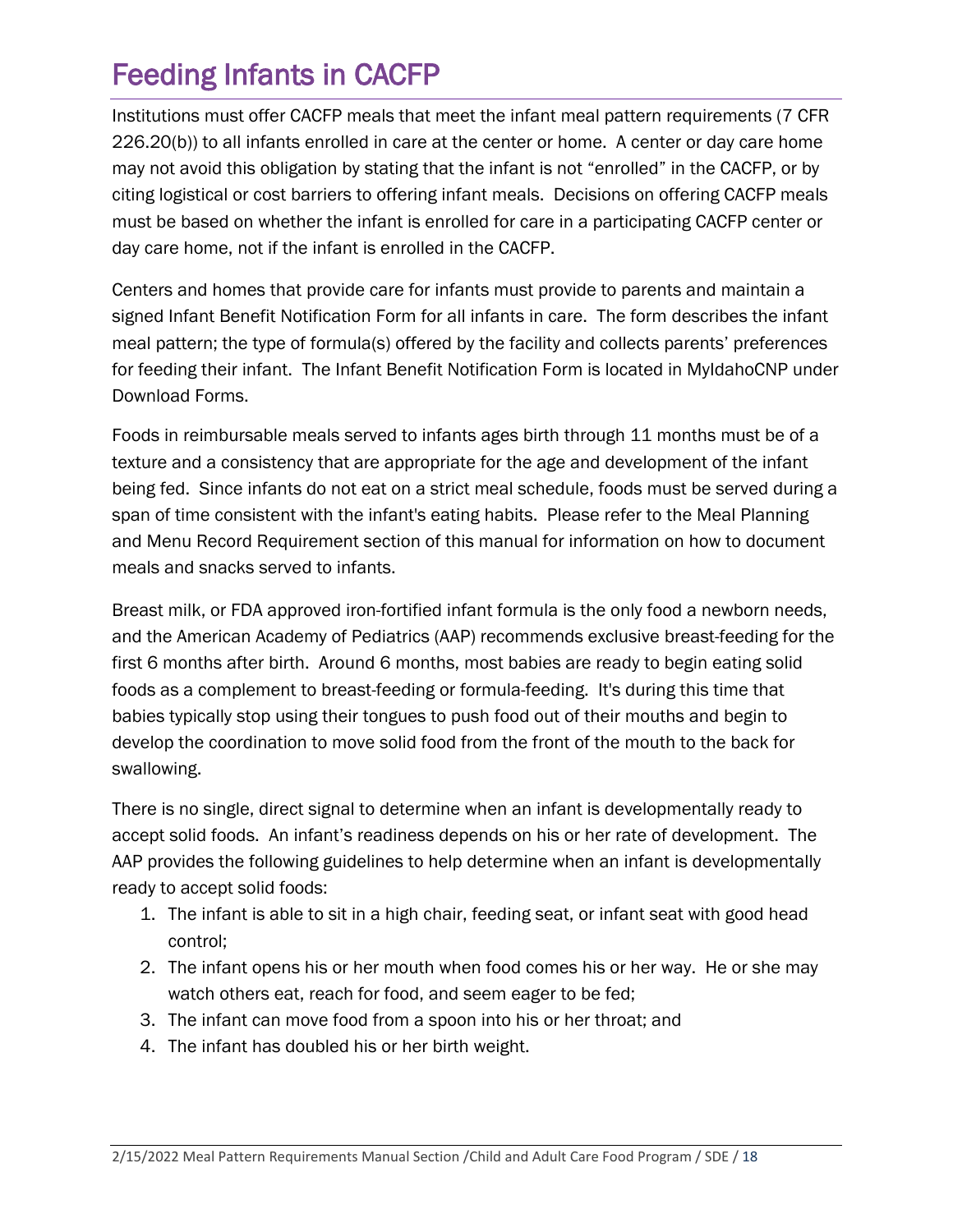#### BREAST MILK AND IRON-FORTIFIED FORMULA

Breastmilk or iron-fortified infant formula, or portions of both, must be served to infants' birth through 11 months of age. An institution or facility must offer at least one type of ironfortified infant formula. Meals containing breastmilk or iron-fortified infant formula supplied by the institution or facility, or by the parent or guardian, are eligible for reimbursement. Formula or breast milk mixed into infant cereal may not be credited toward meeting the minimum portion size of fluid formula or breast milk required on the meal pattern.

Cows' milk in any form (whole, 2%, 1%, or nonfat) may not be served to infants under 12 months of age without a medical statement form signed and certified by a licensed physician (MD or DO), physician assistant, nurse practitioner, naturopathic medical doctor or dentist. The statement should include a description of the infant's physical or mental impairment and an explanation of how to modify the meal or meal service to accommodate the infant's disability. The statement must be submitted to the Institution and kept on file by the center or day care home.

# PARENT OR GUARDIAN PROVIDED BREASTMILK OR IRON-FORTIFIED FORMULA

A parent or guardian may, at their discretion, choose to accept the offered formula, or decline the offered formula by the center or day care home and supply expressed breastmilk or a creditable iron-fortified infant formula instead. Meals containing parent or guardian provided expressed breastmilk or creditable infant formula that are served to the infant by the child care provider are eligible for reimbursement, including meals when an infant is only consuming breastmilk or infant formula.

#### MOTHER BREAST FEEDING ONSITE

Additionally, in recognition of the numerous benefits of breastfeeding, and that the AAP recommends breastmilk as the optimal source of nutrients through the first year of life, centers and day care homes may claim reimbursement of meals when a mother directly breastfeeds her infant.

When a parent or guardian chooses to provide breastmilk (expressed breastmilk or by directly breastfeeding on-site) or a creditable infant formula and the infant is consuming solid foods, the center or day care home must supply all the other required food components in order for the meal to be reimbursable. The CACFP meal pattern requirements allow parents or guardians to provide only one food component for a reimbursable infant meal. If parents/guardians wish to provide more than one component, the meal would not be reimbursable.

#### BREASTFED INFANTS

For some breastfed infants who regularly consume less than the minimum amount of breastmilk per feeding, a serving of less than the minimum amount of breastmilk may be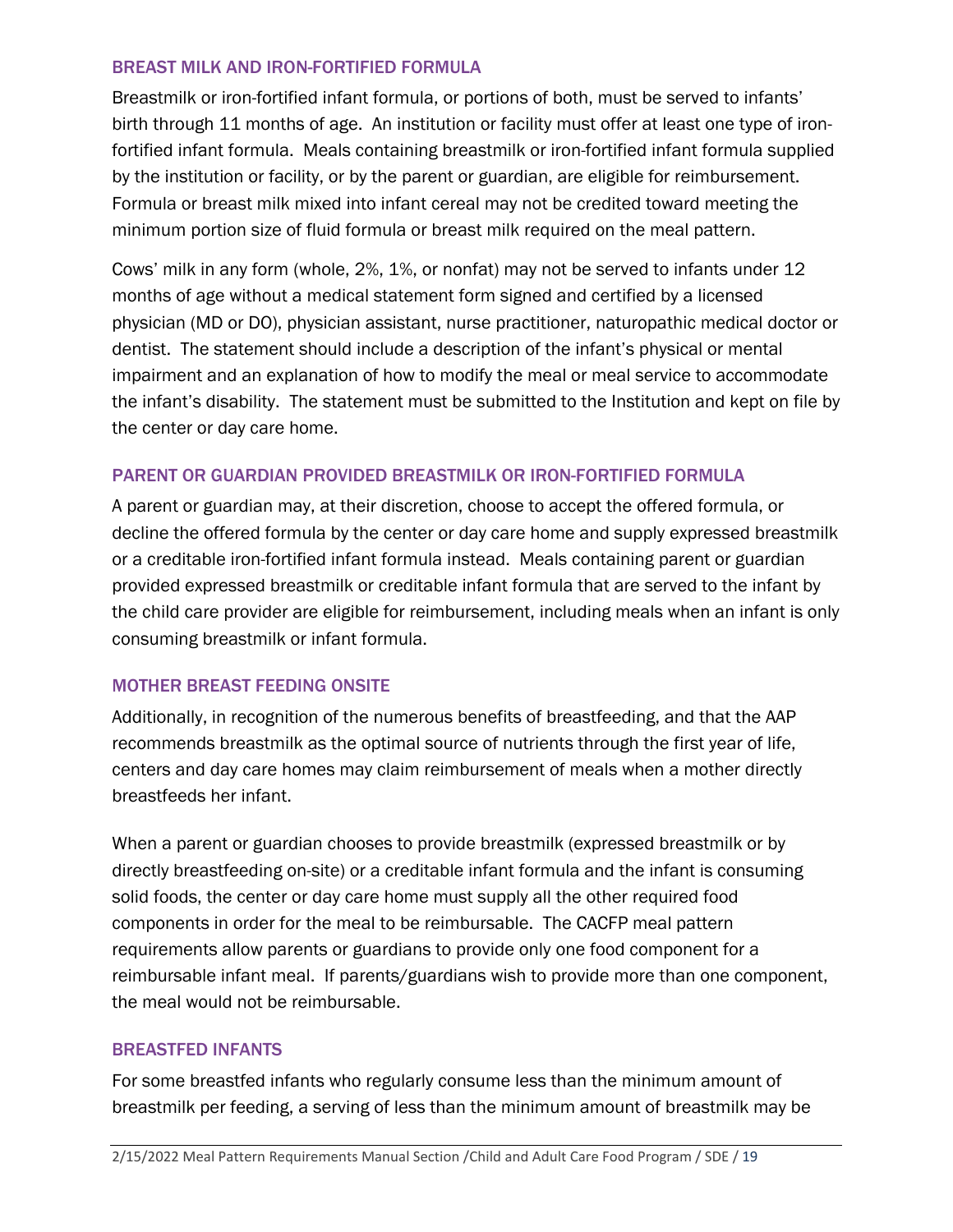offered. In these situations, additional breastmilk must be offered at a later time and prior to the next meal service, if the infant will consume more, to meet the minimum serving size offered and claim the meal or snack for reimbursement.

Expressed breast milk provided by the mother should be properly identified and labeled with the infant's name and the date the milk was collected. Breast milk identified for a particular infant should only be served to that infant. Breast milk should be stored and handled according to applicable state and local laws and regulations governing health and safety standards.

The Academy of Breastfeeding Medicine recommends a storage time of 72 hours for refrigerated breastmilk. Accordingly, to follow current scientific recommendations, breastmilk may be stored at the center or day care home in a refrigerator for up to 72 hours from the date the breastmilk was expressed. Bottles of expressed breastmilk must be stored in a refrigerator kept at 40o Fahrenheit (4.4o Celsius) or below. This is consistent with recommendations from the AAP and the Centers for Disease Control and Prevention. Centers and day care homes should continue to follow all other breastmilk handling and storage guidelines listed in Feeding Infants: A Guide for Child Nutrition Programs.

# IRON-FORTIFIED FORMULA

As part of offering a meal that is compliant with the CACFP infant meal pattern requirements, centers and day care homes with infants in their care must offer at least one type of iron-fortified infant formula (7 CFR 226.20(b)(2)).

The Food and Drug Administration (FDA) defines iron-fortified infant formula as a product "which contains 1 milligram or more of iron in a quantity of product that supplies 100 kilocalories when prepared in accordance with label directions for infant consumption" (21 CFR 107.10(b)(4)(i)). The number of milligrams (mg) of iron per 100 kilocalories (calories) of formula can be found on the Nutrition Facts label of infant formulas.

Formula prepared from powder or concentrate must be diluted according to manufacturers' instructions. The facility or Institution must have a written plan for mixing formula, sanitizing bottles and nipples and storing prepared formula to meet State and local health and safety standards.

Previously, FNS provided a list of Iron-Fortified Infant Formulas That Do Not Require a Medical Statement. FNS no longer maintains such a list due to the continuous development of new or re-formulated infant formula products. This makes maintaining an accurate, allinclusive list impractical. Instead, the following criteria may be used to determine whether a formula is eligible for reimbursement:

1. Ensure that the formula is not an FDA Exempt Infant Formula. An exempt infant formula is an infant formula labeled for use by infants who have inborn errors of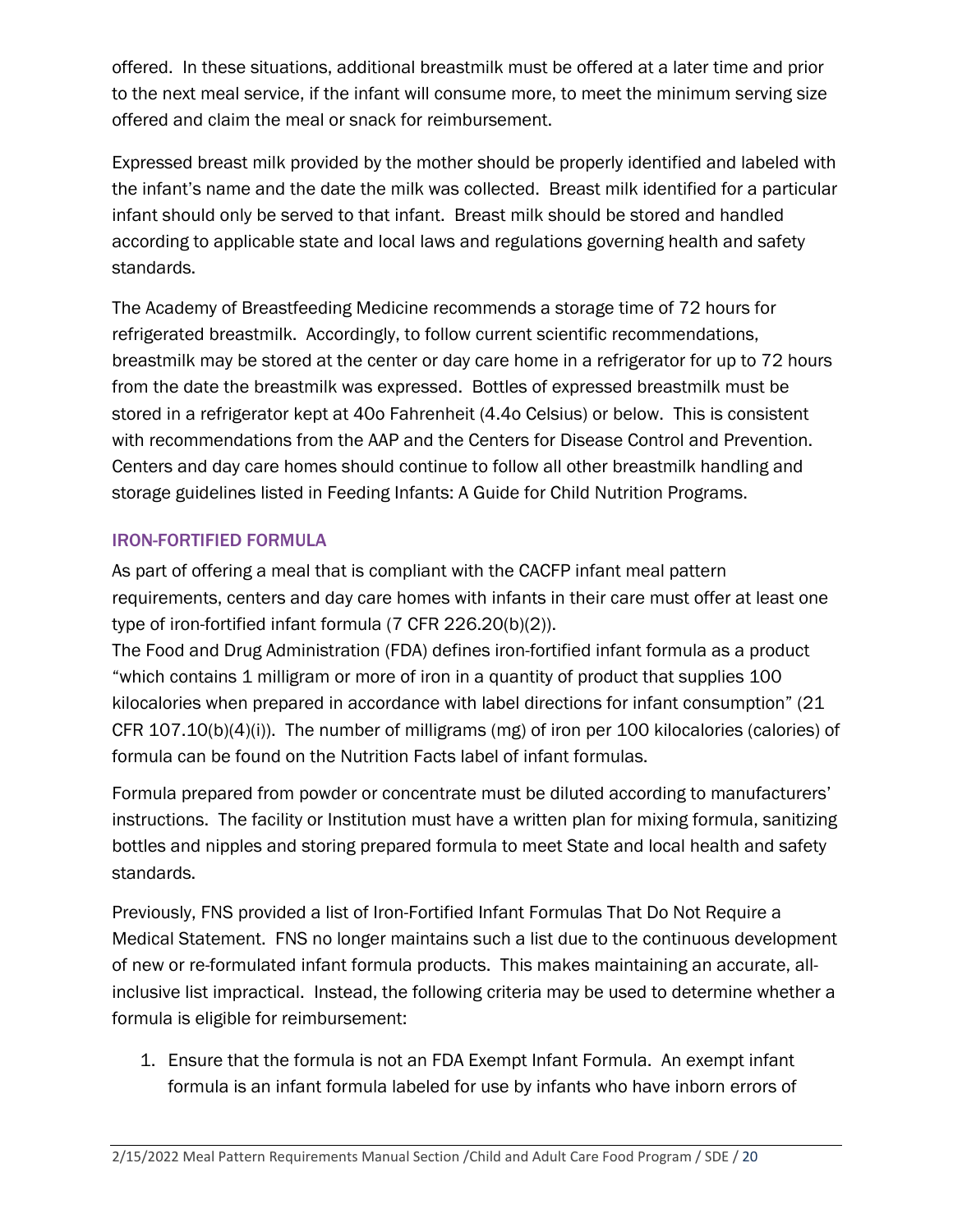metabolism or low birth weight, or who otherwise have unusual medical or dietary problems, as defined in 21 CFR 107.3.

- 2. Formulas classified as Exempt Infant Formulas by FDA may be served as a part of a reimbursable meal if the substitution is due to a disability and is supported by a medical statement signed and certified by a licensed physician (MD or DO), physician assistant, nurse practitioner, naturopathic medical doctor or dentist. The statement must be submitted to the Institution and kept on file by the center or day care home.
- 3. Look for the statement "Infant Formula with Iron" or a similar statement on the front of the formula package. All iron-fortified infant formulas must have this type of statement on the package.
- 4. Use the nutrition facts label as a guide to ensure that the formula is iron-fortified. The nutritive values of each formula are listed on the product's nutrition facts label. To be considered iron-fortified, an infant formula must have 1 mg of iron or more per 100 calories of formula when prepared in accordance with label directions.

Additionally, to be creditable for reimbursement, infant formula must be compliant with the FDA regulatory standards on infant formula. This is consistent with the Special Supplemental Nutrition Program for Women, Infants, and Children's (WIC) infant formula requirements. It also ensures that all infant formulas served in the CACFP meet nutrient specifications and safety requirements. If a formula is purchased outside of the United States, it is likely that the formula is not regulated by the FDA. Infant formulas that are not regulated by the FDA are not creditable in the CACFP.

SDE will contact FNS Western Regional Office (WRO) in situations where the creditability of an infant formula is uncertain.

# SOLID FOODS

The gradual introduction of solid foods may begin at six months of age, or before or after six months of age if it is developmentally appropriate for the infant and in accordance with FNS guidance.

The CACFP infant meal pattern includes two infant age groups: birth through the end of 5 months and the beginning of 6 months through the end of 11 months. The infant age groups will help delay the introduction of solid foods until around 6 months of age. It is important to delay the introduction of solid foods until around 6 months of age because most infants are typically not physiologically developed to consume solid foods until midway through the first year of life. According to the AAP, 6 to 8 months of age is often referred to as a critical window for initiating the introduction of solid foods to infants. In addition, by 7 to 8 months of age, infants should be consuming solid foods from all food groups (vegetables, fruits, grains, protein foods, and dairy).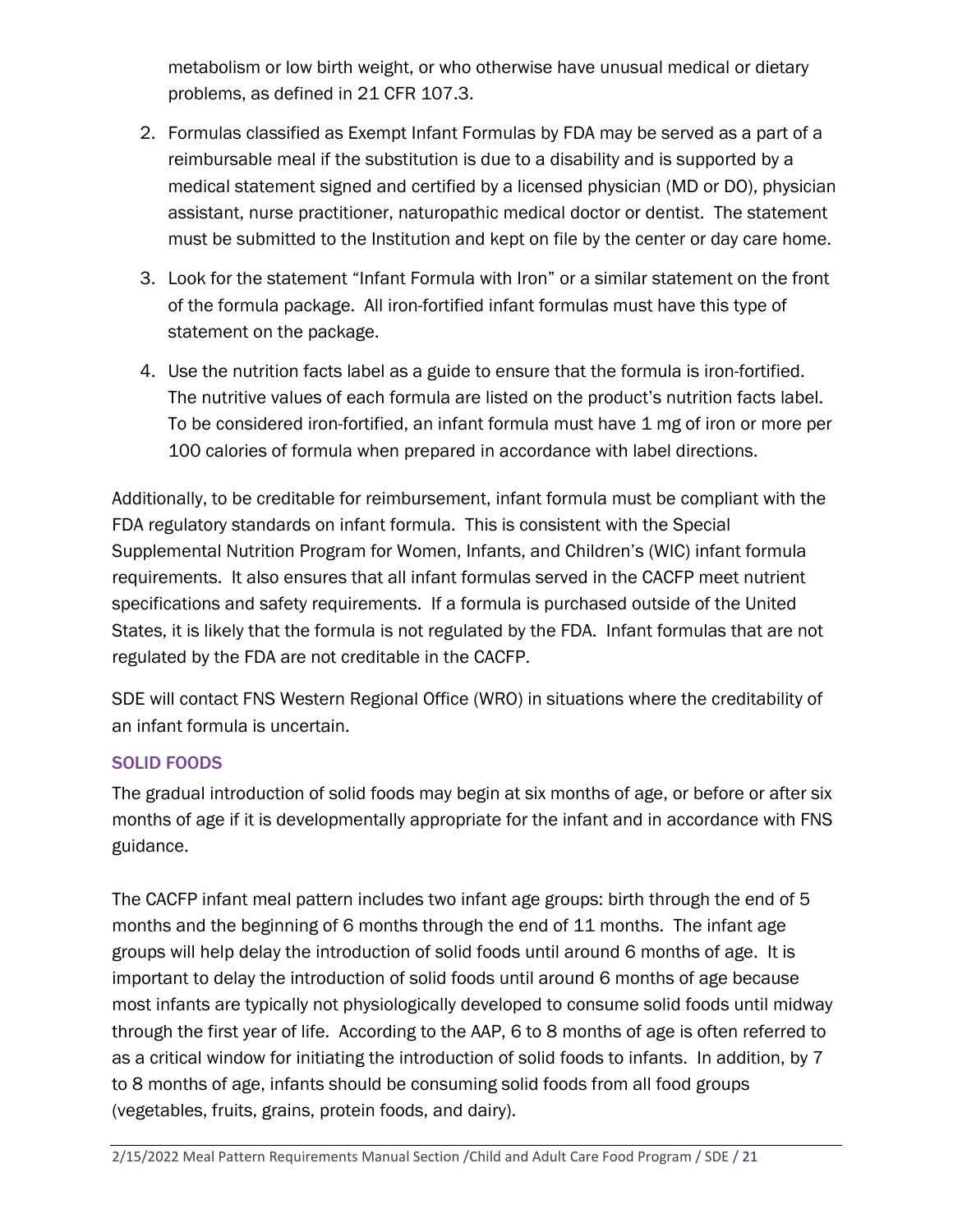Solid foods must be served to infants around 6 months of age, as it is developmentally appropriate for each individual infant. Once an infant is developmentally ready to accept solid foods, the center or day care home is required to offer them to the infant. Centers and day care homes must follow the eating habits of the infants, therefore, when introducing solid foods to infants, facilities shall start with foods that have already been introduced to the infant by the parent or guardians. Centers and day care homes should be in constant communication with an infant's parents or guardians about when and what solid foods to serve while the infant is in care. As a best practice, FNS recommends that parents or guardians request in writing when a center or day care home should start serving solid foods to their infant. To document the food items offered by the parent or guardian the center may use a meal plan form. A sample Individual Infant Meal and Snack Plan form is available to all Institutions in MyIdahoCNP Download Forms. It may also be reviewed it in the Meal Planning and Menu Record Requirement section of this manual.

FNS recognizes that solid foods are introduced gradually, new foods may be introduced one at a time over the course of a few days, and an infant's eating patterns may change. For example, an infant may eat a cracker one week and not the next week. Centers and day care homes must follow the eating habits of infants. Meals should not be disallowed simply because one food was offered one day and not the next if that is consistent with the infant's eating habits. In addition, solid foods served to infants must be of a texture and consistency that is appropriate for the age and development of the infant being fed.

Allowing solid foods to be served when the infant is developmentally ready (around 6 months of age) better accommodates infants' varying rates of development and allows centers and day care homes to work together with the infant's parents or guardians to determine when solid foods should be served.

#### VEGETABLES AND FRUITS

The primary goal of updating the CACFP meal patterns is to help children establish healthy eating patterns at an early age. Offering a variety of nutrient dense foods, including vegetables and fruits (cooked, mashed, pureed, or small diced as needed to obtain the appropriate texture and consistency), can help promote good nutritional status in infants. Vegetables and fruits are required at breakfast, lunch, supper meals and snacks for infants that are developmentally ready to accept them (around 6 months of age). In addition, juice cannot be served as part of a reimbursable meal for infants of any age.

#### **GRAINS**

Iron-fortified infant cereals are often the first solid foods introduced to infants because they are easily digested and are filled with essential nutrients. To provide greater flexibility to the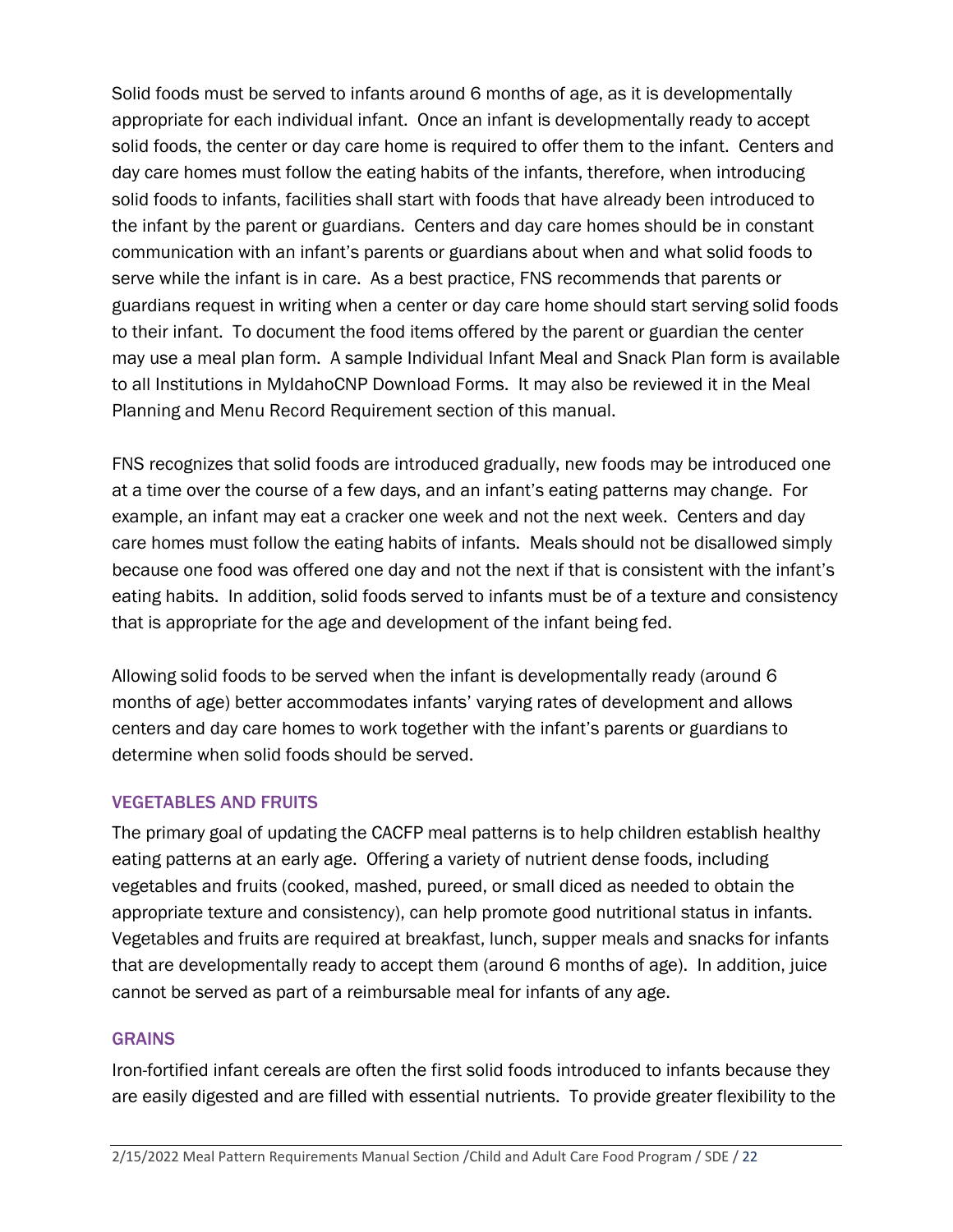menu planner, the meal pattern allows ready-to-eat cereals to be served at snack for infants that are developmentally ready to accept them. All ready-to-eat cereals served to infants must meet the same sugar limit as breakfast cereals served to children and adults in the CACFP. This means, ready-to-eat cereals served to infants at snack must contain no more than 6 grams of sugar per dry ounce. As a reminder, ready-to-eat cereals must also be whole grain-rich, enriched, or fortified in order to be creditable in the CACFP.

### MEAT AND MEAT ALTERNATES

Meat and meat alternates are good sources of protein and provide essential nutrients for growing infants, such as iron and zinc. Some common examples of meat/meat alternates include poultry, fish, meat, yogurt, cheese, whole eggs, and dry beans. The infant meal pattern allows yogurt as a meat alternate for older infants who are developmentally ready to accept them. All yogurts served in the CACFP, including those served to infants, must contain no more than 23 grams of sugar per 6 ounces. In addition, the infant meal pattern no longer allows cheese food, imitation cheese, cheese product or cheese spread as creditable meat alternates. This is due to their higher sodium content, and the AAP recommends caregivers choose products lower in sodium. Regular cheese, however, is still creditable.

The infant meal patterns allow whole eggs as meat alternates. Crediting yogurt and whole eggs as meat alternates and the disallowance of cheese food and cheese spread in the infant meal patterns went into effect October 1, 2017.

# DHA ENRICHED INFANT FOODS

Docosahexaenoic acid, known as DHA, is an omega-3 fatty acid that may be added to infant formulas and infant foods. While the science is mixed on the benefits of DHA and ARA (arachidonic acid, another omega-6 fatty acid), some studies suggest they may have positive effects on visual function and neural development.

According to the American Academy of Pediatrics, there is no current convincing evidence to delay the introduction of foods considered to be major food allergens, including eggs. Based on this, FNS is now allowing single-ingredient infant foods containing DHA to be creditable in the CACFP infant meal pattern. Child care centers and day care home providers now may serve and claim as part of a reimbursable meal, infant foods containing DHA, as long as they meet all other crediting requirements.

For more information on creditable foods in the infant menu pattern, infant development, infant nutritional requirements, breastfeeding and formula feeding, safe food handling and food preparation, and choking prevention please refer to Team Nutrition's "Feeding Infantsa Guide for Use in the Child Nutrition Programs". This handbook may be found at [https://fns-prod.azureedge.net/sites/default/files/resource-files/FI\\_FullGuide-a.pdf.](https://fns-prod.azureedge.net/sites/default/files/resource-files/FI_FullGuide-a.pdf)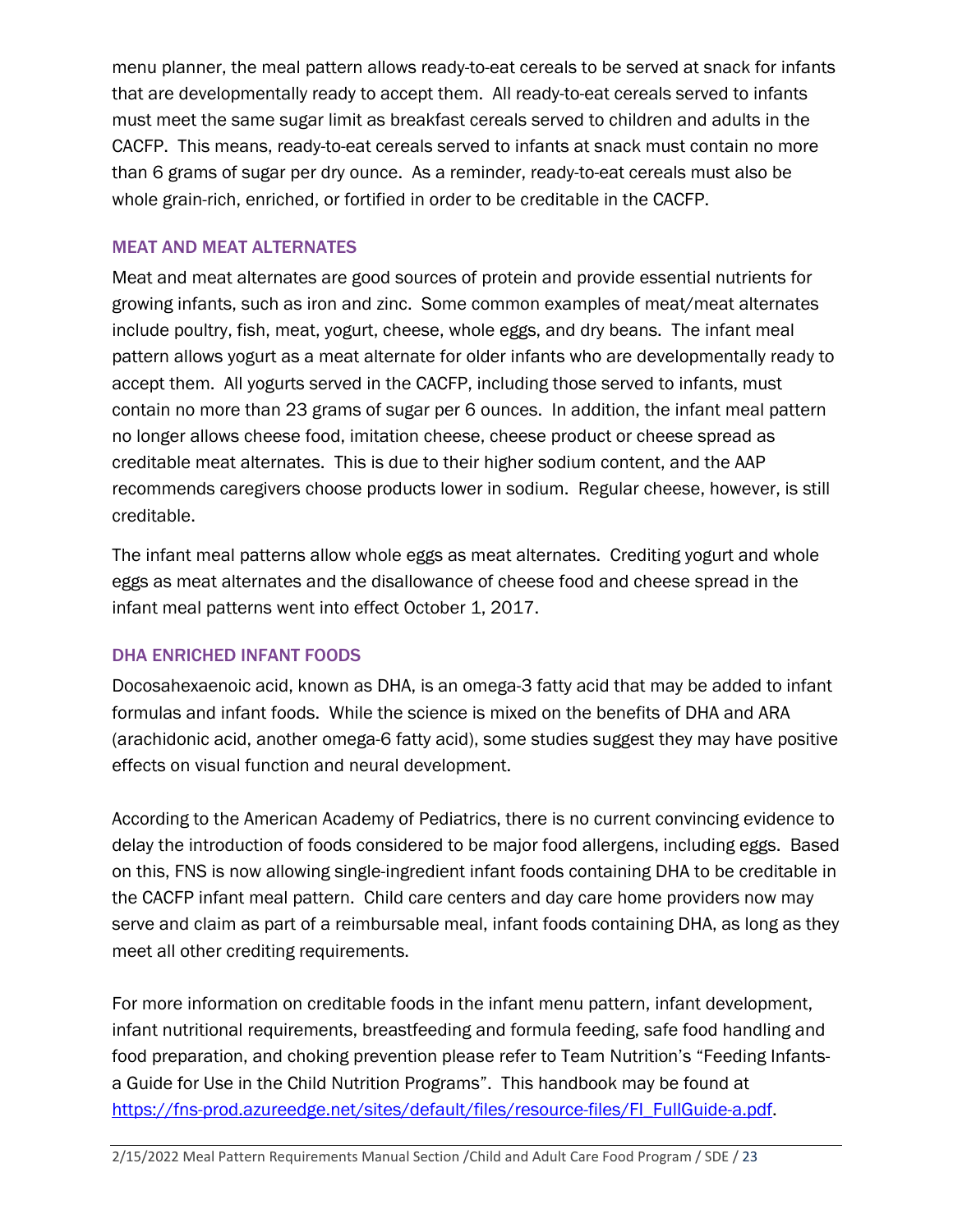# <span id="page-23-0"></span>INFANT MEAL PATTERN

Infant meals must have, at a minimum, each of the food components indicated, in the amount that is appropriate for the infant's age. The infant meal pattern has two age groups:

- 1. Birth through 5 months
- 2. 6 through 11 months

# BIRTH THROUGH 5 MONTHS

Only breast milk or iron-fortified formula is required to meet the infant's nutritional needs. *BREAKFAST, LUNCH, SUPPER AND SNACK*- 4 to 6 fluid ounces of breast milk or ironfortified infant formula or portions of both.

# 6 THROUGH 11 MONTHS

Breastmilk or iron-fortified formula, or portions of both, is required. Meals are reimbursable when institutions and facilities provide all the components in the meal pattern that the infant is developmentally ready to accept.

# *BREAKFAST, LUNCH OR SUPPER*

- 1. Six to 8 fluid ounces of breastmilk or iron-fortified infant formula, or portions of both; and
- 2. 0 to ½ ounce equivalent of iron-fortified dry infant cereal: or 0 to 4 tablespoons meat, fish, poultry, whole egg, cooked dry beans, or cooked dry peas; or 0 to 2 ounces (weight) of cheese; or 0 to 4 ounces (volume) of cottage cheese; or 0 to 4 ounces (volume) of yogurt; and
- 3. 0 to 2 tablespoons of vegetable, fruit, or portions of both.
- 4. Fruit juices and vegetable juices must not be served.

# *SNACK*

- 1. Two to 4 fluid ounces of breastmilk or iron-fortified infant formula; and
- 2. 0 to 1⁄2 ounce equivalent bread; or 0-1/4 ounce equivalent crackers; or 0 to 1/2 ounce equivalent infant cereal or  $0$  to  $\frac{1}{4}$  ounce equivalent ready-to-eat cereals; and
- 3. 0 to 2 tablespoons of vegetable or fruit, or portions of both.
- 4. Fruit juices and vegetable juices must not be served.
- 5. A serving of grains must be whole grain-rich, enriched meal, or enriched flour.

A one-month period for children between 12 and 13 months is allowed to transition from infant formula to fluid whole milk. Meals containing infant formula served to 12-month-old participants qualify for reimbursement without a Medical Statement Form. Breastmilk continues to be considered an acceptable milk alternative for children over 12 months of age.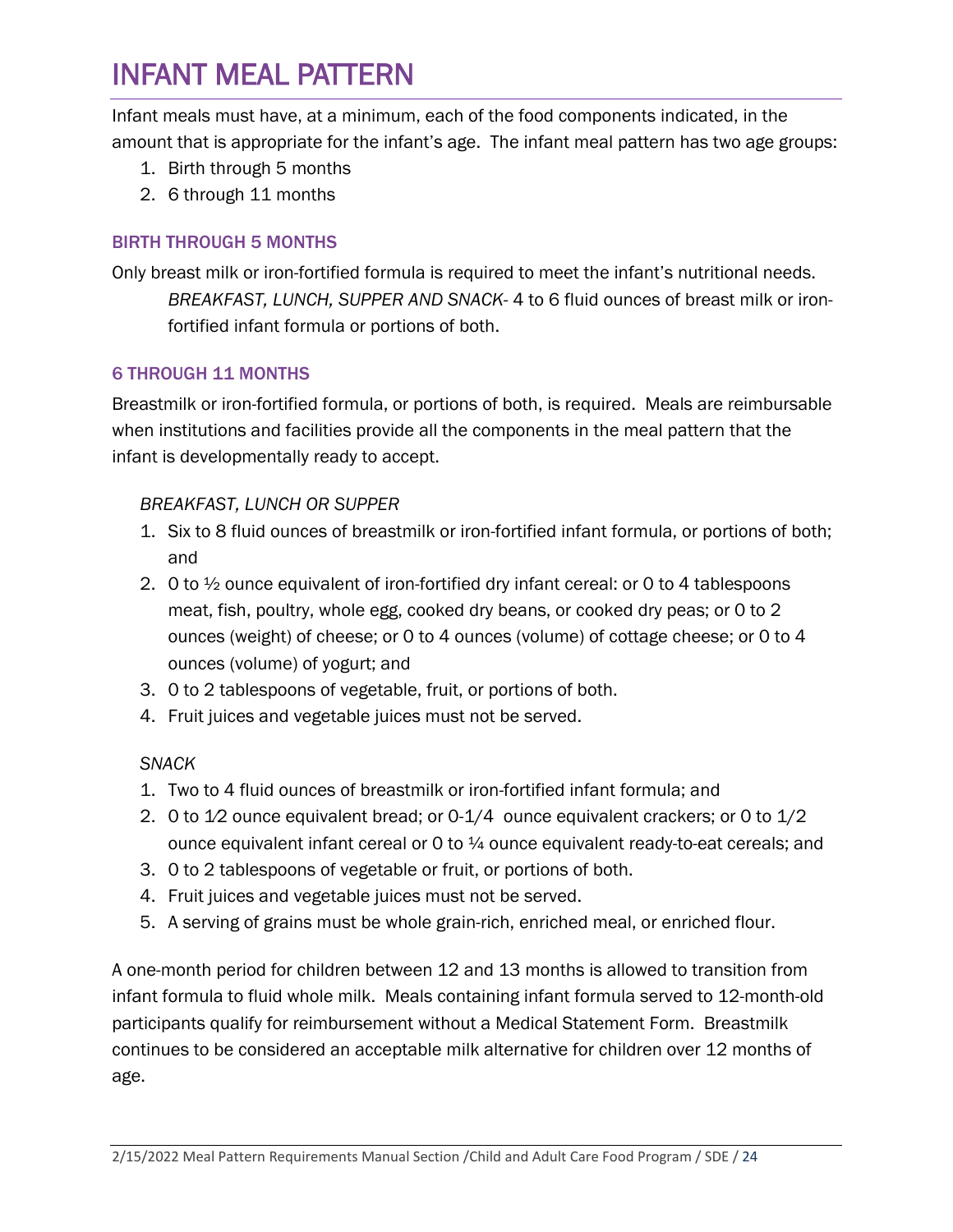Meals containing infant formula that are served to children 13 months and older are reimbursable when it is supported by a medical statement signed and certified by a licensed physician (MD or DO), physician assistant, nurse practitioner, naturopathic medical doctor or dentist. The statement should include a description of the infant's physical or mental impairment and an explanation of how to modify the meal or meal service to accommodate the infant's disability. The statement must be submitted and kept on file by the center or day care home.

# INFANT MEAL PATTERN TABLES

The minimum amounts of food components to serve to infants by age groups and meal service.

| <b>Breakfast</b>                                                 |                                                                                                                                                                                                                                                                                                                                                           |  |  |  |
|------------------------------------------------------------------|-----------------------------------------------------------------------------------------------------------------------------------------------------------------------------------------------------------------------------------------------------------------------------------------------------------------------------------------------------------|--|--|--|
| Birth through 5 months                                           | 6 through 11 months                                                                                                                                                                                                                                                                                                                                       |  |  |  |
| 4-6 fluid ounces breastmilk <sup>1</sup> or formula <sup>2</sup> | 6-8 fluid ounces breastmilk <sup>1</sup> or<br>formula <sup>2</sup> ; and                                                                                                                                                                                                                                                                                 |  |  |  |
|                                                                  | $04$ ounce equivalent infant cereal <sup>2,3</sup><br>0-4 tablespoons<br>meat,<br>fish,<br>poultry,<br>whole egg,<br>cooked dry beans, or<br>cooked dry peas; or<br>0-2 ounces of cheese; or<br>0-4 ounces (volume) of cottage cheese; or<br>0-4 ounces or $\frac{1}{2}$ cup of yogurt <sup>4</sup> ; or a<br>combination of the above <sup>5</sup> ; and |  |  |  |
|                                                                  | 0-2 tablespoons vegetable or fruit or a<br>combination of both <sup>5,6</sup>                                                                                                                                                                                                                                                                             |  |  |  |

<sup>1</sup> Breastmilk or formula, or portions of both, must be served; however, it is recommended that breastmilk be served in place of formula from birth through 11 months. For some breastfed infants who regularly consume less than the minimum amount of breastmilk per feeding, a serving of less than the minimum amount of breastmilk may be offered, with additional breastmilk offered at a later time if the infant will consume more.

<sup>2</sup> Infant formula and dry infant cereal must be iron-fortified.

<sup>3</sup> Refer to FNS guidance for additional information on crediting different types of grains.

<sup>4</sup> Yogurt must contain no more than 23 grams of total sugars per 6 ounces.

5 A serving of this component is required when the infant is developmentally ready to accept it.

<sup>6</sup> Fruit and vegetable juices must not be served.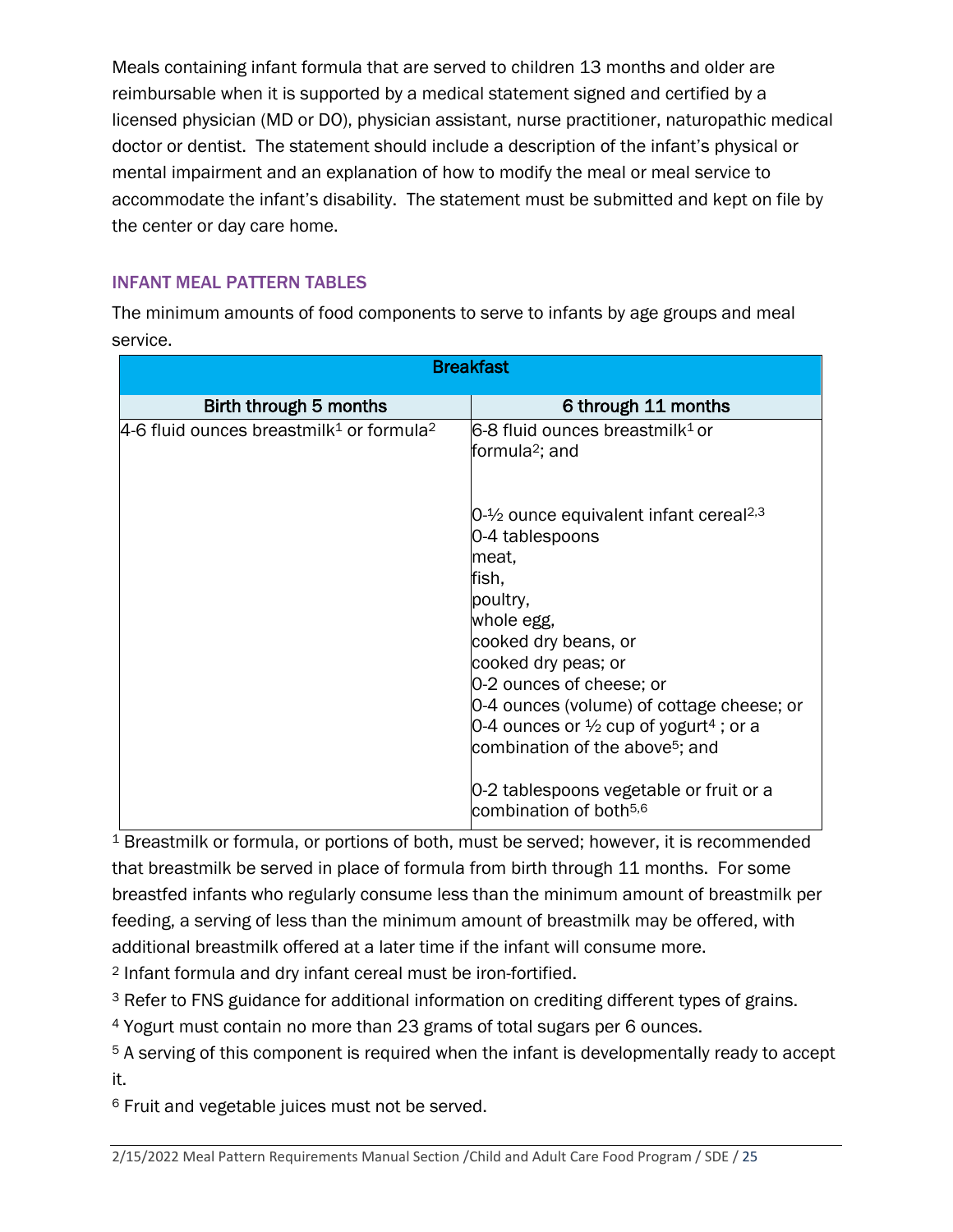| <b>Lunch and Supper</b>                                            |                                                                                                                                                                                                                                                                                                                                                                                                                                            |  |  |
|--------------------------------------------------------------------|--------------------------------------------------------------------------------------------------------------------------------------------------------------------------------------------------------------------------------------------------------------------------------------------------------------------------------------------------------------------------------------------------------------------------------------------|--|--|
| Birth through 5 months                                             | 6 through 11 months                                                                                                                                                                                                                                                                                                                                                                                                                        |  |  |
| $4-6$ fluid ounces breastmilk <sup>1</sup> or formula <sup>2</sup> | 6-8 fluid ounces breastmilk <sup>1</sup> or formula <sup>2</sup> ; and                                                                                                                                                                                                                                                                                                                                                                     |  |  |
|                                                                    | $04$ ounce equivalent infant cereal <sup>2,3</sup><br>0-4 tablespoons<br>meat,<br>fish,<br>poultry,<br>whole egg,<br>cooked dry beans, or<br>cooked dry peas; or<br>0-2 ounces of cheese; or<br>0-4 ounces (volume) of cottage cheese; or<br>0-4 ounces or $\frac{1}{2}$ cup of yogurt <sup>4</sup> ; or a<br>combination of the above <sup>5</sup> ; and<br>0-2 tablespoons vegetable or fruit or a<br>combination of both <sup>5,6</sup> |  |  |

<sup>1</sup> Breastmilk or formula, or portions of both, must be served; however, it is recommended that breastmilk be served in place of formula from birth through 11 months. For some breastfed infants who regularly consume less than the minimum amount of breastmilk per feeding, a serving of less than the minimum amount of breastmilk may be offered, with additional breastmilk offered at a later time if the infant will consume more.

2 Infant formula and dry infant cereal must be iron-fortified.

<sup>3</sup> Refer to FNS guidance for additional information on crediting different types of grains.

<sup>4</sup> Yogurt must contain no more than 23 grams of total sugars per 6 ounces.

<sup>5</sup> A serving of this component is required when the infant is developmentally ready to accept it.

6 Fruit and vegetable juices must not be served.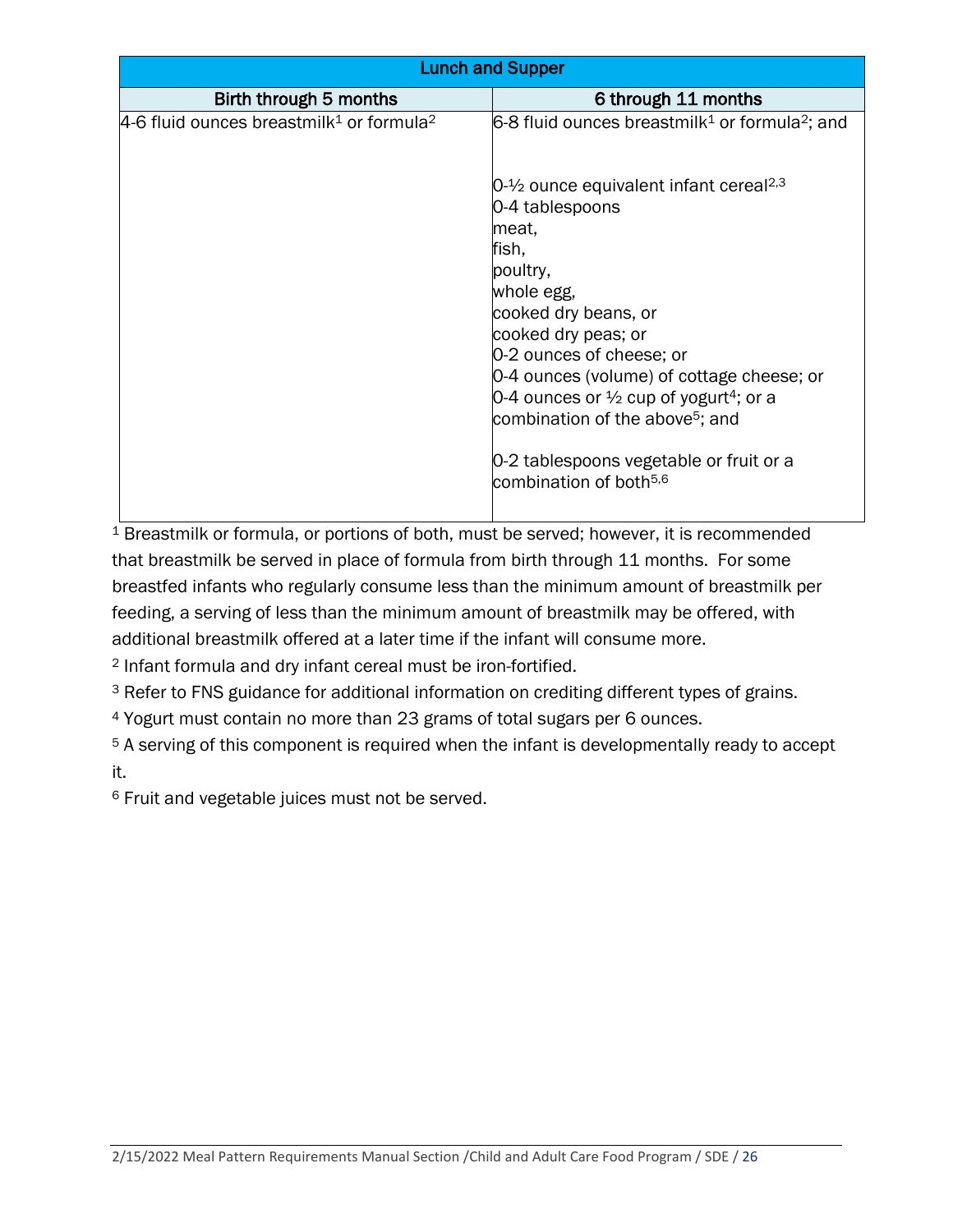| <b>Snack</b>                                                       |                                                                                                                                                                                                                        |  |  |
|--------------------------------------------------------------------|------------------------------------------------------------------------------------------------------------------------------------------------------------------------------------------------------------------------|--|--|
| Birth through 5 months                                             | 6 through 11 months                                                                                                                                                                                                    |  |  |
| $4-6$ fluid ounces breastmilk <sup>1</sup> or formula <sup>2</sup> | $2-4$ fluid ounces breastmilk <sup>1</sup> or<br>formula <sup>2</sup> ; and                                                                                                                                            |  |  |
|                                                                    | $0-1/2$ ounce equivalent bread $37$ ; or<br>$0-1/4$ ounce equivalent crackers $3,7$ ; or<br>$0-1/2$ ounce equivalent infant cereal $2,3$ or<br>0-1/4 ounce equivalent ready-to-eat breakfast<br>Cereal $3,5,7,8$ ; and |  |  |
|                                                                    | 0-2 tablespoons vegetable or<br>fruit, or a combination of both 5,6                                                                                                                                                    |  |  |

<sup>1</sup> Breastmilk or formula, or portions of both, must be served; however, it is recommended that breastmilk be served in place of formula from birth through 11 months. For some breastfed infants who regularly consume less than the minimum amount of breastmilk per feeding, a serving of less than the minimum amount of breastmilk may be offered, with additional breastmilk offered at a later time if the infant will consume more.

2 Infant formula and dry infant cereal must be iron-fortified.

<sup>3</sup> Refer to FNS guidance for additional information on crediting different types of grains.

5 A serving of this component is required when the infant is developmentally ready to accept it.

<sup>6</sup> Fruit and vegetable juices must not be served.

<sup>7</sup> A serving of grains must be whole grain-rich, enriched meal, or enriched flour.

8 Breakfast cereals must contain no more than 6 grams of sugar per dry ounce (no more than 21.2 grams sucrose and other sugars per 100 grams of dry cereal).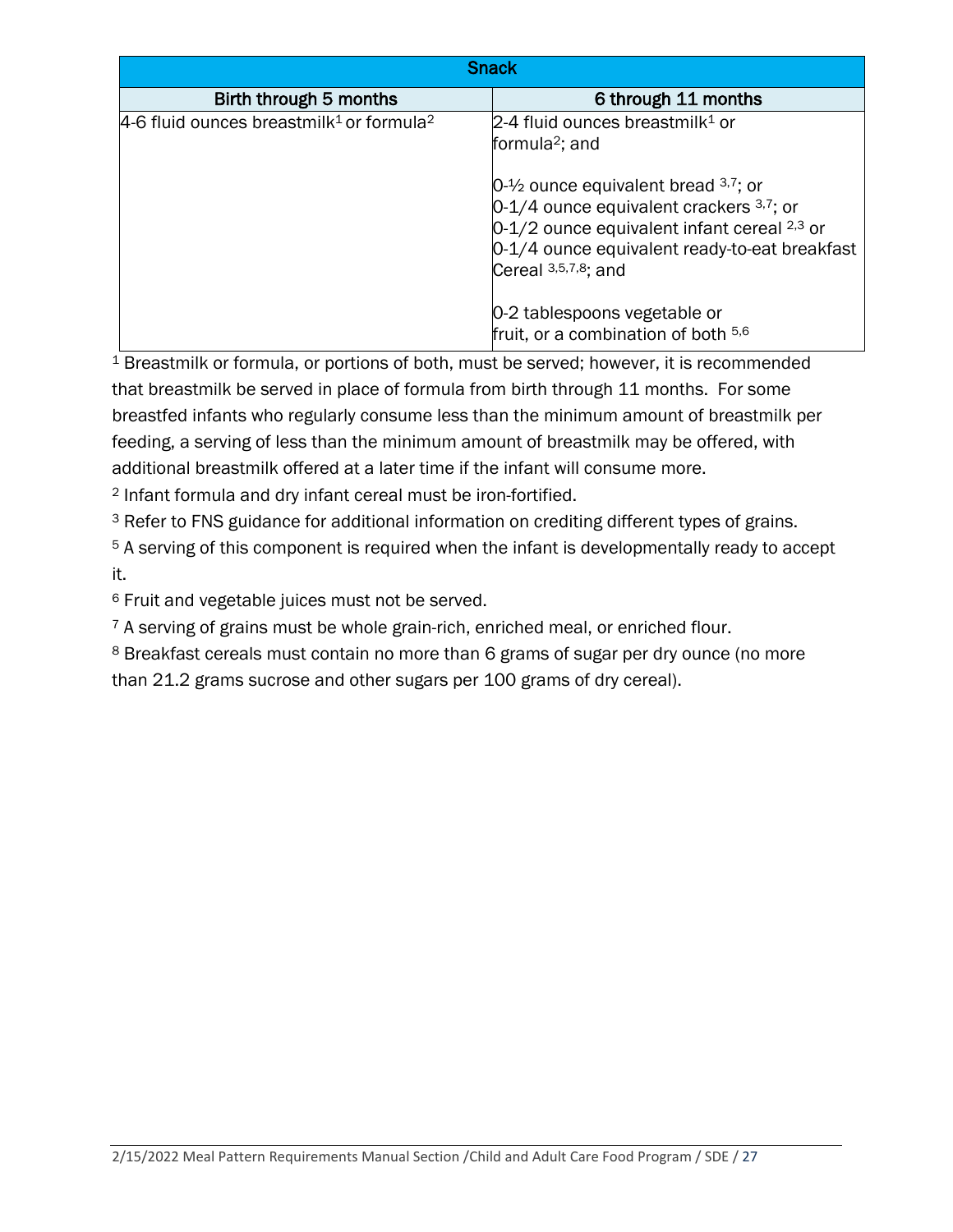# <span id="page-27-0"></span>MEAL PATTERNS FOR CHILDREN AND ADULTS

Institutions and facilities must serve the food components and quantities specified in the following meal patterns for children and adult participants in order to qualify for reimbursement.

The child meal pattern reflects the amount of food required for normal growth and development of children. Children should be encouraged, but never forced, to eat all foods offered. The charts that follow show the required components for snacks and meals, with the minimum required serving sizes. Because older children have greater calorie needs, facilities and Institutions may serve larger portions to satisfy a child's appetite.

# <span id="page-27-1"></span>Child Meal Pattern Tables

# BREAKFAST

Fluid milk, vegetables or fruit, or portions of both, and grains are required components of the breakfast meal. Meat and meat alternates may be used to meet the entire grains requirement a maximum of three times per week. The minimum amounts of food components to be served at breakfast are as follows:

| <b>Breakfast</b><br>(Select all three components for a reimbursable meal)                                          |                     |                     |                   |                                                                                              |
|--------------------------------------------------------------------------------------------------------------------|---------------------|---------------------|-------------------|----------------------------------------------------------------------------------------------|
| <b>Food Components and Food</b><br>Items $1$                                                                       | Ages 1-2            | Ages 3-5            | Ages 6-12         | Ages 13-18 <sup>2</sup><br>(at-risk<br>afterschool<br>programs<br>and emergency<br>shelters) |
| Fluid Milk <sup>3</sup>                                                                                            | 4 fluid<br>ounces   | 6 fluid<br>ounces   | 8 fluid<br>ounces | 8 fluid ounces                                                                               |
| Vegetables, fruits, or portions<br>of both $4$                                                                     | $\frac{1}{4}$ cup   | $\frac{1}{2}$ cup   | $\frac{1}{2}$ cup | $\frac{1}{2}$ cup                                                                            |
| Grains (oz. eq.) <sup>5,6,7</sup>                                                                                  |                     |                     |                   |                                                                                              |
| Whole grain-rich or enriched<br>bread                                                                              | $\frac{1}{2}$ ounce | $\frac{1}{2}$ ounce | 1 ounce           | <b>1ounce</b>                                                                                |
| Whole grain-rich or enriched<br>bread product, such as biscuit,<br>roll or muffin                                  | l½ ounce            | $\frac{1}{2}$ ounce | 1 ounce           | 1 ounce                                                                                      |
| Whole grain-rich, enriched<br>or fortified cooked breakfast<br>cereal <sup>8</sup> , cereal grain, and/or<br>pasta | $\frac{1}{4}$ cup   | $\frac{1}{4}$ cup   | $\frac{1}{2}$ cup | $\frac{1}{2}$ cup                                                                            |
| Whole grain-rich, enriched or<br>fortified ready-to-eat breakfast<br>cereal (dry, cold) <sup>8</sup>               |                     |                     |                   |                                                                                              |

2/15/2022 Meal Pattern Requirements Manual Section /Child and Adult Care Food Program / SDE / 28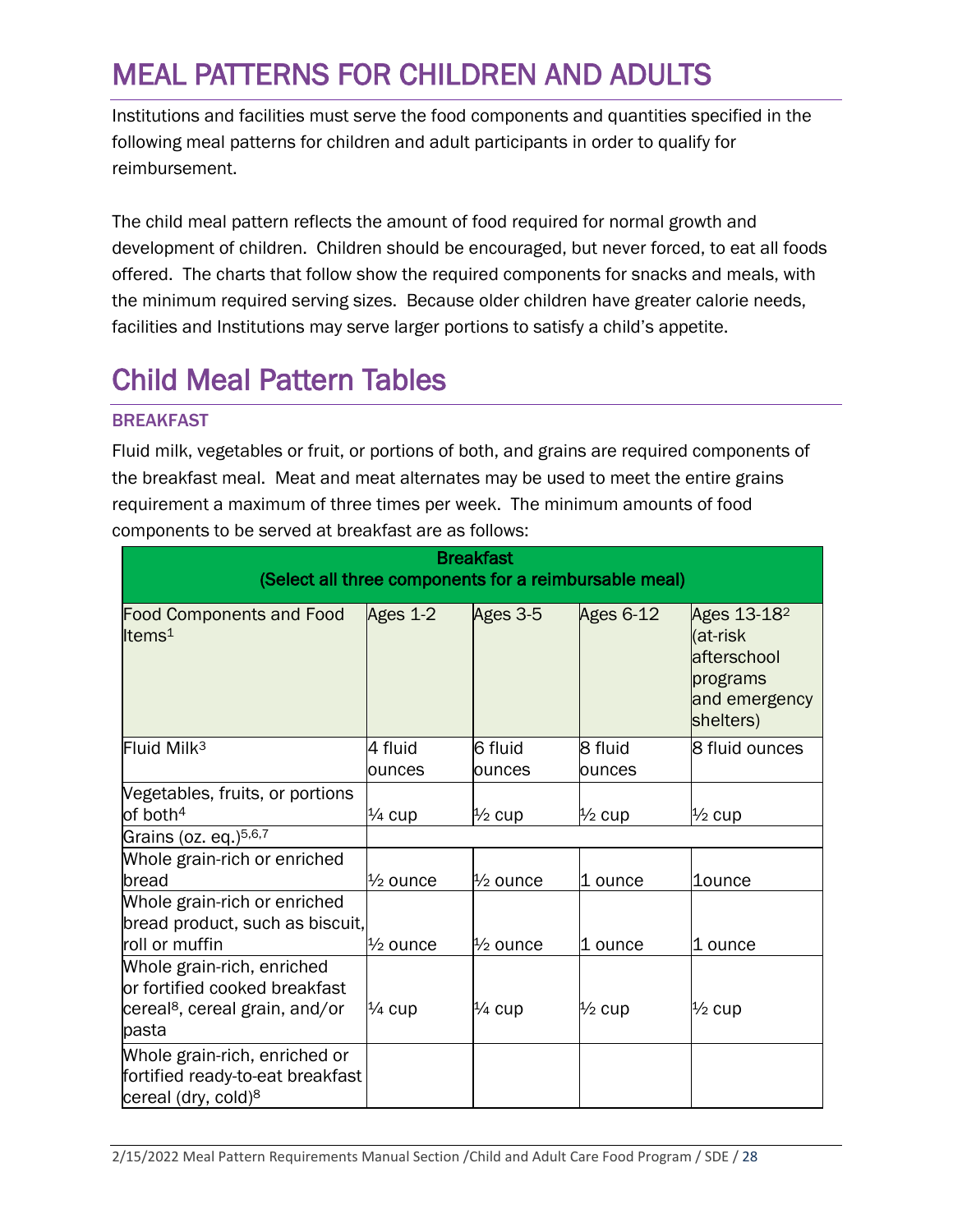| Flakes or rounds | $\frac{1}{2}$ cup | ½ cup     | cup               | . cup             |
|------------------|-------------------|-----------|-------------------|-------------------|
| Puffed cereal    | $\frac{3}{4}$ cup | $3/4$ cup | $\frac{1}{4}$ cup | $\frac{1}{4}$ cup |
| Granola          | $\frac{1}{8}$ cup | ½ cup     | $\frac{1}{4}$ cup | $\frac{1}{4}$ cup |

1 Must serve all three components for a reimbursable meal. Offer versus serve is an option for At-risk afterschool participants.

2 Larger portion sizes than specified may need to be served to children 13 through 18 years old to meet their nutritional needs.

<sup>3</sup> Must be unflavored whole milk for children age one. Must be unflavored low-fat (1 percent) or unflavored fat-free (skim) milk for children two through five years old. Must be unflavored low-fat (1 percent), unflavored or flavored fat-free (skim) milk for children six years old and older.

4 Pasteurized full-strength juice may only be used to meet the vegetable or fruit requirement at one meal, including snack, per day.

<sup>5</sup> At least one serving per day, across all eating occasions, must be whole grain-rich. Grainbased desserts do not count towards meeting the grains requirement.

<sup>6</sup> Meat and meat alternates may be used to meet the entire grains requirement a maximum of three times a week. One ounce of meat and meat alternates is equal to one ounce equivalent of grains.

<sup>7</sup> Refer to FNS guidance for additional information on crediting different types of grains. 8 Breakfast cereals must contain no more than 6 grams of sugar per dry ounce (no more than 21.2 grams sucrose and other sugars per 100 grams of dry cereal).

# LUNCH AND SUPPER

Fluid milk, meat and meat alternates, vegetables, fruits, and grains are required components in the lunch and supper meals. The minimum amounts of food components to be served at lunch and supper are as follows:

| <b>Lunch and Supper</b><br>(Select all five components for a reimbursable meal) |               |                      |                               |                                                                                               |
|---------------------------------------------------------------------------------|---------------|----------------------|-------------------------------|-----------------------------------------------------------------------------------------------|
| <b>Food Components and Food</b><br>Items $1$                                    | Ages 1-2      | Ages 3-5             | Ages $6-12$                   | Ages 13-18 <sup>2</sup><br>(at-risk<br>lafterschool<br>programs<br>and emergency<br>shelters) |
| Fluid Milk <sup>3</sup>                                                         | 4 fluid       | 6 fluid              | 8 fluid ounces 8 fluid ounces |                                                                                               |
|                                                                                 | ounces        | ounces               |                               |                                                                                               |
| Meat/meat alternates                                                            |               |                      |                               |                                                                                               |
| Lean meat, poultry, or fish 1 ounce                                             |               | $1\frac{1}{2}$ ounce | 2 ounces                      | 2 ounces                                                                                      |
| Tofu, soy product, or                                                           |               |                      |                               |                                                                                               |
| alternate protein                                                               | 1 ounce       | $1\frac{1}{2}$ ounce | 2 ounces                      | l2 ounces                                                                                     |
| Cheese                                                                          | 1 ounce       | $1 \, \%$ ounce      | 2 ounces                      | 2 ounces                                                                                      |
| Large egg                                                                       | $\frac{1}{2}$ | $\frac{3}{4}$        |                               |                                                                                               |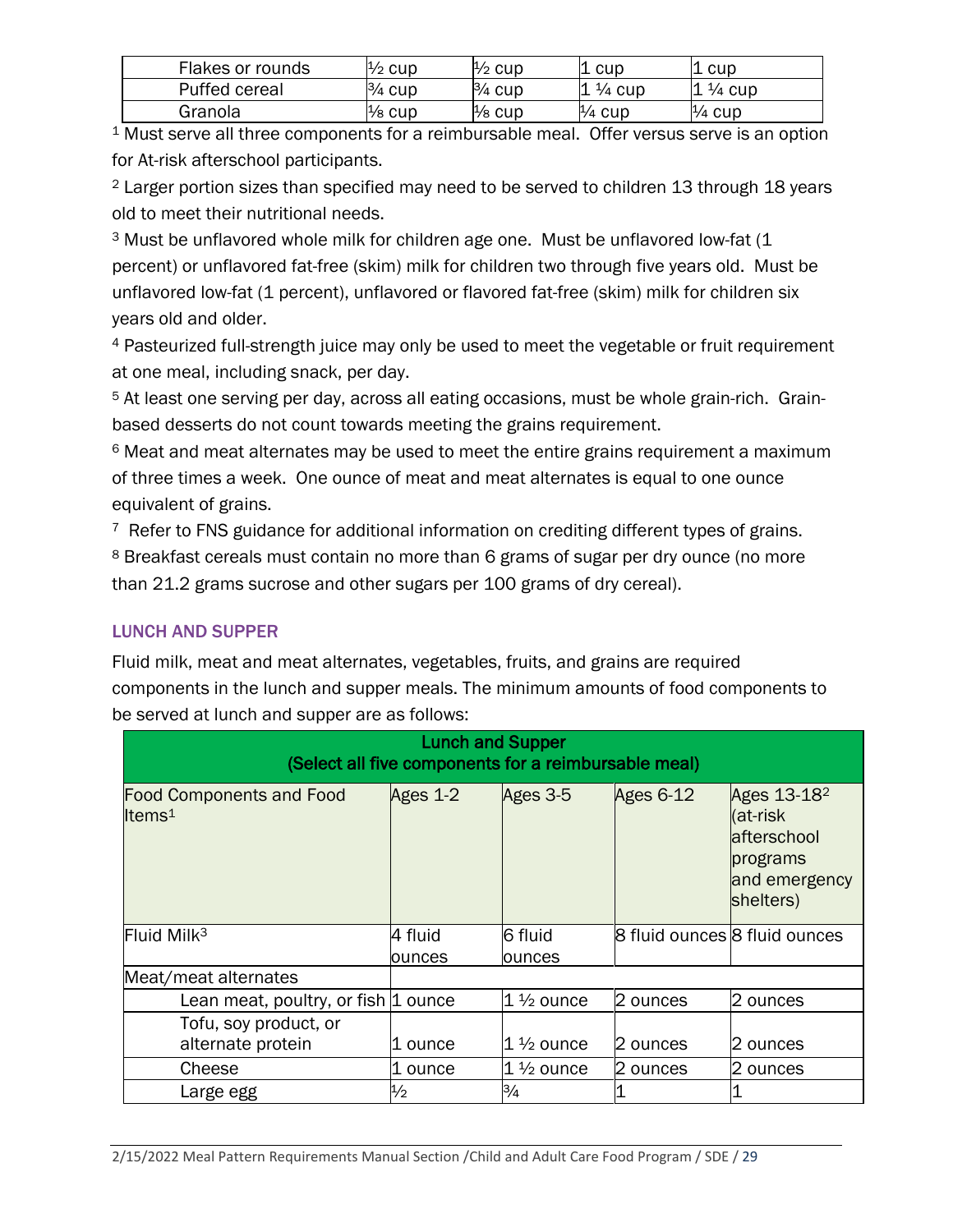| Cooked dry beans or peas $\frac{1}{4}$ cup    |                       | % cup                 | $\frac{1}{2}$ cup | $\frac{1}{2}$ cup  |
|-----------------------------------------------|-----------------------|-----------------------|-------------------|--------------------|
| Peanut butter or soy nut                      |                       |                       |                   |                    |
| butter or other nut or seed                   |                       |                       |                   |                    |
| butters                                       | 2 tbsp.               | $3$ tbsp.             | 4 tbsp.           | 4 tbsp.            |
| Yogurt, plain or flavored                     | 4 ounces or           | 6 ounces or           | 8 ounces or       | 8 ounces or        |
| unsweetened or                                | $\frac{1}{2}$ cup     | $3/4$ cup             | 1 cup             | 1 cup              |
| sweetened <sup>5</sup>                        |                       |                       |                   |                    |
| The following may be used to                  |                       |                       |                   |                    |
| meet no more than 50% of the                  |                       |                       |                   |                    |
| requirement:                                  |                       |                       |                   |                    |
| Peanuts, soy nuts, tree nuts,                 |                       |                       |                   |                    |
| or seeds, as listed in program                |                       |                       |                   |                    |
| guidance, or<br>an equivalent quantity of any | $\frac{1}{2}$ ounce = | $\frac{3}{4}$ ounce = | $1$ ounce $=$     | $1$ ounce = $50\%$ |
| combination of the above                      | 50%                   | 50%                   | 50%               |                    |
| meat/meat alternates (1                       |                       |                       |                   |                    |
| ounce of nuts/seeds = $1$                     |                       |                       |                   |                    |
| ounce of cooked lean meat,                    |                       |                       |                   |                    |
| poultry, or fish)                             |                       |                       |                   |                    |
|                                               |                       |                       |                   |                    |
| Vegetables <sup>6</sup>                       | $\frac{1}{8}$ cup     | $\frac{1}{4}$ cup     | $\frac{1}{2}$ cup | $\frac{1}{2}$ cup  |
| Fruits <sup>6,7</sup>                         | $\frac{1}{8}$ cup     | $\frac{1}{4}$ cup     | $\frac{1}{4}$ cup | $\frac{1}{4}$ cup  |
| Grains (oz. eq.) <sup>8,9</sup>               |                       |                       |                   |                    |
| Whole grain-rich or enriched                  |                       |                       |                   |                    |
| bread                                         | $\frac{1}{2}$ ounce   | $\frac{1}{2}$ ounce   | 1 ounce           | 1 ounce            |
| Whole grain-rich or enriched                  |                       |                       |                   |                    |
| bread product, such as biscuit,               |                       |                       |                   |                    |
| roll or muffin                                | $\frac{1}{2}$ ounce   | $\frac{1}{2}$ ounce   | 1 ounce           | 1 ounce            |
| Whole grain-rich, enriched                    |                       |                       |                   |                    |
| or fortified cooked breakfast                 |                       |                       |                   |                    |
| cereal <sup>10</sup> , cereal grain, and/or   | $\frac{1}{4}$ cup     | $\frac{1}{4}$ cup     | $\frac{1}{2}$ cup | $\frac{1}{2}$ cup  |
| pasta                                         |                       |                       |                   |                    |

<sup>1</sup> Must serve all five components for a reimbursable meal. Offer versus serve is an option for at-risk afterschool participants.

<sup>2</sup> Larger portion sizes than specified may need to be served to children 13 through 18 years old to meet their nutritional needs.

<sup>3</sup> Must be unflavored whole milk for children age one. Must be unflavored low-fat (1 percent) or unflavored fat-free (skim) milk for children two through five years old. Must be unflavored low-fat (1 percent), unflavored or flavored fat-free (skim) milk for children six years old and older.

<sup>4</sup> Alternate protein products must meet the requirements in Appendix A to Part 226.

<sup>5</sup> Yogurt must contain no more than 23 grams of total sugars per 6 ounces.

<sup>6</sup> Pasteurized full-strength juice may only be used to meet the vegetable or fruit requirement at one meal, including snack, per day.

 $7$  A vegetable may be used to meet the entire fruit requirement. When two vegetables are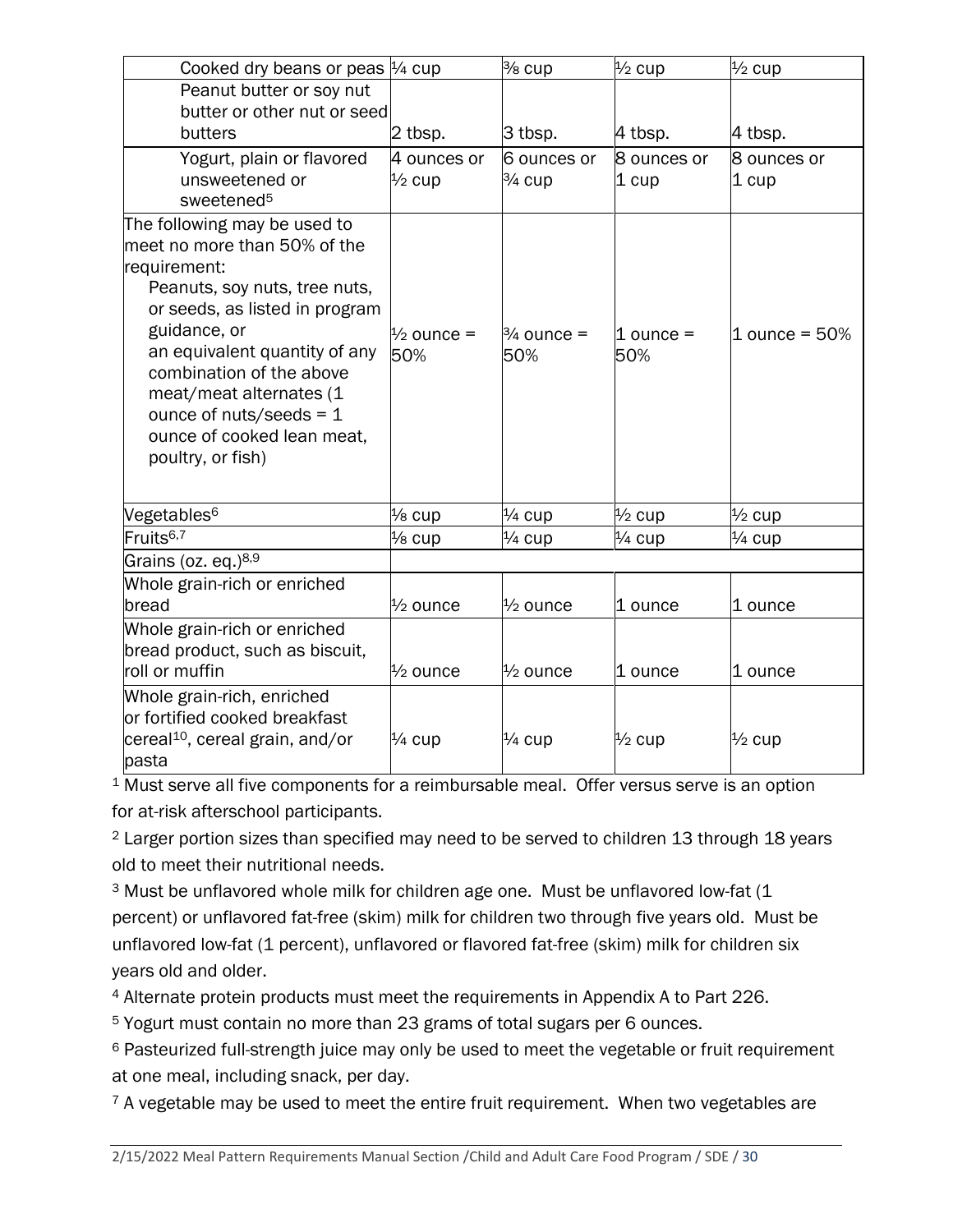served at lunch or supper, two different kinds of vegetables must be served.

<sup>8</sup> At least one serving per day, across all eating occasions, must be whole grain-rich. Grainbased desserts do not count towards the grain's requirement.

9 Refer to FNS guidance for additional information on crediting different types of grains.

<sup>10</sup> Breakfast cereals must contain no more than 6 grams of sugar per dry ounce (no more than 21.2 grams sucrose and other sugars per 100 grams of dry cereal).

#### SNACK

Serve two of the following five components: Fluid milk, meat and meat alternates, vegetables, fruits, and grains. Fruit juice, vegetable juice, and milk may comprise only one component of the snack. The minimum amounts of food components to be served at snacks are as follows:

| <b>Snack</b>                                                        |                     |                     |                   |                                                                                              |
|---------------------------------------------------------------------|---------------------|---------------------|-------------------|----------------------------------------------------------------------------------------------|
| (Select two of the five components for a reimbursable snack)        |                     |                     |                   |                                                                                              |
| <b>Food Components and Food</b><br>Items <sup>1</sup>               | Ages 1-2            | Ages 3-5            | Ages 6-12         | Ages 13-18 <sup>2</sup><br>(at-risk<br>afterschool<br>programs<br>and emergency<br>shelters) |
| Fluid Milk <sup>3</sup>                                             | 4 fluid             | 4 fluid             |                   | 8 fluid ounces 8 fluid ounces                                                                |
|                                                                     | ounces              | ounces              |                   |                                                                                              |
| Meat/meat alternates                                                |                     |                     |                   |                                                                                              |
| Lean meat, poultry, or fish $\frac{1}{2}$ ounce                     |                     | $\frac{1}{2}$ ounce | 1 ounce           | 1 ounce                                                                                      |
| Tofu, soy product, or<br>alternate protein<br>products <sup>4</sup> | $\frac{1}{2}$ ounce | $\frac{1}{2}$ ounce | l1 ounce          | l1 ounce                                                                                     |
| Cheese                                                              | $\frac{1}{2}$ ounce | $\frac{1}{2}$ ounce | 1 ounce           | 1 ounce                                                                                      |
| Large egg                                                           | $\frac{1}{2}$       | $\frac{1}{2}$       | $\frac{1}{2}$     | $\frac{1}{2}$                                                                                |
| Cooked dry beans or peas <sup>1</sup> / <sub>8</sub> cup            |                     | $\frac{1}{8}$ cup   | $\frac{1}{4}$ cup | $\frac{1}{4}$ cup                                                                            |
| Peanut butter or soy nut<br>butter or other nut or<br>seed butters  | 1 tbsp.             | 1 tbsp.             | 2 tbsp.           | 2 tbsp.                                                                                      |
| Yogurt, plain or flavored                                           | 2 ounces or         | 2 ounces or         | 4 ounces or       | 4 ounces or                                                                                  |
| unsweetened or<br>sweetened <sup>5</sup>                            | $\frac{1}{4}$ cup   | $\frac{1}{4}$ cup   | $\frac{1}{2}$ cup | $\frac{1}{2}$ cup                                                                            |
| Peanuts, soy nuts, tree                                             |                     |                     |                   |                                                                                              |
| nuts, or seeds                                                      | $\frac{1}{2}$ ounce | $\frac{1}{2}$ ounce | 1 ounce           | 1 ounce                                                                                      |
| Vegetables <sup>6</sup>                                             | $\frac{1}{2}$ cup   | $\frac{1}{2}$ cup   | $3/4$ cup         | 3/ <sub>4</sub> cup                                                                          |
| Fruits <sup>6</sup>                                                 | $\frac{1}{2}$ cup   | $\frac{1}{2}$ cup   | $\frac{3}{4}$ cup | 3⁄4 cup                                                                                      |
| Grains (oz. eq.) <sup>7,8</sup>                                     |                     |                     |                   |                                                                                              |
| Whole grain-rich or enriched                                        |                     |                     |                   |                                                                                              |
| bread                                                               | $\frac{1}{2}$ ounce | $\frac{1}{2}$ ounce | 1 ounce           | 1 ounce                                                                                      |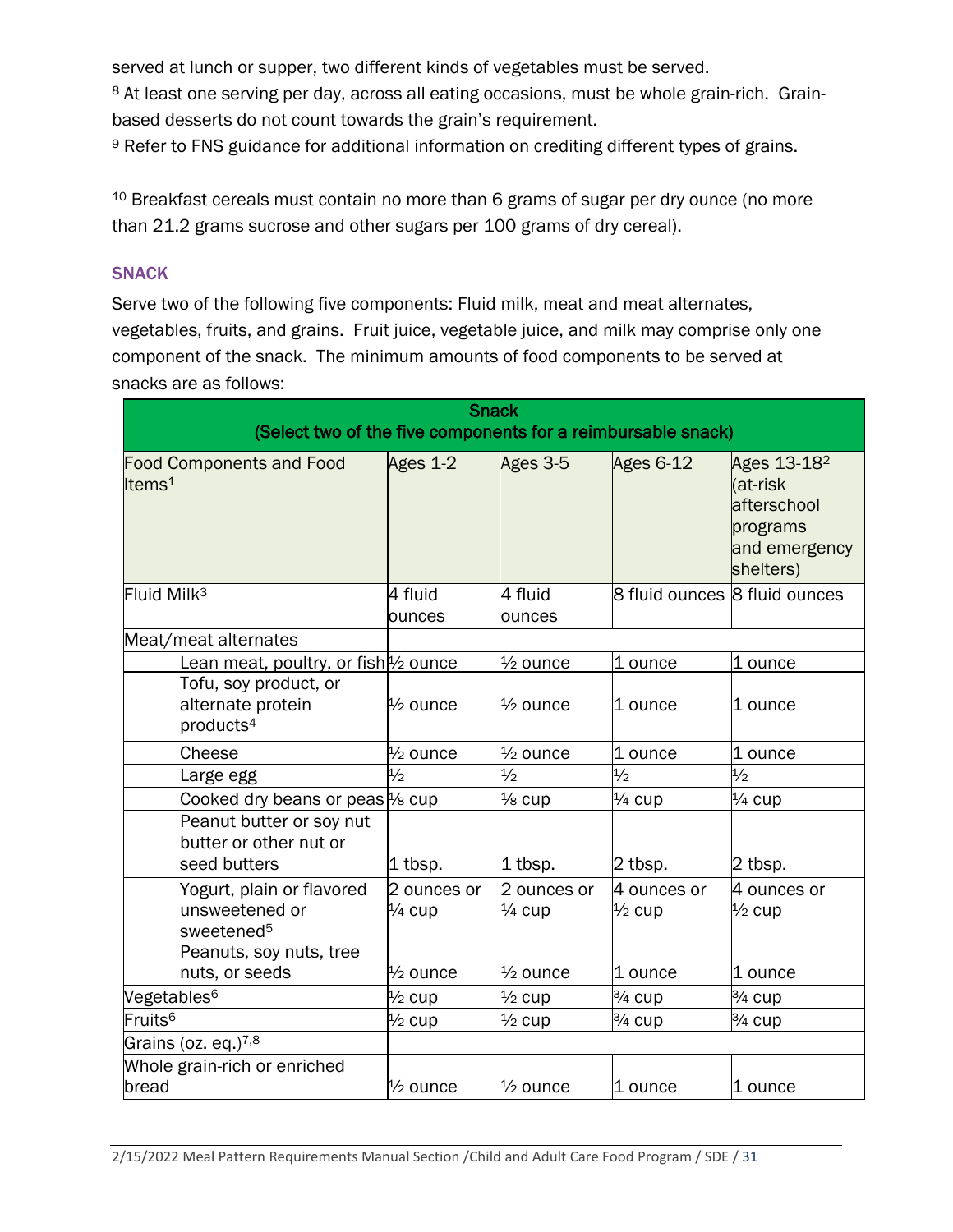| Whole grain-rich or enriched<br>bread product, such as biscuit,<br>roll or muffin                                  | $\frac{1}{2}$ ounce | $\frac{1}{2}$ ounce | 11 ounce           | l1 ounce           |
|--------------------------------------------------------------------------------------------------------------------|---------------------|---------------------|--------------------|--------------------|
| Whole grain-rich, enriched<br>or fortified cooked breakfast<br>cereal <sup>9</sup> , cereal grain, and/or<br>pasta | $\frac{1}{4}$ cup   | $\frac{1}{4}$ cup   | $\frac{1}{2}$ cup  | $\frac{1}{2}$ cup  |
| Whole grain-rich, enriched or<br>fortified ready-to-eat breakfast<br>cereal (dry, cold) <sup>9</sup>               |                     |                     |                    |                    |
| Flakes or rounds                                                                                                   | $\frac{1}{2}$ cup   | $\frac{1}{2}$ cup   | 1 cup              | $1 \text{ cup}$    |
| Puffed cereal                                                                                                      | $\frac{3}{4}$ cup   | $3/4$ cup           | $1\frac{1}{4}$ cup | $1\frac{1}{4}$ cup |
| Granola                                                                                                            | $\frac{1}{8}$ cup   | $\frac{1}{8}$ cup   | $\frac{1}{4}$ cup  | $\frac{1}{4}$ cup  |

<sup>1</sup> Select two of the five components for a reimbursable snack. Only one of the two components may be a beverage.

<sup>2</sup> Larger portion sizes than specified may need to be served to children 13 through 18 years old to meet their nutritional needs.

<sup>3</sup> Must be unflavored whole milk for children age one. Must be unflavored low-fat (1 percent) or unflavored fat-free (skim) milk for children two through five years old. Must be unflavored low-fat (1 percent), unflavored or flavored fat-free (skim) milk for children six years old and older.

<sup>4</sup> Alternate protein products must meet the requirements in Appendix A to Part 226.

<sup>5</sup> Yogurt must contain no more than 23 grams of total sugars per 6 ounces.

<sup>6</sup> Pasteurized full-strength juice may only be used to meet the vegetable or fruit requirement at one meal, including snack, per day.

<sup>7</sup> At least one serving per day, across all eating occasions, must be whole grain-rich. Grainbased desserts do not count towards meeting the grains requirement.

<sup>8</sup> Refer to FNS guidance for additional information on crediting different types of grains.

<sup>9</sup> Breakfast cereals must contain no more than 6 grams of sugar per dry ounce (no more

than 21.2 grams sucrose and other sugars per 100 grams of dry cereal).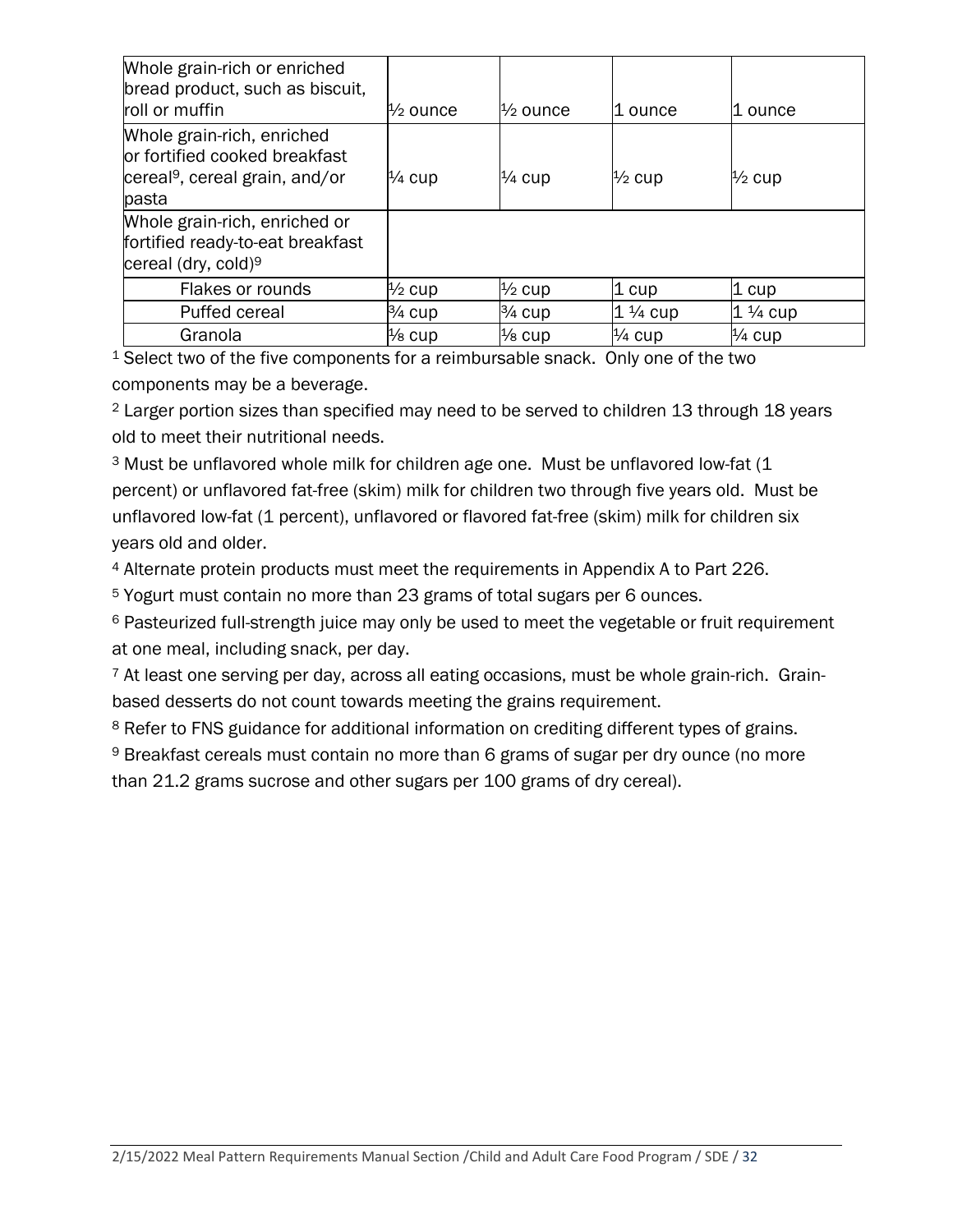# <span id="page-32-0"></span>ADULT MEAL PATTERN TABLES

# **BREAKFAST**

Fluid milk, vegetables or fruit, or portions of both, and grains are required components of the breakfast meal. Meat and meat alternates may be used to meet the entire grains requirement a maximum of three times per week. The minimum amounts of food components to be served at breakfast are as follows:

| <b>Breakfast</b><br>(Select all three components for a reimbursable meal)                                    |                           |  |  |
|--------------------------------------------------------------------------------------------------------------|---------------------------|--|--|
| Food Components and Food Items <sup>1</sup>                                                                  | <b>Minimum Quantities</b> |  |  |
| Fluid Milk <sup>2</sup>                                                                                      | 8 fluid ounces            |  |  |
| Vegetables, fruits, or portions of both <sup>3</sup>                                                         | $\frac{1}{2}$ cup         |  |  |
| Grains (oz. eq.)4,5,6                                                                                        |                           |  |  |
| Whole grain-rich or enriched bread                                                                           | 2 ounces                  |  |  |
| Whole grain-rich or enriched bread product, such as<br>biscuit, roll or muffin                               | 2 ounces                  |  |  |
| Whole grain-rich, enriched or fortified cooked breakfast<br>cereal <sup>7</sup> , cereal grain, and/or pasta | 1 cup                     |  |  |
| Whole grain-rich, enriched or fortified ready-to-eat<br>breakfast cereal (dry, cold) <sup>7</sup>            |                           |  |  |
| Flakes or rounds                                                                                             | 2 cups                    |  |  |
| Puffed cereal                                                                                                | $2\frac{1}{2}$ cups       |  |  |
| Granola                                                                                                      | $\frac{1}{2}$ cup         |  |  |

<sup>1</sup> Must serve all three components for a reimbursable meal. Offer versus serve is an option for adult participants.

<sup>2</sup> Must be unflavored low-fat (1 percent), unflavored or flavored fat-free (skim) milk. Six ounces (weight) or  $\frac{3}{4}$  cup (volume) of yogurt may be used to meet the equivalent of 8 ounces of fluid milk once per day when yogurt is not served as a meat alternate in the same meal.

<sup>3</sup> Pasteurized full-strength juice may only be used to meet the vegetable or fruit requirement at one meal, including snack, per day.

<sup>4</sup> At least one serving per day, across all eating occasions, must be whole grain-rich. Grainbased desserts do not count towards meeting the grains requirement.

5 Meat and meat alternates may be used to meet the entire grains requirement a maximum of three times a week. One ounce of meat and meat alternates is equal to one ounce equivalent of grains.

<sup>6</sup> Refer to FNS guidance for additional information on crediting different types of grains.

7 Breakfast cereals must contain no more than 6 grams of sugar per dry ounce (no more than 21.2 grams sucrose and other sugars per 100 grams of dry cereal).

# LUNCH AND SUPPER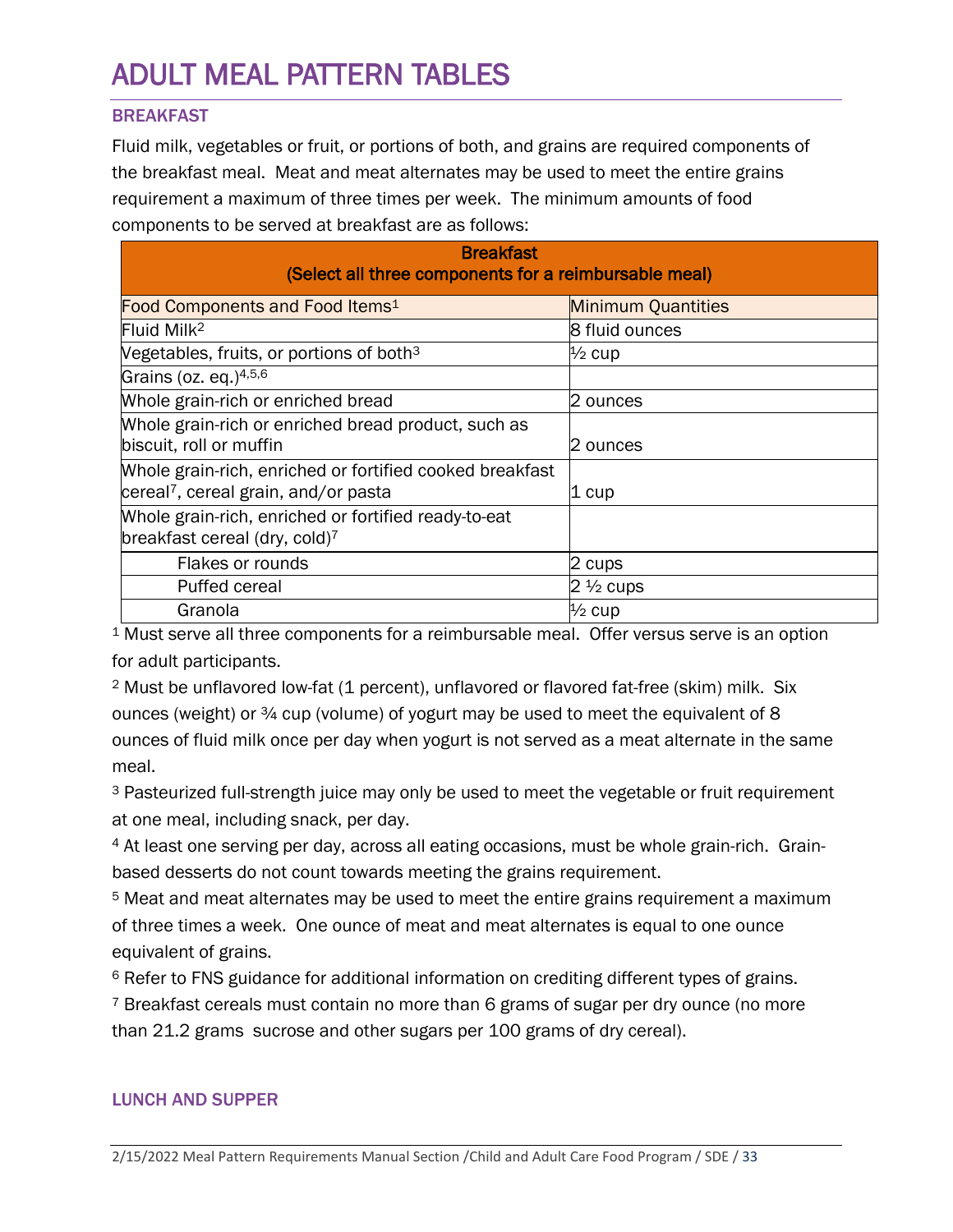Fluid milk, meat and meat alternates, vegetables, fruits, and grains are required components in the lunch and supper meals. The minimum amounts of food components to be served at lunch and supper are as follows:

| <b>Lunch and Supper</b><br>(Select all five components for a reimbursable meal)                                                                                                                                                                                                                                        |                           |  |
|------------------------------------------------------------------------------------------------------------------------------------------------------------------------------------------------------------------------------------------------------------------------------------------------------------------------|---------------------------|--|
| Food Components and Food Items <sup>1</sup>                                                                                                                                                                                                                                                                            | <b>Minimum Quantities</b> |  |
| Fluid Milk <sup>2,3</sup>                                                                                                                                                                                                                                                                                              | 8 fluid ounces            |  |
| Meat/meat alternates                                                                                                                                                                                                                                                                                                   |                           |  |
| Lean meat, poultry, or fish                                                                                                                                                                                                                                                                                            | 2 ounces                  |  |
| Tofu, soy product, or alternate protein product <sup>4</sup>                                                                                                                                                                                                                                                           | 2 ounces                  |  |
| Cheese                                                                                                                                                                                                                                                                                                                 | 2 ounces                  |  |
| Large egg                                                                                                                                                                                                                                                                                                              |                           |  |
| Cooked dry beans or peas                                                                                                                                                                                                                                                                                               | $\frac{1}{2}$ cup         |  |
| Peanut butter or soy nut butter or another nut or<br>seed butter                                                                                                                                                                                                                                                       | 4 tbsp.                   |  |
| Yogurt, plain or flavored, sweetened or<br>unsweetened <sup>5</sup>                                                                                                                                                                                                                                                    | 8 ounces or 1 cup         |  |
| The following may be used to meet no more than<br>50% of the requirement:<br>Peanuts, soy nuts, tree nuts, or seeds, as listed<br>in program guidance, or an equivalent quantity of<br>any combination of the above meat/meat<br>alternates (1 ounce of nuts/seeds = 1 ounce of<br>cooked lean meat, poultry, or fish) | $1$ ounce = $50%$         |  |
| Vegetables <sup>6</sup>                                                                                                                                                                                                                                                                                                | $\frac{1}{2}$ cup         |  |
| Fruits <sup>6,7</sup>                                                                                                                                                                                                                                                                                                  | $\frac{1}{2}$ cup         |  |
| Grains (oz. eq.) <sup>8,9</sup>                                                                                                                                                                                                                                                                                        |                           |  |
| Whole grain-rich or enriched bread                                                                                                                                                                                                                                                                                     | 2 ounces                  |  |
| Whole grain-rich or enriched bread product, such<br>as biscuit, roll or muffin                                                                                                                                                                                                                                         | 2 ounces                  |  |
| Whole grain-rich, enriched or fortified cooked<br>breakfast cereal <sup>10</sup> , cereal grain, and/or pasta                                                                                                                                                                                                          | $1 \text{ cup}$           |  |

<sup>1</sup> Must serve all five components for a reimbursable meal. Offer versus serve is an option for adult participants.

<sup>2</sup> Must be unflavored low-fat (1 percent), unflavored or flavored fat-free (skim) milk. Six ounces (weight) or ¾ cup (volume) of yogurt may be used to meet the equivalent of 8 ounces of fluid milk once per day when yogurt is not served as a meat alternate in the same meal.

<sup>3</sup> A serving of fluid milk is optional for suppers served to adult participants.

4 Alternate protein products must meet the requirements in Appendix A to Part 226.

5 Yogurt must contain no more than 23 grams of total sugars per 6 ounces.

<sup>6</sup> Pasteurized full-strength juice may only be used to meet the vegetable or fruit requirement at one meal, including snack, per day.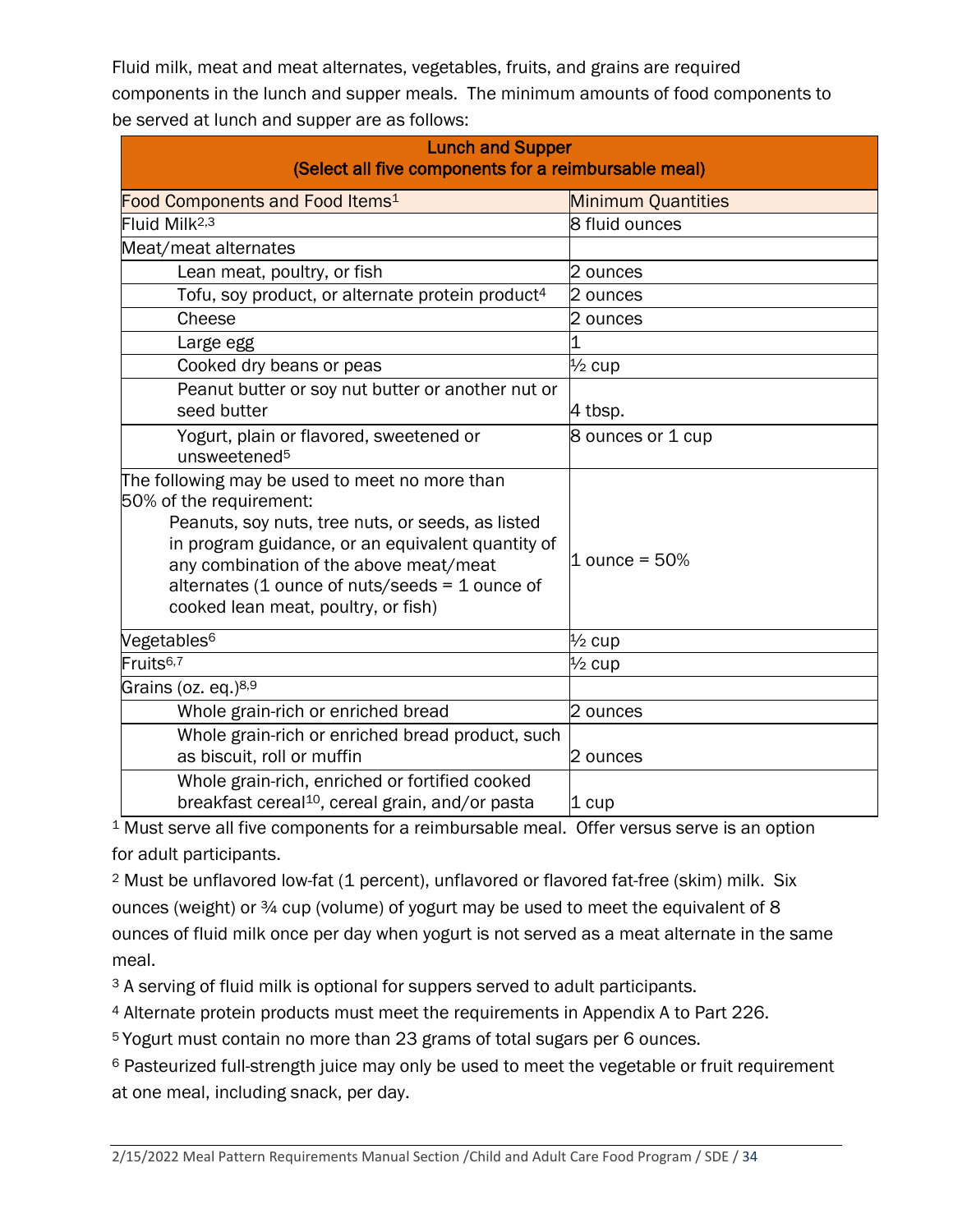$7$  A vegetable may be used to meet the entire fruit requirement. When two vegetables are served at lunch or supper, two different kinds of vegetables must be served.

8 At least one serving per day, across all eating occasions, must be whole grain-rich. Grainbased desserts do not count towards the grain's requirement.

<sup>9</sup> Refer to FNS guidance for additional information on crediting different types of grains. <sup>10</sup> Breakfast cereals must contain no more than 6 grams of sugar per dry ounce (no more than 21.2 grams sucrose and other sugars per 100 grams of dry cereal).

# SNACK

Serve two of the following five components: Fluid milk, meat and meat alternates, vegetables, fruits, and grains. Fruit juice, vegetable juice, and milk may comprise only one component of the snack. The minimum amounts of food components to be served at snacks are as follows:

| <b>Snack</b><br>(Select two of the five components for a reimbursable meal)                       |                               |  |
|---------------------------------------------------------------------------------------------------|-------------------------------|--|
| Food Components and Food Items <sup>1</sup>                                                       | <b>Minimum Quantities</b>     |  |
| Fluid Milk <sup>2</sup>                                                                           | <b>8 fluid ounces</b>         |  |
| Meat/meat alternates                                                                              |                               |  |
| Lean meat, poultry, or fish                                                                       | 1 ounce                       |  |
| Tofu, soy product, or alternate protein product <sup>3</sup>                                      | 1 ounce                       |  |
| Cheese                                                                                            | 1 ounce                       |  |
| Large egg                                                                                         | $\frac{1}{2}$                 |  |
| Cooked dry beans or peas                                                                          | $\frac{1}{4}$ cup             |  |
| Peanut butter or soy nut butter or another nut or<br>seed butter                                  | 2 tbsp.                       |  |
| Yogurt, plain or flavored, sweetened or<br>unsweetened <sup>4</sup>                               | 4 ounces or $\frac{1}{2}$ cup |  |
| Peanuts, soy nuts, tree nuts, or seeds                                                            | 1 ounce                       |  |
| Vegetables <sup>5</sup>                                                                           | $\frac{1}{2}$ cup             |  |
| Fruits <sup>5</sup>                                                                               | $\frac{1}{2}$ cup             |  |
| Grains (oz. eq.) <sup>6,7</sup>                                                                   |                               |  |
| Whole grain-rich or enriched bread                                                                | 1 ounce                       |  |
| Whole grain-rich or enriched bread product, such as<br>biscuit, roll or muffin                    | l1 ounce                      |  |
| Whole grain-rich, enriched or fortified cooked breakfast<br>cereal8, cereal grain, and/or pasta   | $\frac{1}{2}$ cup             |  |
| Whole grain-rich, enriched or fortified ready-to-eat<br>breakfast cereal (dry, cold) <sup>8</sup> |                               |  |
| Flakes or rounds                                                                                  | $1$ cup                       |  |
| <b>Puffed cereal</b>                                                                              | $1\frac{1}{4}$ cup            |  |
| Granola                                                                                           | $\frac{1}{4}$ cup             |  |

<sup>1</sup> Select two of the five components for a reimbursable snack. Only one of the two components may be a beverage.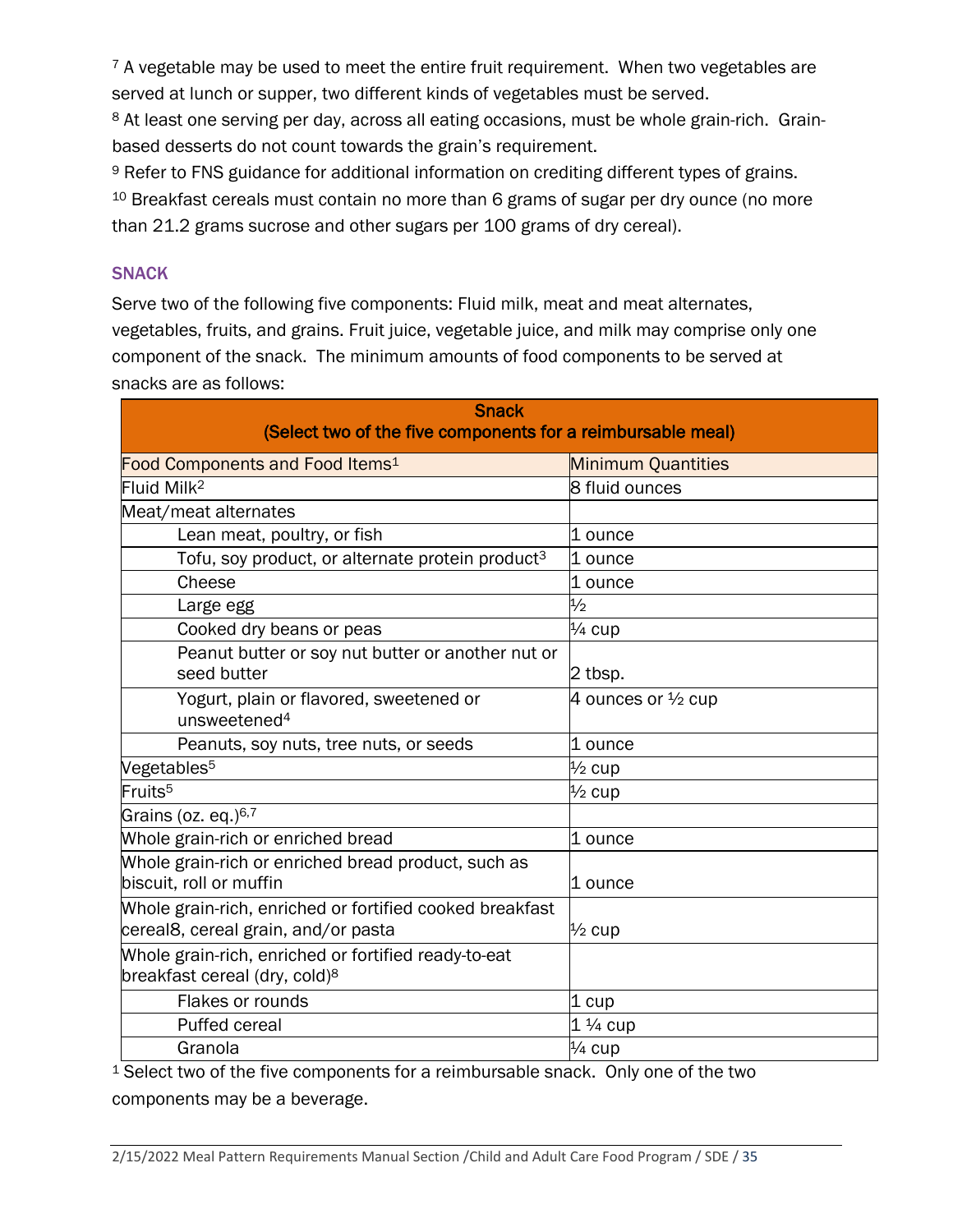<sup>2</sup> Must be unflavored low-fat (1 percent), unflavored or flavored fat-free (skim) milk. Six ounces (weight) or ¾ cup (volume) of yogurt may be used to meet the equivalent of 8 ounces of fluid milk once per day when yogurt is not served as a meat alternate in the same meal.

<sup>3</sup> Alternate protein products must meet the requirements in Appendix A to Part 226.

<sup>4</sup> Yogurt must contain no more than 23 grams of total sugars per 6 ounces.

<sup>5</sup> Pasteurized full-strength juice may only be used to meet the vegetable or fruit requirement at one meal, including snack, per day.

<sup>6</sup> At least one serving per day, across all eating occasions, must be whole grain-rich. Grainbased desserts do not count towards meeting the grains requirement.

<sup>7</sup> Refer to FNS guidance for additional information on crediting different types of grains.

8 Breakfast cereals must contain no more than 6 grams of sugar per dry ounce (no more than 21.2 grams sucrose and other sugars per 100 grams of dry cereal).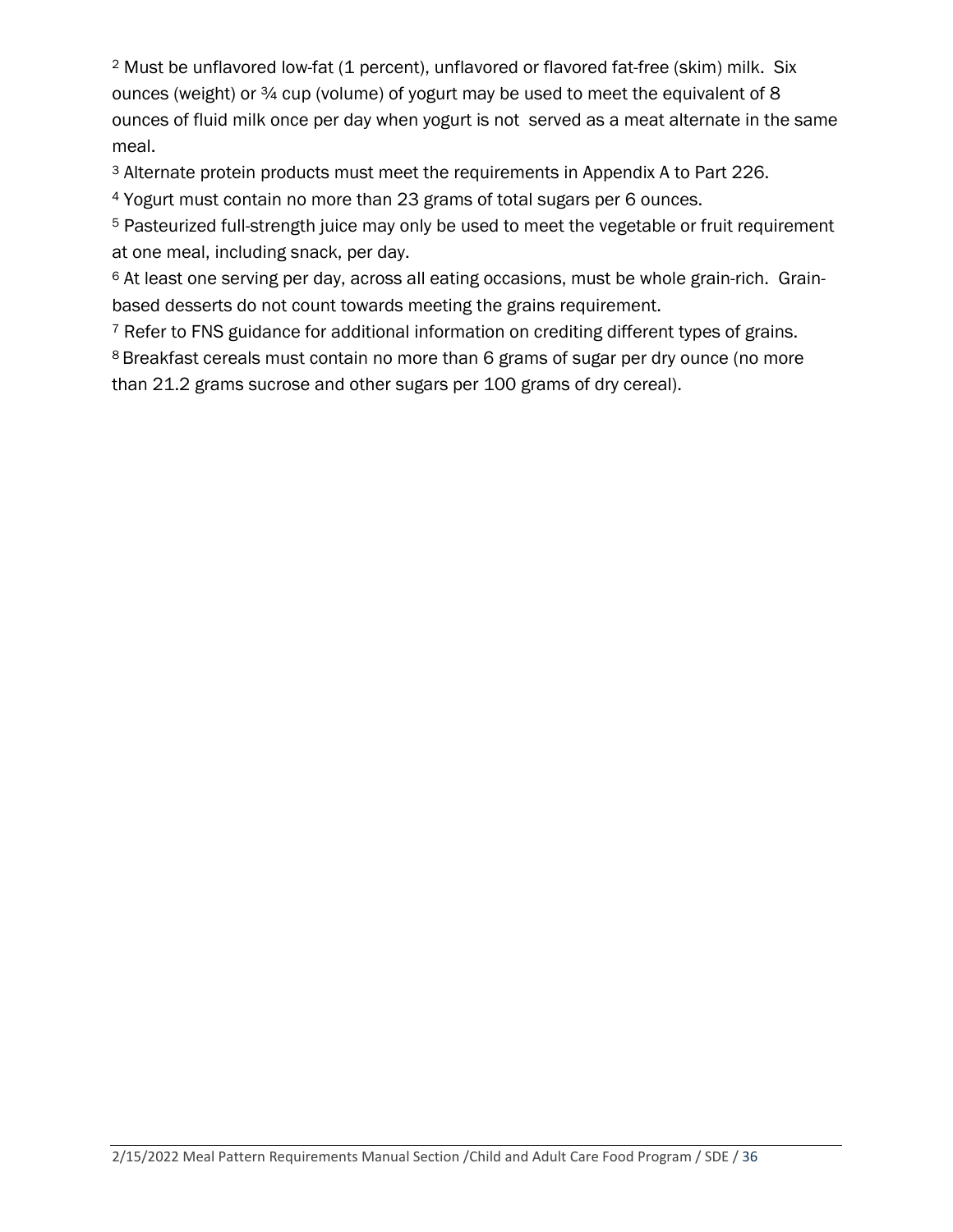# <span id="page-36-0"></span>FOOD PREPARATION

Deep-fat fried foods that are prepared on-site cannot be part of the reimbursable meal. For this purpose, deep-fat frying means cooking by submerging food in hot oil or other fat. Foods that are pre-fried, flash-fried, or par-fried by a commercial manufacturer may be served, but must be reheated by a method other than frying.

# UNAVAILABILITY OF FLUID MILK

When emergency conditions prevent an institution or facility normally having a supply of milk from temporarily obtaining milk deliveries, the SDE may approve the service of breakfast, lunches, or suppers without milk during the emergency period. The Institution must contact the state agency for approval and supply the justification, documentation of shortages, and date range needed for approval. The SDE does have a waiver approval form to collect this information from the Institution.

When an institution or facility is unable to obtain a supply of milk on a continuing basis, the SDE may approve service of meals without milk, provided an equivalent amount of canned, whole dry or fat-free dry milk is used in the preparation of the components of the meal. The approval process is the same as for unavailability due to emergency conditions.

# <span id="page-36-1"></span>EXCEPTIONS AND VARIATIONS IN REIMBURSABLE MEALS

# EXCEPTIONS FOR DISABILITY REASONS

Centers and day care home providers are required to make reasonable modifications at no extra charge to accommodate participants with disabilities. This includes providing substitutions to meals and the meal service for participants with a disability that restricts the participant's diet on a case-by-case basis and only when supported by a written medical statement signed by a medical authority. A medical authority is a State licensed healthcare professional that is authorized to write medical prescriptions under State law. The State of Idaho recognizes the following medical authorities: Licensed Physician (MD or DO), Physician Assistant (PA), Nurse Practitioner (NP), Naturopathic Medical Doctor or Dentist (DMD/DDS).

Section 504, the ADA, and Departmental Regulations at 7 CFR Part 15b define a person with a disability as any person who has a physical or mental impairment which substantially limits one or more "major life activities," has a record of such impairment, or is regarded as having such impairment. (See 29 USC § 705(9)(b); 42 USC § 12101; and 7 CFR 15b.3.) "Major life activities" are broadly defined and include, but are not limited to, caring for oneself, performing manual tasks, seeing, hearing, eating, sleeping, walking, standing, lifting, bending, speaking, breathing, learning, reading, concentrating, thinking, communicating, and working. "Major life activities" also include the operation of a major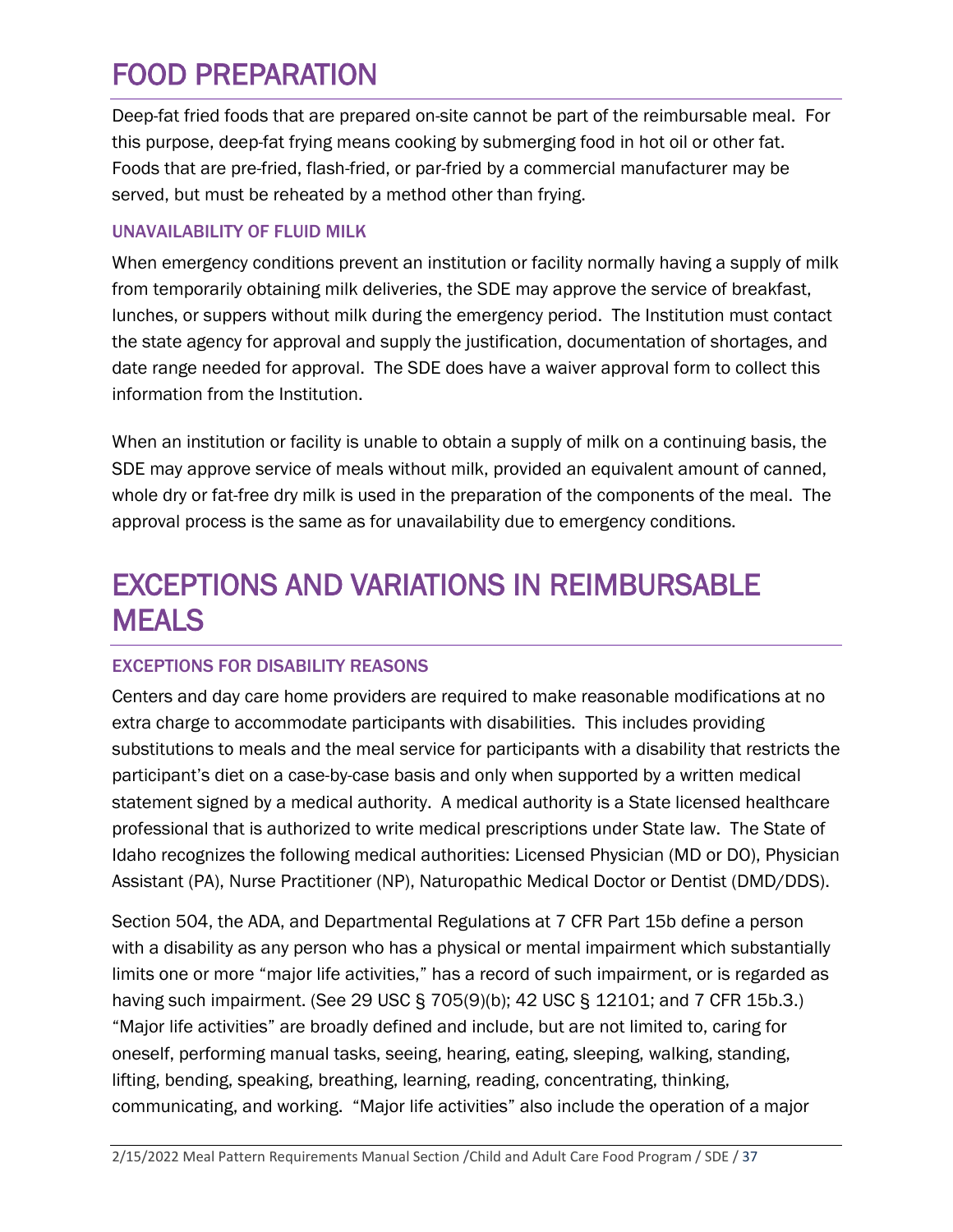bodily function, including but not limited to, functions of the immune system, normal cell growth, digestive, bowel, bladder, neurological, brain, respiratory, circulatory, endocrine, and reproductive functions. (See 29 USC § 705(9)(b) and 42 USC § 12101.)

A physical or mental impairment does not need to be life threatening to constitute a disability. It is enough that the impairment limits a major life activity. For example, digestion is a bodily function that is a major life activity. A child whose digestion is impaired by lactose intolerance may be a person with a disability, regardless of whether or not consuming milk causes the child severe distress. Further, impairment may be covered as a disability even if medication, or another mitigating measure, may reduce the impact of the impairment. For example, the fact that a participant may be able to control an allergic reaction by taking medication should not be considered in determining whether the allergy is a disability. General health concerns, such as a preference that a child eat a gluten-free diet because a parent believes it is better for the child, rather than due to Celiac disease, are not disabilities and do not require accommodation. Whether a physical or mental impairment constitutes a disability must be determined on a case-by-case basis by a medical authority.

Some disabilities may require modifications to the service provided at meal time. For example, a child with diabetes may require help tracking what he or she eats at each meal. Facilities may consider taking steps to design a meal plan within the CACFP meal pattern to accommodate common disabilities. In many cases, disabilities can be managed within the CACFP meal pattern requirements when a well-planned variety of nutritious foods is available to participants. However, in other cases, the needs of a participant with a disability may involve requests for accommodations that result in the service of meals that do not meet the CACFP meal pattern requirements.

# SERVING MEALS IN AN INTEGRATED SETTING

Centers and day care home providers must provide all meal services in the most integrated setting appropriate to the needs of the disabled participant. (See 7 CFR 15b.26(d).) Exclusion of any participant from the CACFP environment is not considered an appropriate or reasonable modification. For example, a child may not be excluded from the area where meals are served and required to sit in another room during the meal service. This is not an appropriate or reasonable modification. Similarly, while it may be appropriate to require children with very severe food allergies to sit at a separate table to control exposure, it is not appropriate to simultaneously use that table to segregate children as punishment for misconduct.

# **ACCESSIBILITY**

Where existing food service facilities are not completely accessible and usable, Institutions and facilities may provide aides or use other equally effective methods to serve food to handicapped persons. Institutions and facilities are responsible for the accessibility of food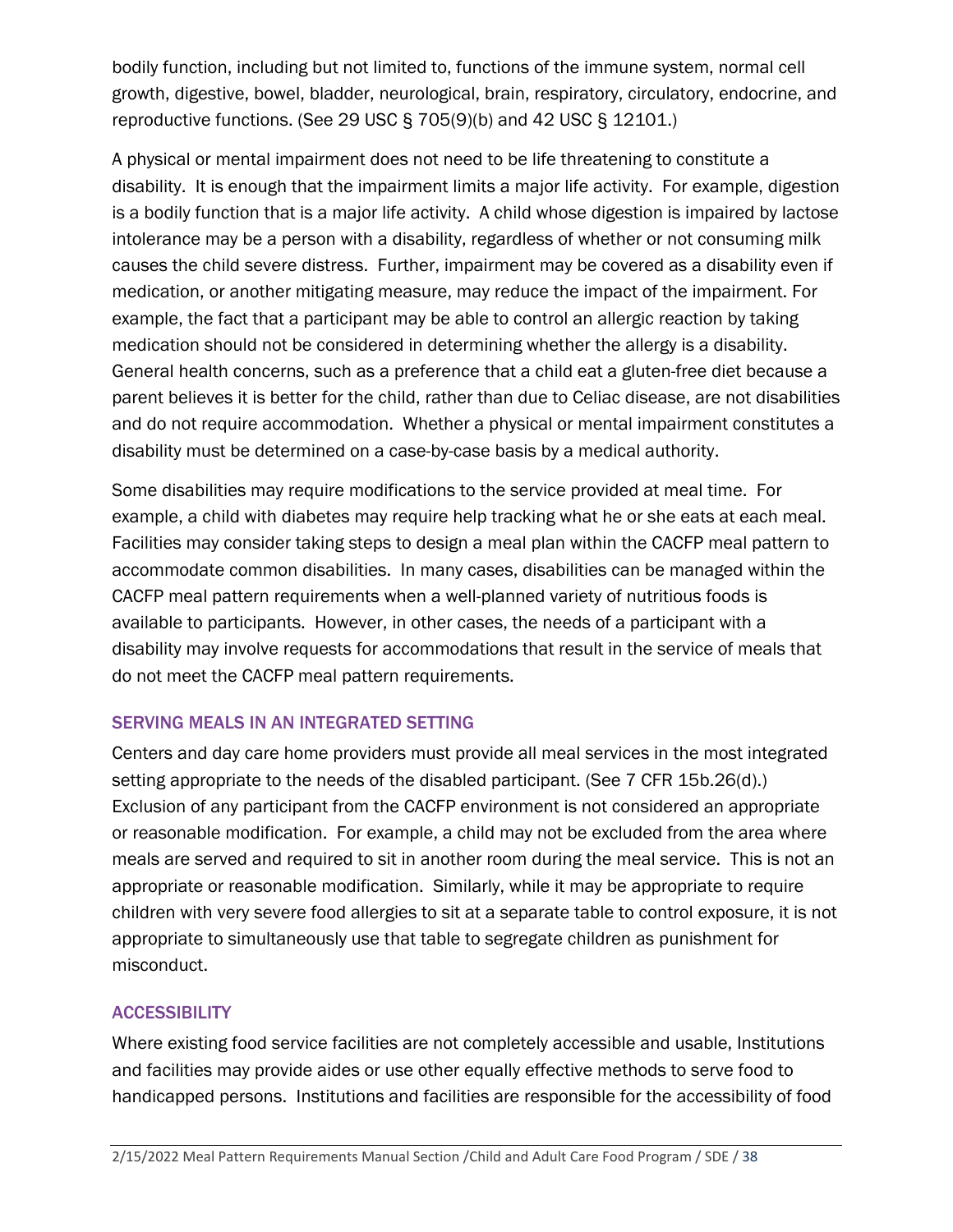service areas and for ensuring the provision of food service aides, where needed, to assist in preparing and serving meal accommodations.

No additional CACFP reimbursement is available for these types of accommodations. However, any additional costs for adaptive feeding equipment or for aides are considered allowable costs for the nonprofit food service account.

#### MEDICAL STATEMENT FORM

The medical statement must support the need for the substitution and should include a description of the participant's physical or mental impairment that is sufficient to allow the facility to understand how it restricts the participant's diet. It must include an explanation of what must be done to accommodate the disability. In the case of food allergies, this means identifying the food or foods that need to be omitted and including the recommended alternatives. In other cases, more information may be required. For example, if an infant requires the substitution of a Food and Drug Administration exempt infant formula in place of iron-fortified infant formula to accommodate a disability, this information must be included in the statement.

When Institutions and facilities believe the medical statement is unclear, or lacks sufficient detail, they must obtain appropriate clarification so that a proper and safe meal can be provided. The Institution or facility must work with the participant's family to obtain the needed information from their healthcare professional.

Centers and day care home providers are not required to provide the exact substitution or other modification requested. However, they must work with the parent, guardian, participating adult, or a person acting on behalf of an adult participant, to offer a reasonable modification that effectively accommodates the participant's disability and provides equal opportunity to participate in or benefit from the CACFP. When determining what an appropriate modification is, the age, maturity, mental capacity, and physical ability of the participant should be considered. For instance, younger children may need greater assistance with selecting and eating their meals, whereas older children and participating adults may be able to take a greater level of responsibility for some of their dietary decisions. Facilities may also consider expense and efficiency when choosing the most appropriate approach to accommodate a participant's disability. For example, a participant with an allergy to a specific ingredient found in a menu item may request that the facility provide a particular brand name version as a substitute. Generally, the facility is not required to provide the brand name item identified, but they must offer a substitute which does not contain the specific allergen that affects the participant.

Institutions and facilities are not required to make modifications that would result in a fundamental alteration in the nature of the CACFP. FNS recognizes that CACFP may be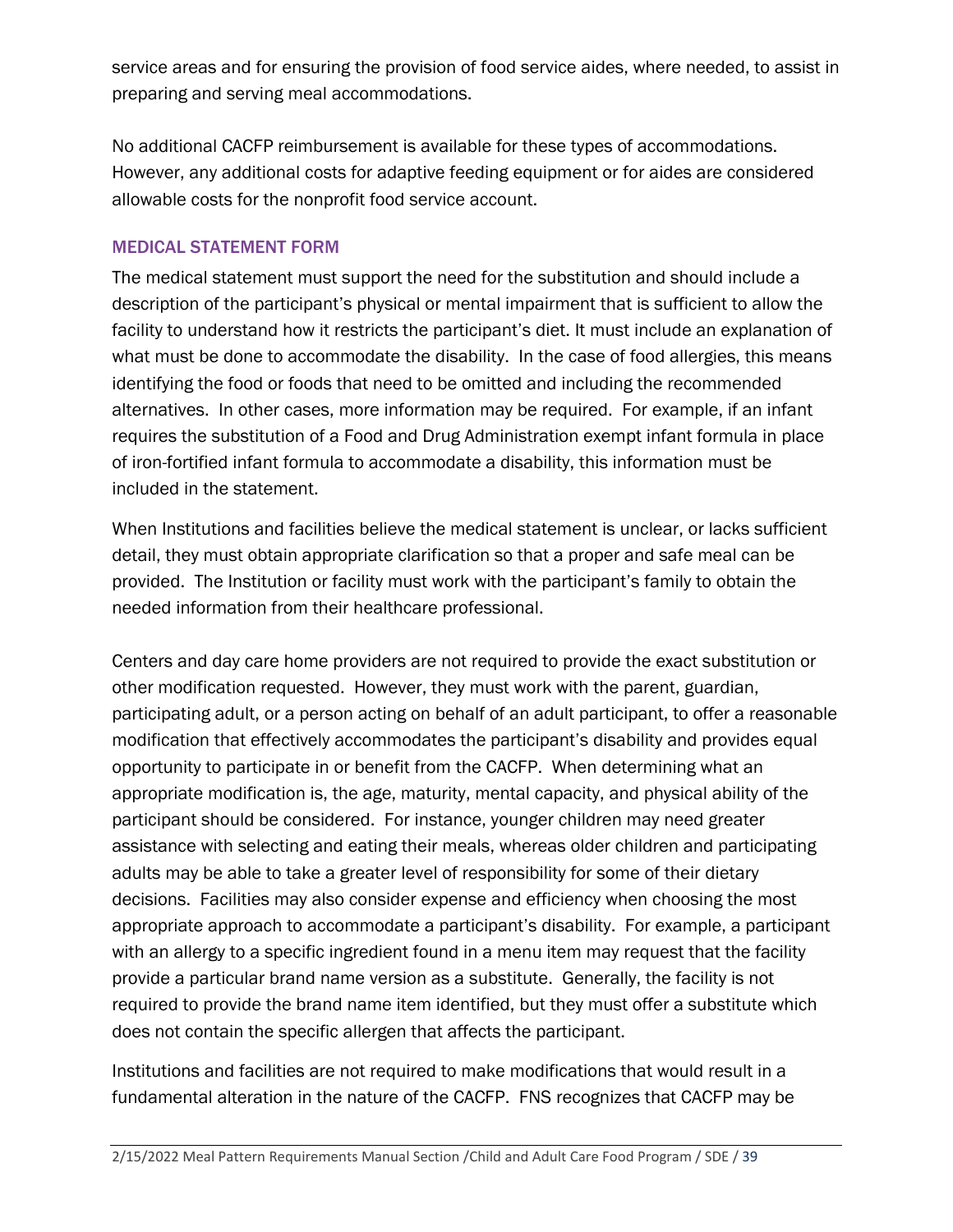operated by very small entities with extremely limited staff and resources. In these situations, some meal modifications may be so expensive that providing the modification would fundamentally alter the nature of the CACFP. Modifications that are so expensive that they would make continued operation of the CACFP unfeasible constitute a fundamental alteration in the nature of the CACFP and are, therefore, not required. Facilities should be aware that the expense of a modification is measured against the total resources available to that particular facility. For example, providing an expensive medical infant formula to accommodate an infant's disability may be so financially burdensome for a CACFP day care home with one staff member that it would make operating the CACFP unfeasible, and consequently would fundamentally alter the nature of the CACFP. In this example, the CACFP day care home would not be required to provide the requested medical infant formula.

Institutions and facilities faced with a very expensive request should first consider engaging in further dialogue with the participant and the participant's parents or guardian. As discussed above, facilities are not required to provide the exact substitution or other modifications requested. However, they must work with the parent, guardian, participating adult, or a person acting on behalf of an adult participant to offer a reasonable modification that effectively accommodates the participant's disability and provides equal opportunity to participate in or benefit from the CACFP. Institutions and facilities concerned that a requested modification would fundamentally alter the nature of the CACFP should contact SDE for assistance.

#### REIMBURSEMENT

Meal modifications do not have to meet the CACFP meal pattern requirements in order to be claimed for reimbursement if they are supported by a medical statement form. In general, Institutions and facilities must have a completed Medical Statement Form on file for each participant receiving a meal substitution due to a disability when the substitution recommended and provided does not meet the meal pattern requirements. If the form is not completed and on file the Institution or facility may not claim the meal for reimbursement.

However, facilities may choose to accommodate requests related to a disability that are not supported by a medical statement if the requested modifications can be accomplished within the CACFP meal pattern. Such meals are reimbursable.

A parent, guardian, adult participant, or a person on behalf of an adult participant may supply, at their discretion, one or more components of the reimbursable meal as long as the institution or facility provides at least one required meal component.

#### PROCEDURAL SAFEGUARDS

Institutions are encouraged to implement procedures for parents, guardians, participating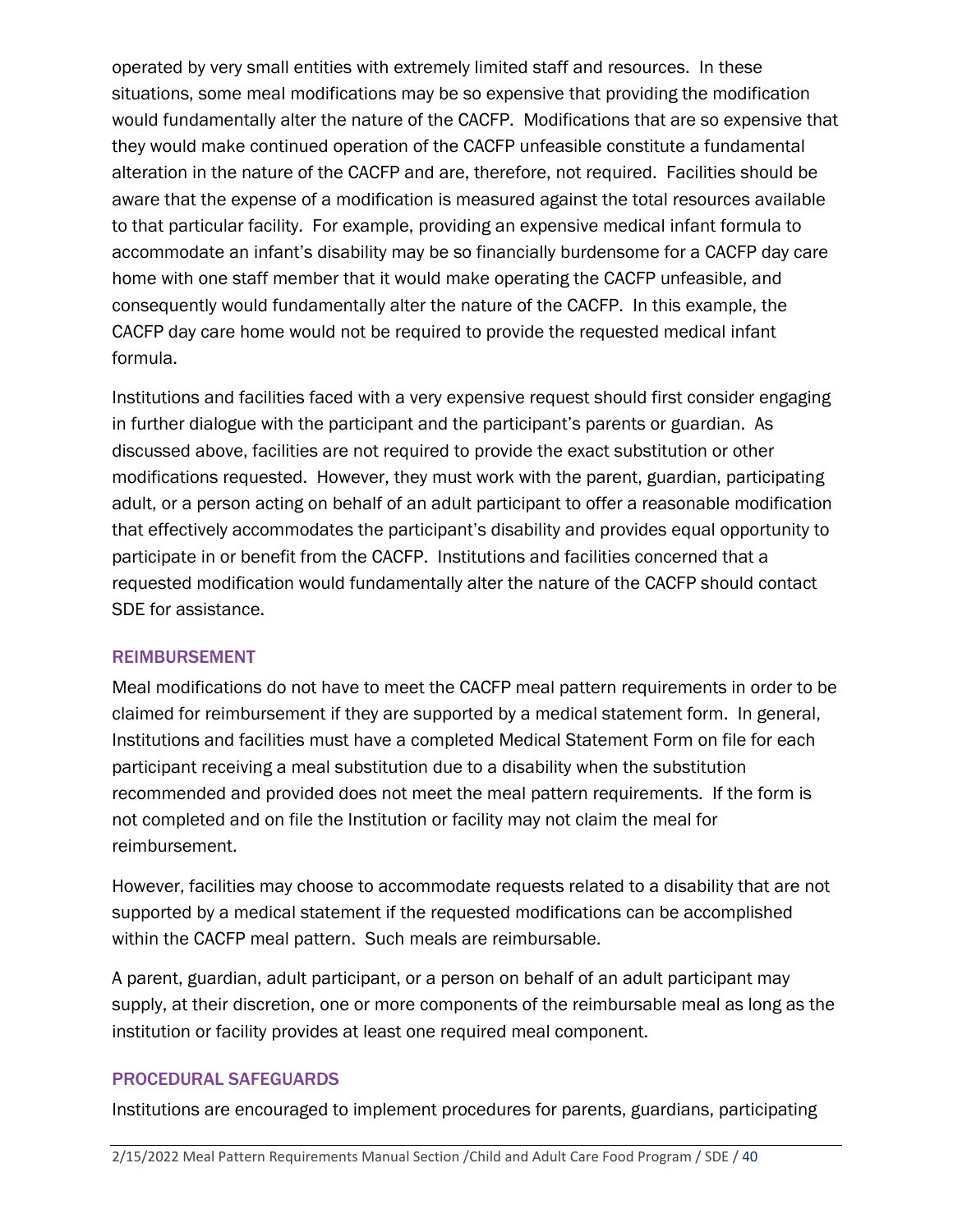adults, or persons acting on behalf of adult participants to request modifications to meal service for participants with disabilities and to resolve grievances. These procedures should include providing a written final decision on each request. Institutions and facilities should notify participants and parents or guardians of the procedure for requesting meal modifications. At a minimum, Institutions and facilities must provide notice of nondiscrimination and accessible services as outlined in 7 CFR 15b.7. Additionally, Institutions should ensure that center staff, day care home staff and volunteers understand the procedures for handling requests for meal modifications.

Institutions that employ 15 or more individuals must designate at least one person to coordinate compliance with disability requirements. (See 7 CFR 15b.6.) This position is often referred to as the Section 504 Coordinator. The Section 504 Coordinator, who is responsible for addressing requests for accommodations in the center or day care home, may also be responsible for ensuring compliance with disability requirements related to meals and the meal service. A separate Section 504 Coordinator responsible only for meal modifications is not required. FNS recommends that Institutions that employ less than 15 individuals have someone on staff that can provide technical assistance to centers and day care homes when they are making meal modifications for participants with disabilities.

Institutions that employ 15 or more individuals must also establish grievance procedures that incorporate appropriate due process standards and that provide for the prompt and equitable resolution of complaints as set forth in 7 CFR 15.b(6)(b).

# EXCEPTIONS FOR NON-DISABILITY REASONS

Substitutions may be made on a case-by-case basis for foods and meals described in the meal pattern charts for individual participants without disabilities who cannot consume the regular meal because of medical or special dietary needs.

A written medical statement must support the need for the substitution. The statement must include recommended alternate foods, unless otherwise exempted by FNS. Except for substitutions of fluid milk, as set forth below under Fluid Milk Substitutions for Non-disability Reasons, the statement must be signed by a recognized medical authority: Licensed Physician (MD or DO), Physician Assistant (PA), Nurse Practitioner (NP), Naturopathic Medical Doctor or Dentist (DMD/DDS). Please note if the substitution is for fluid milk and the recommended alternative does not meet the nutrients listed below that are equivalent to cow's milk, a medical statement form signed by a medical authority is required to support the substitution and claim meals or snacks for reimbursement.

A parent, guardian, adult participant, or a person on behalf of an adult participant may supply, at their discretion, one component of the reimbursable meal as long as the component meets the requirements described in the meal pattern charts and the institution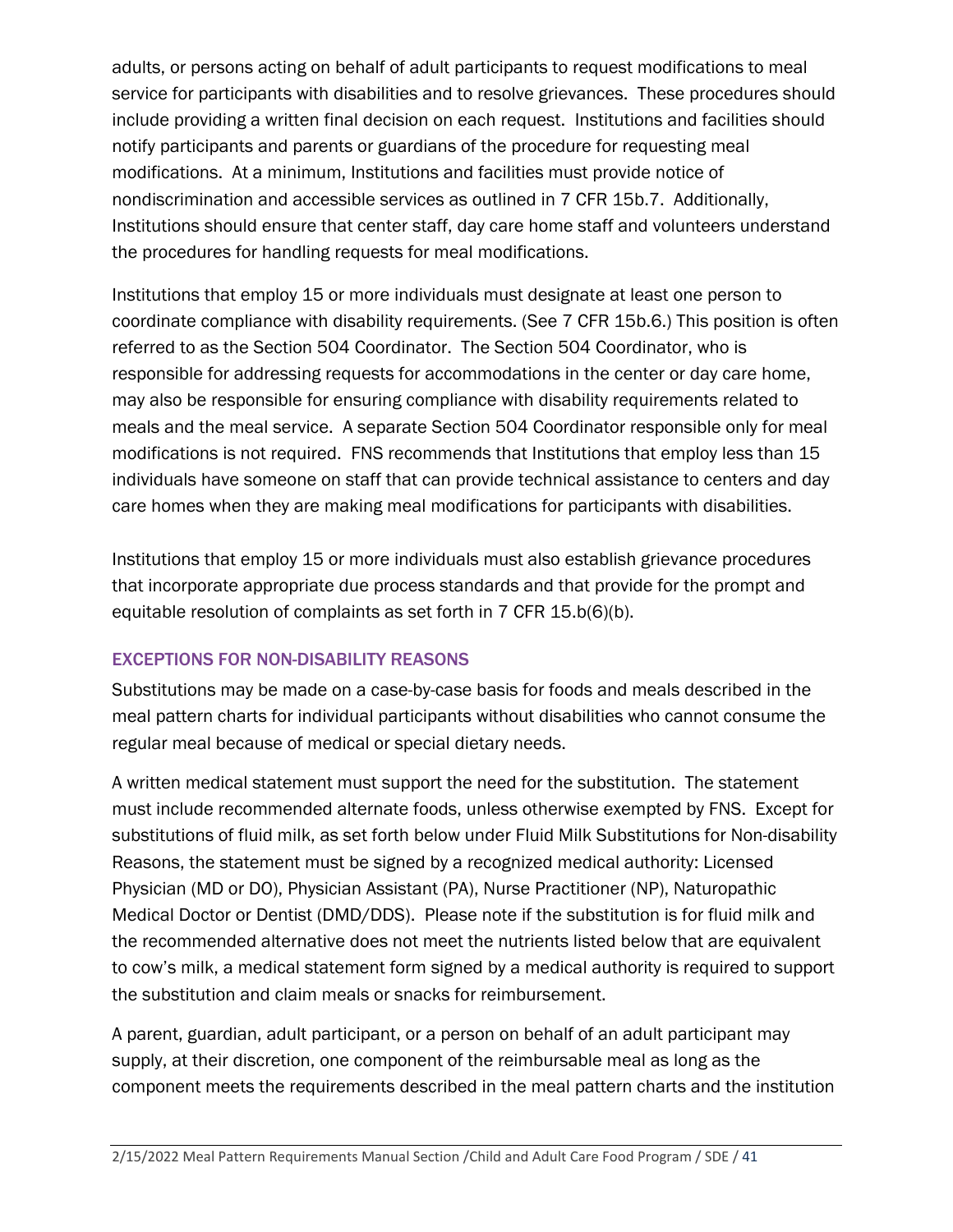or facility provides the remaining components.

Institutions and facilities have the option to accommodate special dietary needs that do not constitute a disability, including those related to religious or moral convictions or personal preference. The accommodation must meet the meal pattern requirements to claim the meal for reimbursement. These substitutions do not require a medical statement form to support the substitution. The institution must maintain a written parent or guardian request to support the substitution(s).

# FLUID MILK SUBSTITUTIONS FOR NON-DISABILITY REASONS

Non-dairy fluid milk substitutions that provide the nutrients listed in the following table and are fortified in accordance with fortification guidelines issued by the Food and Drug Administration may be provided for non-disabled children and adults who cannot consume fluid milk due to medical or special dietary needs when requested in writing by the child's parent or guardian, or by, or on behalf of, an adult participant. A medical statement form is not required in this situation. An institution or facility need only offer the non-dairy beverage that it has identified as an allowable fluid milk substitute according to the following table.

|                 | Nutrients per Cup- |     |                   |        |
|-----------------|--------------------|-----|-------------------|--------|
| <b>Nutrient</b> | (8 fluid ounce)    |     | <b>RDI</b>        | %DV    |
| Potassium       | 349                | mg  | 3500 mg           | 10%    |
| Protein         | 8                  | g   | 50g               | 16%    |
| Vitamin A       | 500                | IU  | 5000 IU           | 10%    |
| Calcium         | 276                | mg  | 1000 mg           | 27.60% |
| Vitamin D       | 100                | IU  | 400 IU            | 25%    |
| Riboflavin      | 0.44               | mg  | 1.7 <sub>mg</sub> | 25.90% |
| Vitamin B-12    | 1.1                | mcg | $6.0$ mcg         | 18.30% |
| Phosphorus      | 222                | mg  | 1000 mg           | 22.20% |
| Magnesium       | 24                 | mg  | 400 mg            | 6%     |

#### SPECIAL VARIATIONS

FNS may approve variations in the food components of the meals on an experimental or a continuing basis in any Institution or facility where there is evidence that such variations are nutritionally sound and are necessary to meet ethnic, religious, economic, or physical needs.

#### MEALS PREPARED IN SCHOOLS

The SDE must allow institutions and facilities which serve meals to children 5 years old and older and are prepared in schools participating in the National School Lunch and School Breakfast Programs to substitute the meal pattern requirements of the regulations governing those Programs (7 CFR parts 210 and 220, respectively) for the meal pattern requirements contained in this section.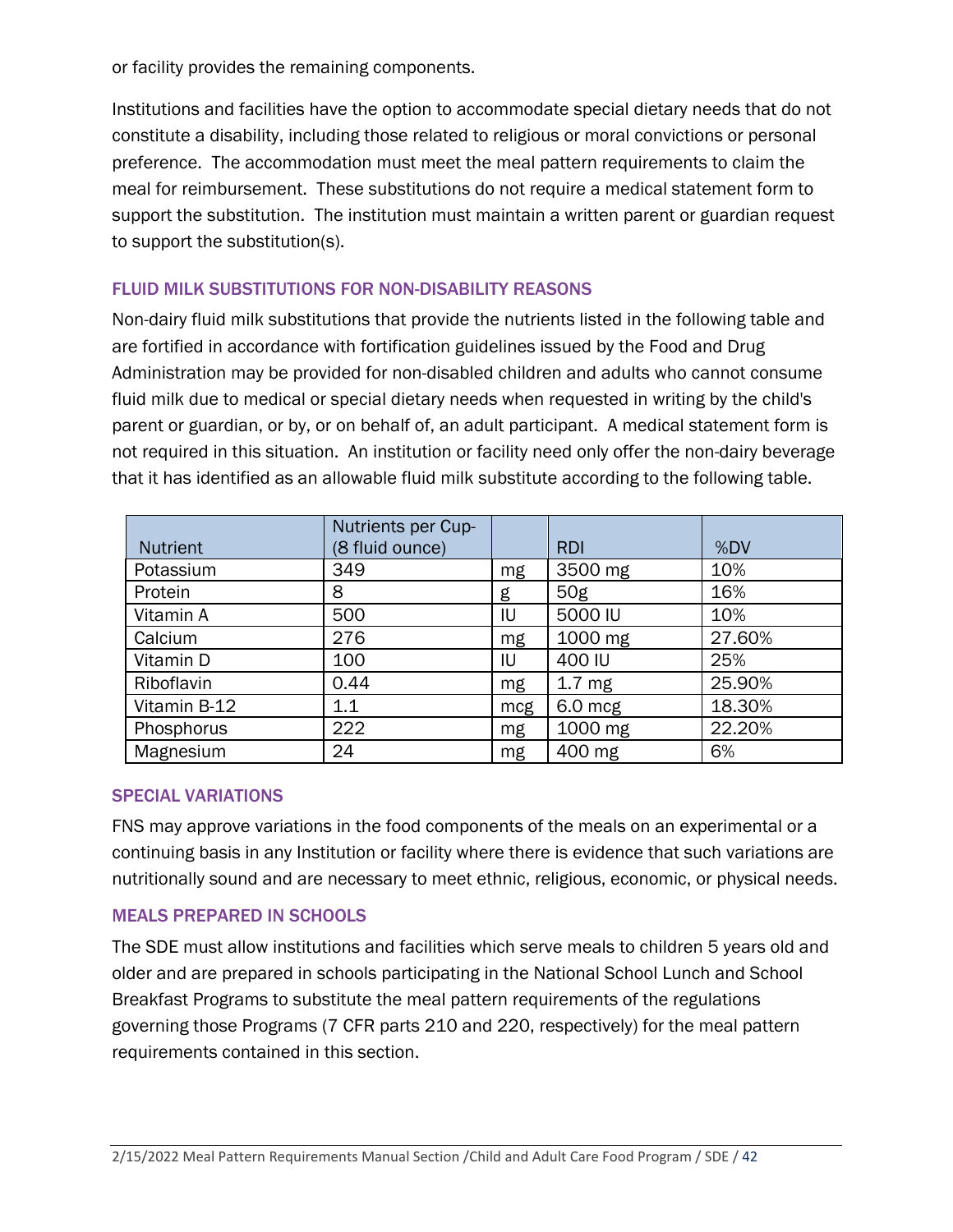# <span id="page-42-0"></span>DONATION AND SERVING OF TRADITIONAL FOODS

USDA and the Food and Drug Administration (FDA) allow the donation to, and serving of traditional food through food service programs at public facilities and nonprofit facilities, including those operated by Indian tribes and facilities operated by tribal organizations, that primarily serve Indians. CACFP Institutions are eligible to accept and serve traditional foods.

Traditional food is defined as "food that has traditionally been prepared and consumed by an Indian tribe" and specifically includes in that definition:

- 1. Wild game meat
- 2. Fish
- 3. Seafood
- 4. Marine mammals
- 5. Plants, and
- 6. Berries.

Institutions that choose to accept the donation of traditional food must:

- 1. Ensure that the food is received whole, gutted, gilled, as quarters, or as a roast, without further processing;
- 2. Make a reasonable determination that;
- 3. the animal was not diseased;
- 4. the food was appropriately butchered, dressed, transported, and stored to prevent contamination, undesirable microbial growth, or deterioration; and
- 5. the food will not cause a significant health hazard or potential for human illness.
- 6. Carry out any further preparation or processing of the food at a different time or in a different space from the preparation or processing of other food for the CACFP to prevent cross-contamination;
- 7. Clean and sanitize food-contact surfaces of equipment and utensils after processing the traditional food;
- 8. Label donated traditional food with the name of the food;
- 9. Store the traditional food separately from other food for the CACFP, including through storage in a separate freezer or refrigerator or in a separate compartment or shelf in the freezer or refrigerator;
- 10.Follow Federal, State, local, county, Tribal, or other non-Federal law regarding the safe preparation and service of food in public or nonprofit facilities; and
- 11.Follow other such criteria as established by the Secretary of Agriculture and Commissioner of the U.S. Food and Drug Administration.

Traditional food donations made under this provision are accepted under the Child Nutrition Programs. The FBG currently includes a footnote which clarifies that game meat must be USDA inspected to be used as part of reimbursable meals served in the Child Nutrition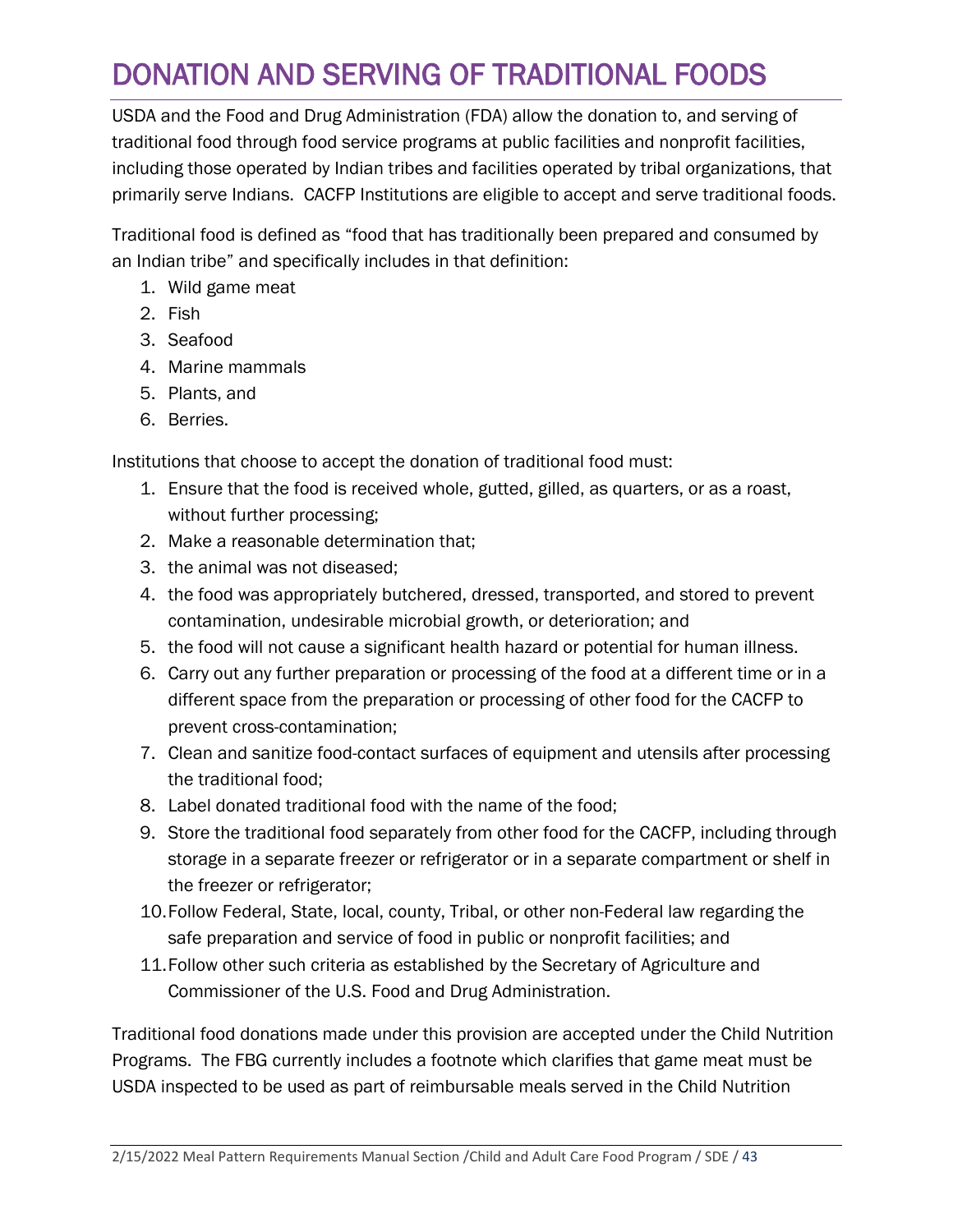Programs. The FBG footnote will be amended to reflect that donated game served by certain program operators which primarily serve Indians is creditable.

# QUESTIONS AND ANSWERS

#### IF A MENU PLANNER USES A COMBINATION FOOD AT LUNCH OR SUPPER THAT HAS MEAT/MEAT ALTERNATE, GRAINS, AND VEGETABLES, CAN THEY COUNT ALL THREE COMPONENTS TOWARDS MEETING THE MEAL PATTERN?

Yes, if all components have been properly documented via a CN label, product formulation statement or standardized recipe. One meat/meat alternate component, one grain component and vegetable or fruit component may be counted toward the meal pattern.

For example: A CN labeled commercially prepared pizza that contains a creditable serving of crust, cheese and tomato sauce. These food items may credit for grain, meat/meat alternate and vegetable components of the meal.

# WHAT ARE THE IDAHO STATE STANDARDS FOR GOAT'S MILK?

Child Nutrition Program regulations state:

- 1. All fluid milk served in the Program must be pasteurized fluid milk which meets State and local standards for such milk; and
- 2. All fluid milk must have vitamins A and D at levels specified by the Food and Drug Administration (FDA) (for cow's milk: vitamin A: 200 International Units per quart; vitamin D: 400 International Units per quart) and must be consistent with State and local standards for such milk.

FDA defines milk as follows:

1. Milk is the lacteal secretion, practically free from colostrum, obtained by the complete milking of one or more healthy cows. The FNS position on crediting fluid milk for all CN Programs is that it should come from cows unless a State governing board considers goat milk to be included in their definition of fluid milk.

Idaho Department of Agriculture, the state governing board, operates under the Idaho Code on Rules Governing Grade A Milk and Milk Products (IDAPA 02, Title 04, Chapter 08) and incorporates by reference the definition of milk found in the Grade "A" Pasteurized Milk Ordinance, 2011 revision, which defines goat milk as "milk":

"…Goat milk is the normal lacteal secretion, practically free of colostrum, obtained by the complete milking of one (1) or more healthy goats. Goat milk sold in retail packages shall contain not less than 2  $\frac{1}{2}$  percent milk fat and not less than 7  $\frac{1}{2}$  percent milk solids, not fat. Goat milk shall be produced according to the sanitary standards of this Ordinance. The word "milk" shall be interpreted to include goat milk."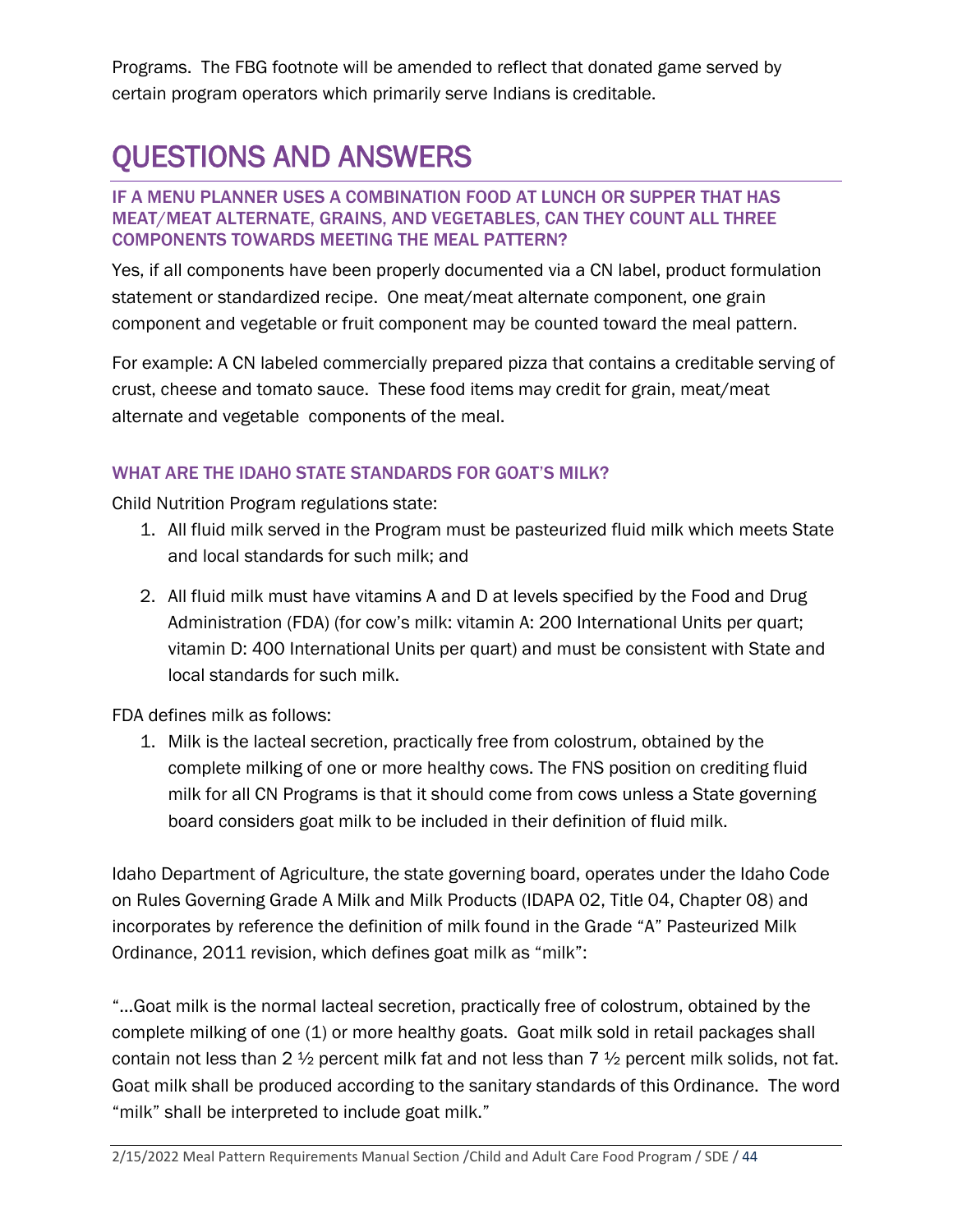In Idaho, goat's milk is included in the definition of fluid milk and may be used if it is pasteurized, has vitamin A and D at levels specified by the Food and Drug Administration, and meets the milk fat requirement in CACFP: for children age 1: whole; for children age 2 and above: low-fat (1%), fat-free.

# CAN GOAT'S MILK BE CREDITED AS FLUID MILK?

Maybe, because goat's milk is included in Idaho's definition of fluid milk, it can be credited as fluid milk and may be used if it is pasteurized, has vitamin A and D at levels specified by the Food and Drug Administration (vitamin A: 200 International Units per quart; vitamin D: 400 International Units per quart), and meets the milk fat requirement for CACFP. Because the definition of goat milk states that "goat milk sold in retail packages shall contain not less than 2 ½ percent milk fat" it can only be used for children d 24 to 25 months.

# HOW CAN INSTITUTIONS FIND THE LIST OF APPROVED VENDORS AND PRODUCTS WITH CN LABELS?

Information on manufacturers and products are located on the Food and Nutrition Services (FNS) CN labeling web page at www.fns.usda.gov/cnlabeling/child-nutrition-cn-labelingprogram

#### ARE CN LABELS NEEDED FOR RAW WHOLE MEATS?

No, Institutions should use the Food Buying Guide for planning and crediting raw whole meats (chicken breast, beef roasts, pork chops etc.) towards the CACFP meal pattern.

#### THE USDA CREDITING HANDBOOK INDICATES THAT "ONLY LUNCHEON MEATS THAT ARE LISTED IN THE FOOD BUYING GUIDE OR HAVE A CN LABEL ARE CREDITABLE." DOES THIS MEAN A PRODUCT SPECIFICATION SHEET FROM THE MANUFACTURER, IF OBTAINABLE, WOULD NOT BE ACCEPTED?

Product Formulation Statements (PFS) from manufacturers can be used to determine creditable amounts of those foods. Memo CACFP 9-2015 and CACFP 10-2015 provides guidance on how to use PFS from manufacturers.

#### THE FOOD BUYING GUIDE ONLY INCLUDES A REFERENCE TO BOLOGNA; FOR CHICKEN, TURKEY, BEEF, HAM OR TURKEY HAM, "LUNCHEON MEAT" IS NOT MENTIONED IN THE COLUMN, "FOOD AS PURCHASED." ARE CENTERS AND HOMES LIMITED TO BOLOGNA OR CN LABELED PRODUCTS?

Deli (luncheon) meats such as turkey, ham, chicken or beef are not in the Food Buying Guide (FBG) because there are no standards of identity for those products. To be in absolute compliance with the regulations, only deli meats that are listed in the FBG or that have a CN label should be served. However, in lieu of a CN label, Product Formulation Statements (PFS) from manufacturers can be used to determine creditable amounts of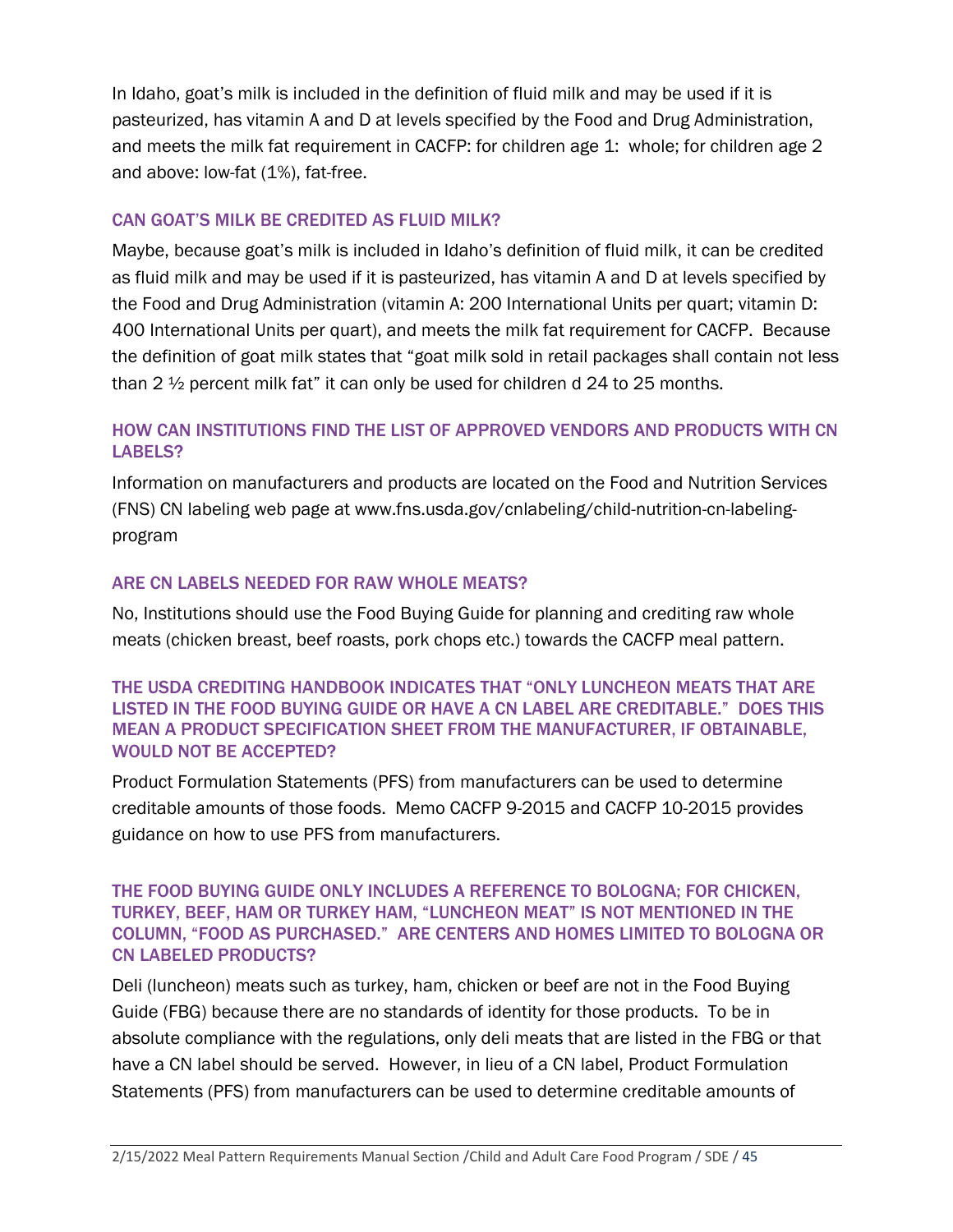those foods. Memo CACFP 9-2015 and CACFP 10-2015 provides guidance on how to use PFS from manufacturers.

### ARE 100% FRUIT PRODUCTS REIMBURSABLE EVEN IF THEIR LABEL SAYS "DESSERT"?

100% fruit products are reimbursable even if their label includes the word "dessert". FNS recognizes there may be some confusion because there is no definition of what constitutes a dessert. However, if an infant food product consists only of fruit (listed as the first ingredient) and water, then it is allowable regardless of what the label says.

#### CAN SMOOTHIES PREPARED BY OPERATORS BE OFFERED TO MEET THE FLUID MILK, MEAT/MEAT ALTERNATE, VEGETABLE, FRUIT, AND GRAIN COMPONENTS?

Milk may be credited toward the fluid milk requirement in smoothies prepared by program operators to meet meal pattern requirements for lunch and breakfast. Fruits and vegetables may be credited as juice (see below for additional information on juice and juice blends) in smoothies prepared by Institutions and facilities to meet meal pattern requirements for lunch and breakfast. Yogurt may be credited as a meat alternate in smoothies prepared by Institutions and facilities for children ages one and older and adult participants. Grains cannot be credited when served in a smoothie. For example, this  $1\frac{1}{2}$ cup blueberry, yogurt with milk smoothie could contribute the following to meal requirements:

| Ingredient                                                          | Crediting            |
|---------------------------------------------------------------------|----------------------|
| 4 FL oz. fat free milk                                              | $\frac{1}{2}$ c milk |
| $\frac{1}{2}$ c blueberry puree, frozen $\frac{1}{2}$ c fruit juice |                      |
| 4 oz. low fat yogurt                                                | 1 oz. meat alternate |

#### CAN SMOOTHIES INCLUDE GRAIN SUCH AS OATMEAL AND MEAT/MEAT ALTERNATES SUCH AS PEANUT BUTTER TO IMPROVE FLAVOR AND CONSISTENCY EVEN THOUGH SUCH INGREDIENTS IN SMOOTHIES DO NOT CONTRIBUTE TO MEAL PATTERN REQUIREMENTS?

Yes, yogurt is the only creditable meat/meat alternate allowed in a smoothie for children ages one and older and adult participants. Other (extra) ingredients in smoothies may be included but do not contribute to meal pattern requirements,

#### MUST SMOOTHIES INCLUDE THE FULL MILK AND FRUIT COMPONENT IF SERVED?

No, smoothies do not have to contain the full fluid milk and full fruit or vegetable meal pattern requirement. Program operators must always make certain that all components are offered in the required quantities to meet meal pattern requirements. The minimum creditable amount for fruits and vegetables is 1/8 cup as served. The minimum amount of creditable milk in a smoothie is one quarter cup.

### HOW DOES PUREED FRUIT OR VEGETABLE CREDIT TOWARD THE MEAL PATTERN REQUIREMENT?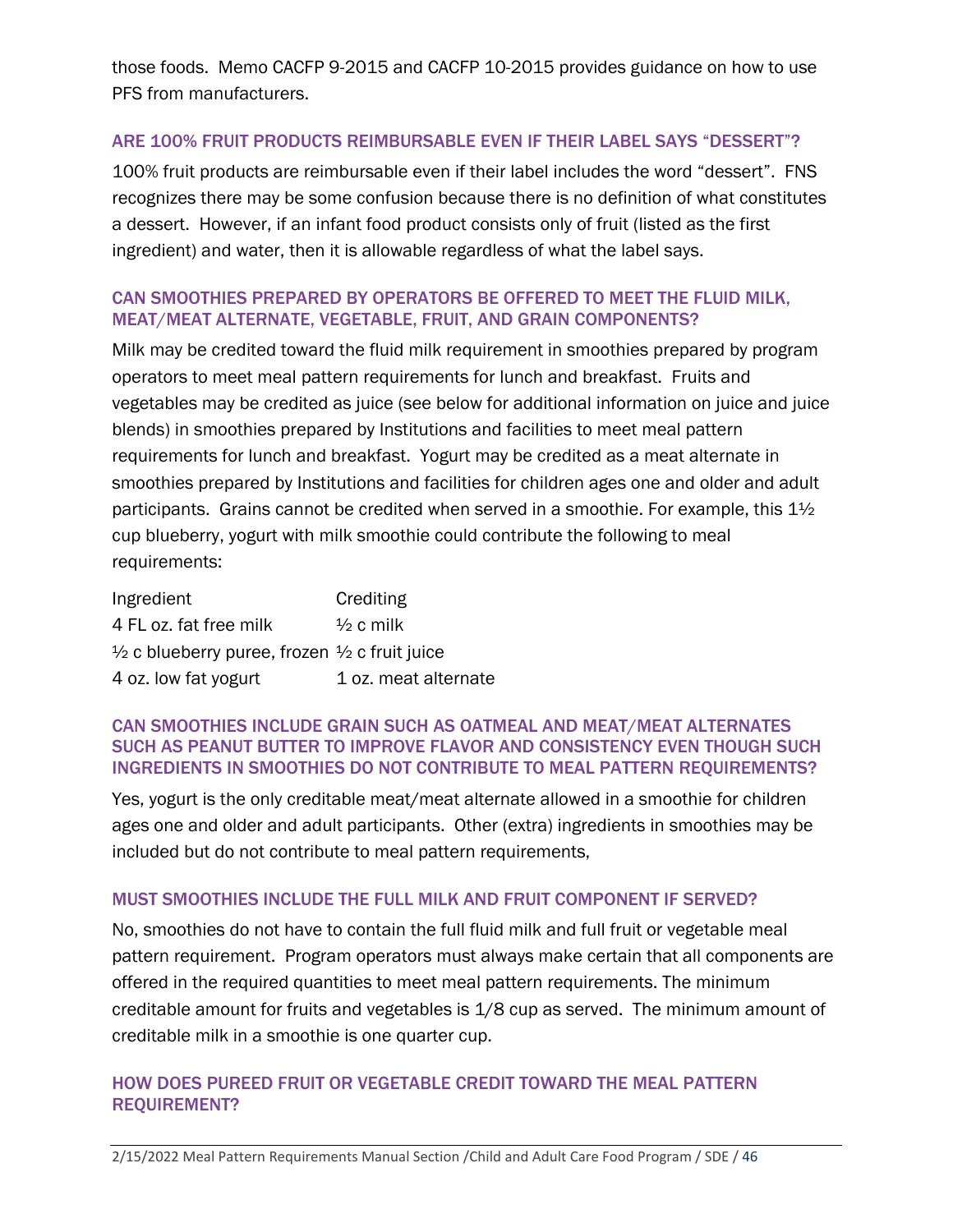The total volume of pureed fruit or vegetable, fruit juice, and/or vegetable juice included in a smoothie must be counted as juice toward the daily fruit/vegetable requirements. Program operators must limit the amount of juice offered to children to no more than half (50%) of the daily fruit/vegetable component at lunch in the CACFP. Pureed fruit or vegetable included in a smoothie may be counted as the entire daily fruit/vegetable component at breakfast in the CACFP. However, at snack, a smoothie containing juice and milk can credit as either juice or milk as long as there is a separate, second component served in addition to the fruit or vegetable and milk smoothie.

Additionally, crediting of fruit or vegetable is determined on a volume as served basis. Program operators should determine crediting based on the volume AFTER pureeing. For example, program operators may determine the volume of blueberry puree obtained from one cup of whole blueberries by separately pureeing the blueberries and recording the resulting amount of puree.

Pureed fruits and vegetables count as juice when offered in a smoothie; otherwise, pureed fruits and vegetables can be credited as fruit or vegetable when offered as a food, such as applesauce or in soup.

# WHEN SMOOTHIES ARE OFFERED DURING A MEAL, DO ADDITIONAL FRUITS, VEGETABLES AND /OR MILK NEED TO BE OFFERED?

When smoothies are offered as part of any CNP meal, additional fruit, vegetable, meat/meat alternate and/or milk must be offered if the amount served in the smoothie does not fulfill the minimum serving sizes needed to meet the meal pattern requirements.

FNS strongly encourages program operators to offer additional fruit and vegetable options for children. This promotes variety. It would also allow a child that does not take a smoothie the option to select a fruit and/or vegetable.

# HOW DO COMMERCIALLY PREPARED SMOOTHIES CREDIT TOWARD MEAL PATTERN REQUIREMENTS?

Commercially prepared smoothies may only credit toward the fruit or vegetable components. Prepackaged smoothies do not comply with the Food and Drug Administration (FDA) standard of identity for "milk" or "yogurt" and do not meet the CNP requirements for "fluid milk" or "yogurt." When these products contain "milk" and/or "yogurt," they may be labeled as "dairy beverage" or "dairy drink." Therefore, milk or yogurt in a commercially prepared smoothie does not contribute toward federal meal requirements.

Prepackaged smoothies do not have a Federal standard of identity, which means that product formulation and labeling can vary widely. Some frozen fruit products may be labeled as "fruit smoothie" even though they may actually meet the Federal standard of identity for Frozen Desserts that do not qualify for contributing to the reimbursable meal as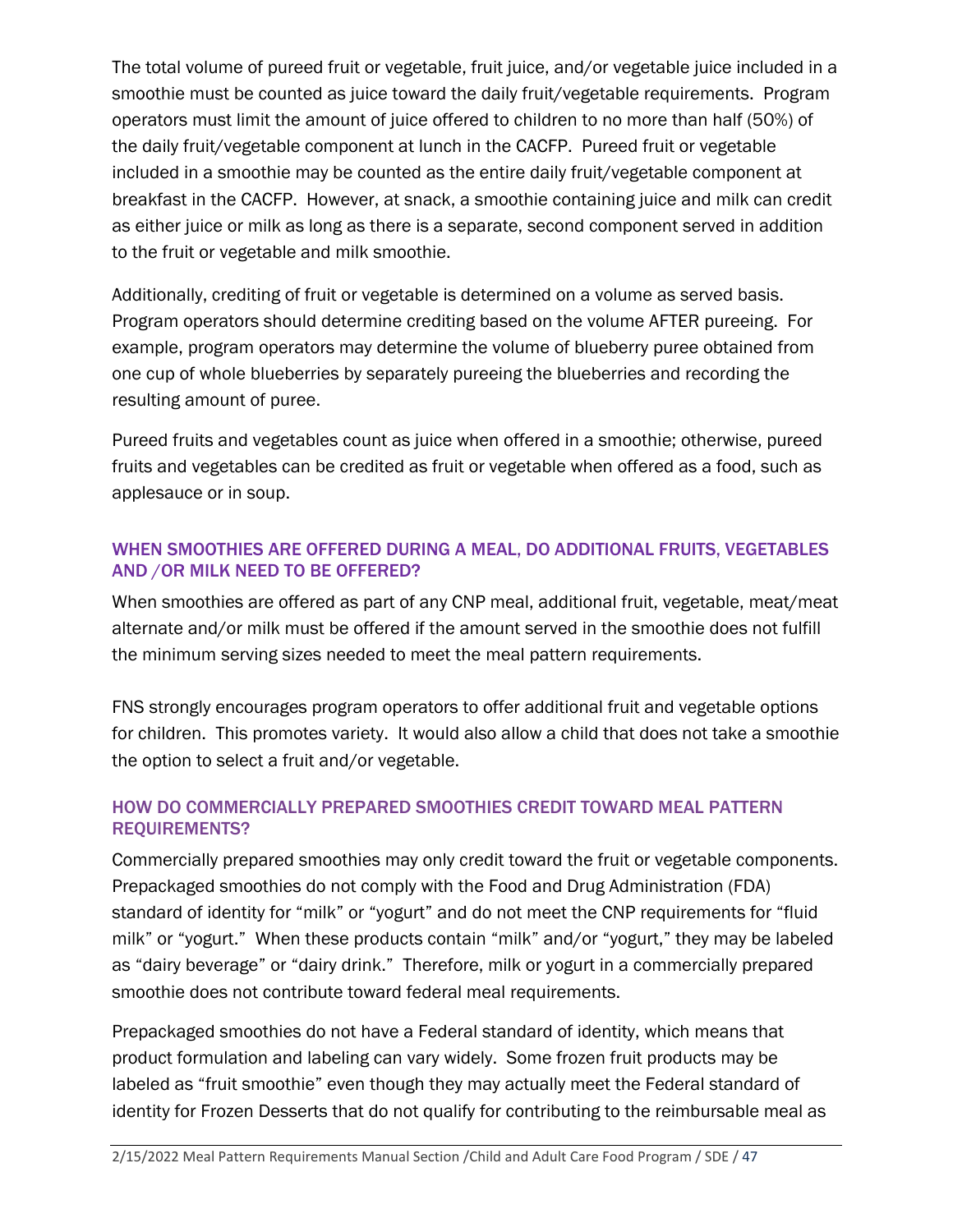fruit. Fruit or vegetable purees made into a slush-type product may or may not have "smoothie" in the product name. Program operators should purchase products that have a label which includes a statement regarding the "percent juice content" required by the FDA for beverages made with fruit and/or vegetable juice or puree. For example, an 8.0 fluid ounce smoothie made from fruit puree with the juice content labeled as "contains 50% juice" would credit as 4.0 fluid ounces or  $\frac{1}{2}$  cup of juice. The volume of pureed fruit included in the commercially prepared smoothie may be counted as juice toward the daily fruit requirement. Smoothies with less than 100% juice content are the only instance when less than 100% juice may be offered for meeting federal meal requirements.

# CAN SMOOTHIES CONTAIN NUTRITIONAL SUPPLEMENTS SUCH AS WHEY PROTEIN POWDER AND HERBAL SUPPLEMENTS SUCH AS GINKGO BILOBA?

No, smoothies with dietary and herbal supplements are not creditable for CNP. However, smoothies can be made with juice that has been fortified with vitamins and minerals such as orange juice with calcium and Vitamin D added.

# CAN CONCENTRATED FRUIT PUREE AND CONCENTRATED FRUIT JUICE CONTRIBUTE TO MEAL REQUIREMENTS WHEN USED IN SMOOTHIES?

Concentrated fruit puree and concentrated juice can only be used in meeting federal meal requirements when they are reconstituted to full-strength fruit puree or full-strength juice. Without being reconstituted to the original strength, concentrated fruit puree and concentrated juice are considered to be added sugar.

# ARE SMOOTHIES ALLOWED AT BREAKFAST AND LUNCH?

Yes, smoothies may be offered at any meal. It is not recommended to offer a smoothie at both breakfast and lunch on the same day. Note: Juice may only be offered once per day, therefore, juice smoothies may only be offered at one meal service.

# IF A PHYSICIAN OR STATE RECOGNIZED MEDICAL AUTHORITY PRESCRIBES WHOLE COW'S MILK AS A SUBSTITUTE FOR BREASTMILK OR INFANT FORMULA FOR AN INFANT YOUNGER THAN 12 MONTHS OF AGE, IS THE MEAL REIMBURSABLE?

For children younger than 12 months of age, cow's milk may be served as a substitute for breastmilk and/or infant formula, and be part of a reimbursable meal, if the substitution is supported by a medical statement signed and certified by a Licensed Physician (MD or DO), Physician Assistant (PA), Nurse Practitioner (NP), Naturopathic Medical Doctor or Dentist (DMD/DDS). The statement should include a description of the infant's physical or mental impairment and an explanation of how to modify the meal or meal service to accommodate the infant's disability. The statement must be submitted and kept on file by the center or day care home.

FNS recognizes that infants have unique dietary needs and that decisions concerning diet during the first year of life are for the infant's health care provider and parents or guardians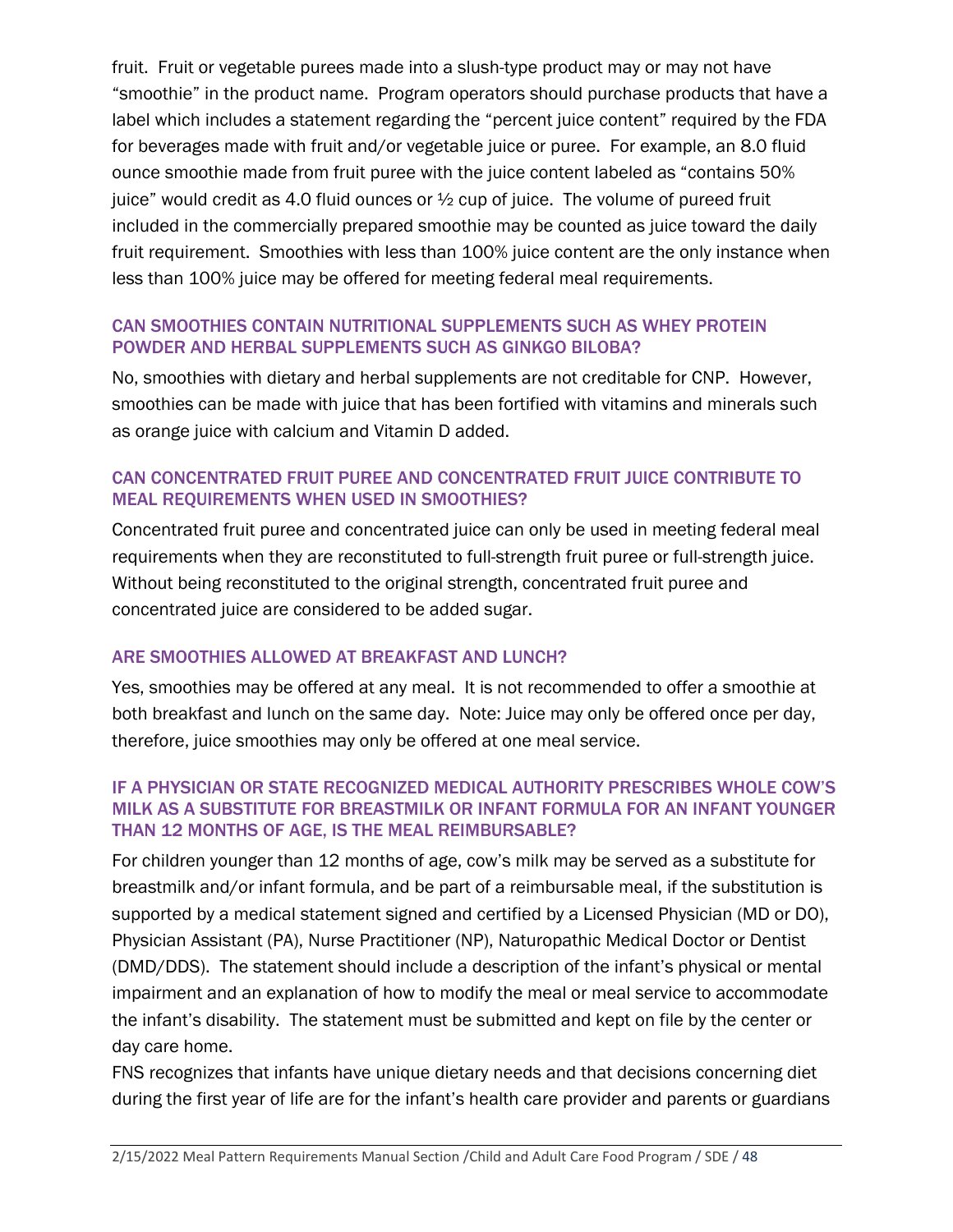to make together.

# ARE MEALS SERVED TO CHILDREN 12 MONTHS AND OLDER REIMBURSABLE IF THEY CONTAIN INFANT FORMULA?

Yes, for a period of one month, when children are 12 to 13 months of age, meals that contain infant formula may be reimbursed to facilitate the weaning from infant formula to cow's milk. While weaning, infants should be presented with both types of foods at the same meal service to gradually encourage acceptance of new food. Breastmilk continues to be considered an acceptable milk alternative for children over 12 months of age.

Meals containing infant formula that are served to children 13 months and older are reimbursable when it is supported by a medical statement signed and certified by a licensed physician (MD or DO), physician assistant, nurse practitioner, (NP), Naturopathic Medical Doctor or dentist (DMD/DDS). The statement should include a description of the infant's physical or mental impairment and an explanation of how to modify the meal or meal service to accommodate the infant's disability. The statement must be submitted and kept on file by the center or day care home.

# IF A PARENT SUPPLIES AN INFANT FORMULA THAT IS NOT IRON-FORTIFIED ("LOW-IRON"), WOULD SERVICE OF THIS PRODUCT REQUIRE A MEDICAL STATEMENT TO BE CREDITABLE TOWARDS A REIMBURSABLE INFANT MEAL?

Generally, infant formulas that are not iron-fortified are not reimbursable in the CACFP. However, infant formulas that are not iron-fortified may be served and creditable towards a reimbursable meal if the substitution is supported by a medical statement. The statement should include a description of the infant's physical or mental impairment and an explanation of how to modify the meal or meal service to accommodate the infant's disability, indicate the recommended infant formula, and be signed and certified by a licensed physician (MD or DO), physician assistant, nurse practitioner, (NP), Naturopathic Medical Doctor or dentist (DMD/DDS). The statement must be submitted and kept on file by the center or day care home.

# ARE FOODS THAT ARE CONSIDERED TO BE HIGHLY ALLERGIC OR FOODS THAT CONTAIN THESE HIGHLY ALLERGIC FOODS ALLOWED FOR INFANT MEALS?

Foods that contain one or more of the eight major food allergens identified by the FDA (milk, egg, fish, shellfish, tree nuts, peanuts, wheat, and soybeans) are allowed and can be part of a reimbursable meal. The American Academy of Pediatrics states there is no current convincing evidence that delaying the introduction of foods that are considered to be highly allergic has a significant positive effect on the development of food allergies. Even though most food allergies cause relatively mild and minor symptoms, some food allergies can cause severe reactions, possibly life-threatening. With this in mind, it is good practice to check with parents or guardians of all infants to learn about any concerns of possible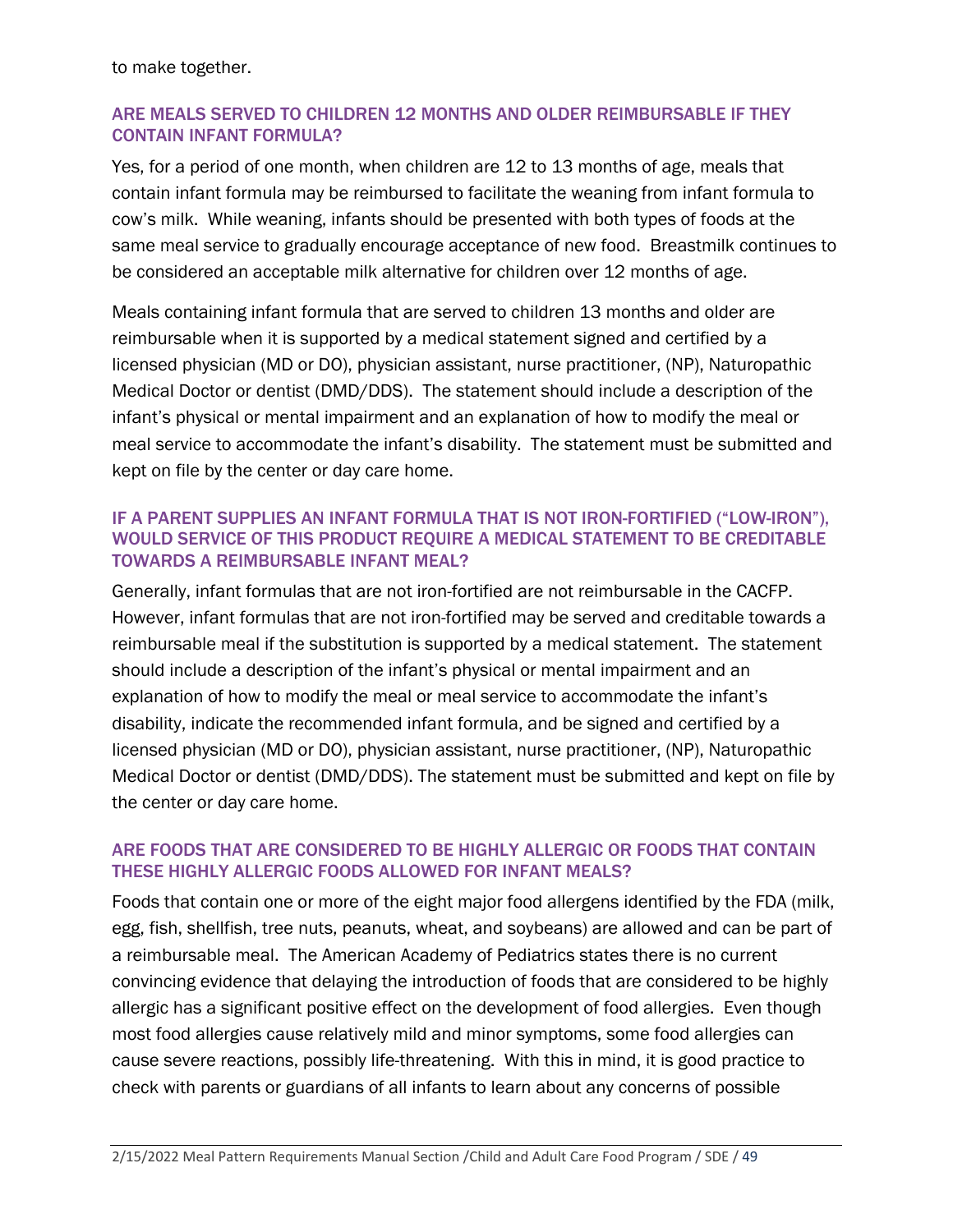allergies and their preference on how solid foods are introduced.

#### IF AN ENGLISH MUFFIN'S INGREDIENT LIST SAYS: "WHOLE WHEAT FLOUR, WATER, ENRICHED WHEAT FLOUR, WHEAT STARCH, YEAST, SUGAR, SALT," DOES IT PASS THE RULE OF THREE AND MEET THE WHOLE GRAIN-RICH CRITERIA?

Yes. The third ingredient, excluding water, is wheat starch; wheat starch is an ingredient that may be disregarded. There are only two grain ingredients in this product. The rule of three requires the first three grain ingredients be creditable. Creditable grains are whole or enriched grains, bran, or germ. In this example, the two grains are creditable, the first is whole grain and the second is enriched, therefore the product is whole grain-rich.

# HOW DOES THE RULE OF THREE APPLY TO MIXED DISHES?

The rule of three may also be used for the grain portion of mixed dishes, such as pizza crusts and tortillas for burritos. If the first grain ingredient is whole grain and the next two grain ingredients (if any) are whole grain or enriched, then the product meets the whole grain-rich criteria. For example, a cheese pizza's ingredient list may say: "mozzarella cheese, parmesan cheese, white whole wheat flour, brown rice flour, enriched flour, non-fat milk, water, tomato paste, yeast." In this example, the first and second grain ingredients are whole grains. The third grain ingredient is enriched. This cheese pizza crust passes the rule of three tests and it meets the whole grain-rich criteria because whole grain is listed as the primary ingredient out of the first three grain ingredients listed.

# ARE HOMEMADE GRANOLA BARS OR OTHER HOMEMADE GRAIN-BASED DESSERTS ALLOWED?

No. Homemade and commercially prepared grain-based desserts cannot count towards the grain component in CACFP starting October 1, 2017. Based on stakeholder feedback, FNS decided using categories to define grain-based desserts was the best approach versus establishing nutrient standards or preparation requirements.

# ARE SCONES AND GRAIN PUDDINGS CONSIDERED GRAIN-BASED DESSERTS?

Sweet scones, sweet bread puddings, and rice puddings are considered grain-based desserts and cannot count towards the grain component. Savory scones, such as one made with cheese and herbs, credit like a biscuit and are not considered grain-based desserts. However, sweet scones, such as those made with fruit and icing, credit like a cookie and are considered grain-based desserts.

Bread puddings can also be savory or sweet. Sweet bread puddings, such as one made with chocolate chips, is considered a grain-based dessert. However, savory bread puddings, such as one made with spinach and mushrooms, are not considered grain-based desserts.

Menu planners should consider the common perception of the food item and whether it is thought of as a dessert when deciding to serve it. Using this approach is particularly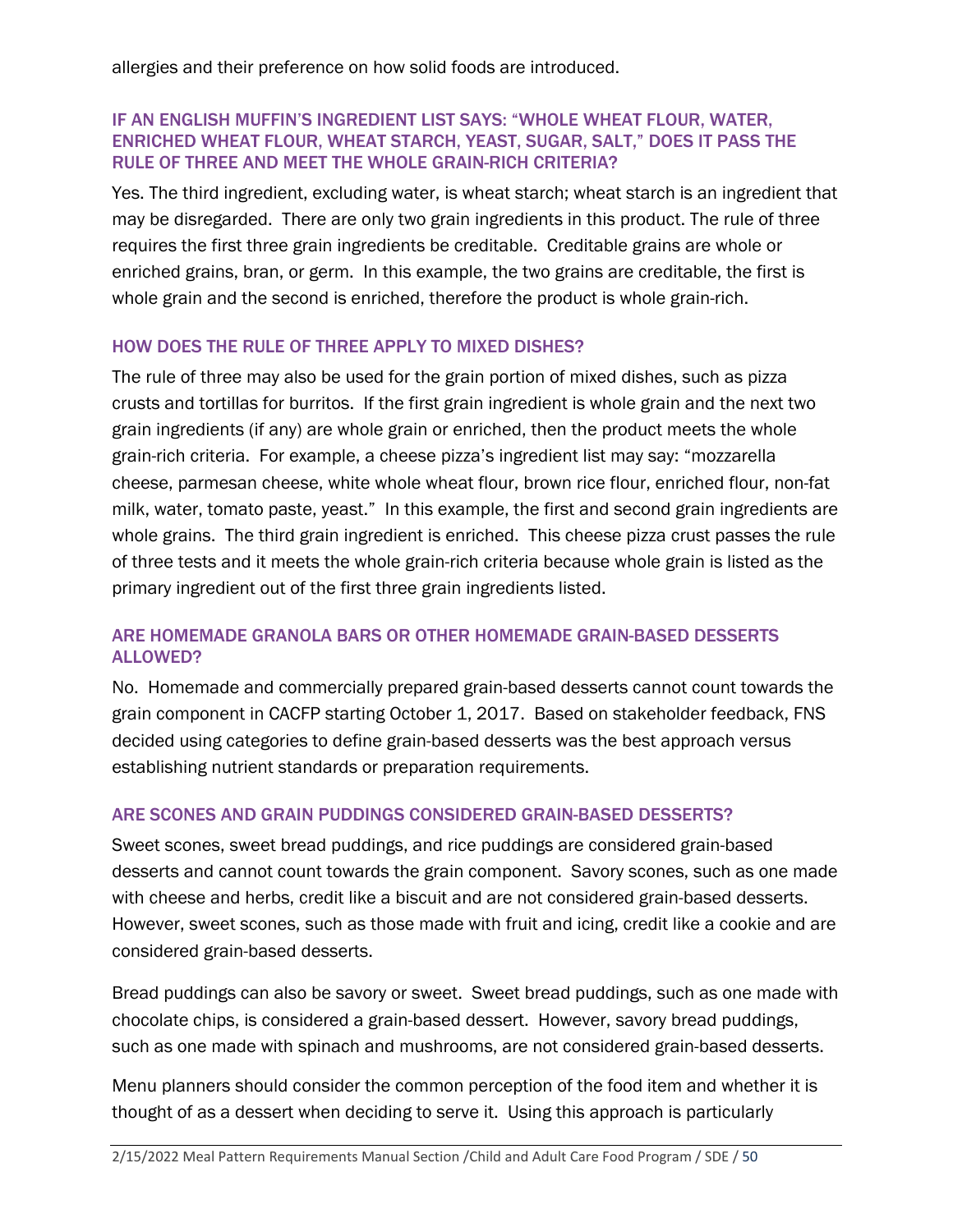important when a food item is not labeled as a dessert. If a menu planner is unsure of whether a food item is considered a grain-based dessert, he or she should work with his or her sponsor or State agency, as appropriate, to make the decision.

# ARE BLACK BEAN BROWNIES ALLOWED AT SNACK?

Brownies are considered grain-based desserts and cannot credit towards the grain's component in any meal. In addition, the black beans in a brownie cannot count towards the meat/meat alternate component. This is because they are not easily recognizable as a meat/meat alternate and each portion is not likely to have a sufficient amount of meat/meat alternate (¼ ounce equivalency) to contribute to the meat/meat alternate component.

# HOW DO CENTERS AND DAY CARE HOMES KNOW IF A READY-TO-EAT BREAKFAST CEREAL IS "FORTIFIED"?

Cereal products that have been fortified are labeled as such and have an ingredient statement similar to the following (for EXAMPLE purposes only): "Ingredients: Whole wheat, sugar, oats, contains 2% or less of salt, baking soda, caramel color, annatto color, BHT for freshness. Vitamins and Minerals: Vitamin C (sodium ascorbate, ascorbic acid), niacin amide, vitamin B6 (pyridoxine hydrochloride), reduced iron, zinc oxide, folic acid, vitamin B2 (riboflavin), vitamin B1 (thiamin hydrochloride), vitamin A palmitate, vitamin D, vitamin B12."

# CAN A PROVIDER MIX A HIGH SUGAR CEREAL WITH A LOW SUGAR CEREAL TO MEET THE SUGAR LIMIT?

No. Generally, it is acceptable to mix creditable food items together to create another creditable food item, such as fruit and yogurt blended together to make a smoothie. However, providers may not mix a non-creditable food item with a creditable food item to make the new food item creditable. For example, a provider cannot mix a cereal with 8 grams of sugar per dry ounce with a cereal with 4 grams of sugar per dry ounce to create a cereal that has 6 grams of sugar per dry ounce (the sugar limit for breakfast cereals). Another example that is not allowed is mixing yogurts to create a yogurt that has no more than 23 grams of sugar per 6 ounces.

Logistically, it would be challenging for monitors to determine that the mixed cereal or yogurt meets its respective sugar limit during a review. Additionally, it would be difficult for providers to calculate the sugar content of mixed cereals and yogurt.

# WHEN AN INFANT RECEIVES BOTH BREASTMILK AND FORMULA, IS THE MEAL ELIGIBLE FOR REIMBURSEMENT?

Yes. Meals served to infants (birth through 11 months of age) may contain iron-fortified infant formula, breastmilk (including expressed breastmilk and a mother directly breastfeeding on-site), or a combination of both.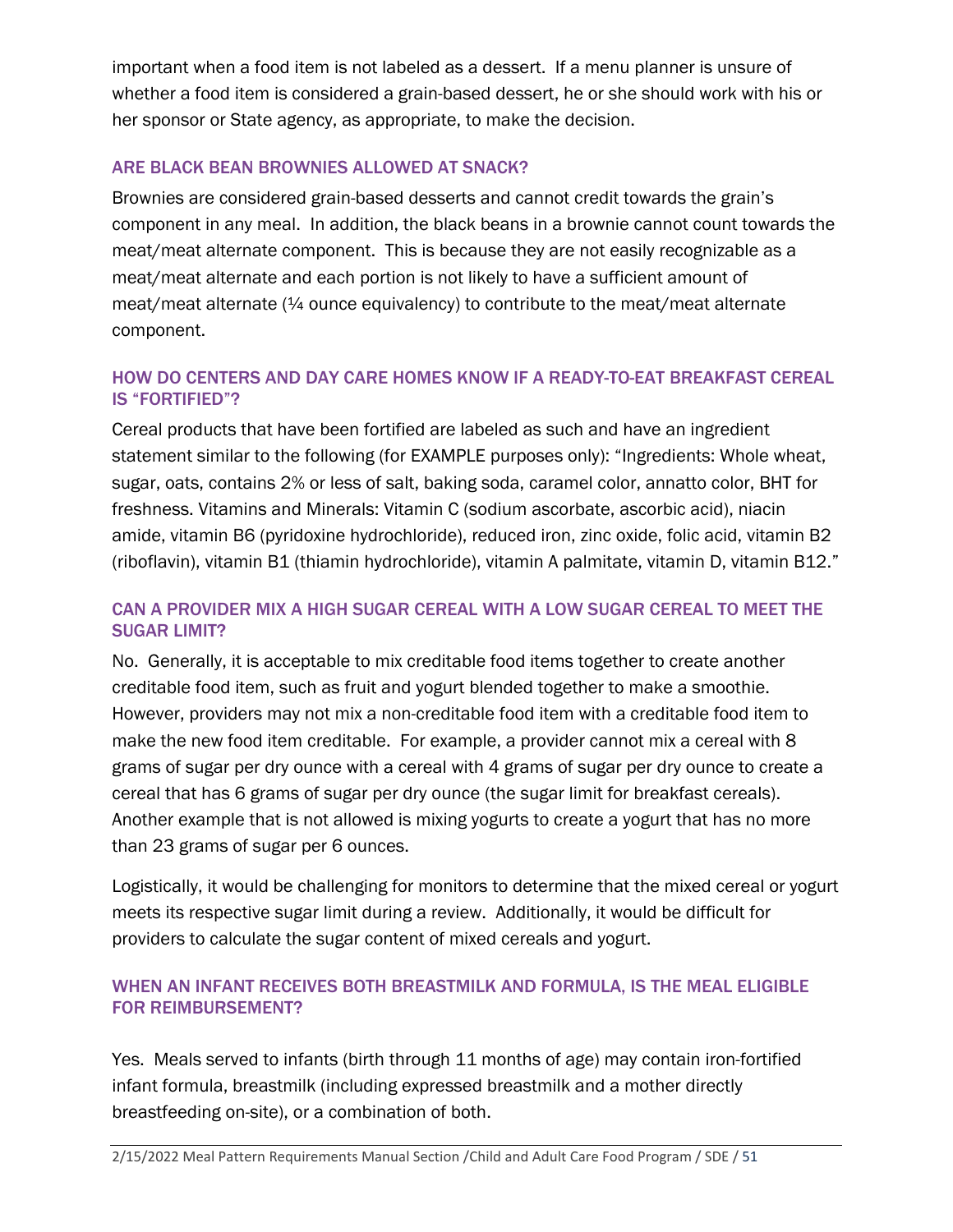If a mother breastfeeds her 13 month old, or older, child at the center or day care home, is the meal reimbursable?

Yes. Breastmilk is an allowable substitute for fluid milk for children of any age. Therefore, if a mother chooses to breastfeed her infant past 1 year of age she may breastfeed the child on-site or provide expressed breastmilk and the center or day care home may claim reimbursement for those meals.

#### MUST A PARENT SUBMIT A WRITTEN REQUEST TO SUBSTITUTE BREASTMILK FOR FLUID MILK FOR CHILDREN 1 YEAR OF AGE OR OLDER? DOES IT MATTER IF THE SUBSTITUTED BREASTMILK IS EXPRESSED OR BREASTFED?

No. If a parent wants their child (one year old or older) to be served breastmilk in place of fluid milk a written request is not required. This is true no matter the delivery method. Therefore, a parent may provide expressed breastmilk for his or her child or a mother may breastfeed her child on-site and the parent does not need to provide a note.

#### IF A 1 YEAR OLD CHILD IS STILL BEING BREASTFED AND THE MOTHER IS ONLY ABLE TO PROVIDE 2 FLUID OUNCES OF EXPRESSED BREASTMILK, CAN 2 FLUID OUNCES OF WHOLE UNFLAVORED MILK BE SERVED AS A SUPPLEMENT TO MEET THE MINIMUM MILK REQUIREMENT?

Yes. If a mother chooses to breastfeed her 1 year old child the required minimum fluid milk serving size still must be met. If a mother is unable to provide enough expressed breastmilk to meet the fluid milk requirement, then whole unflavored milk may be served alongside the breastmilk to the child to make up the difference and meet the minimum milk requirement. The two milks do not need to be mixed into the same cup. Please note, in this situation the center or day care home must provide all other required food components in order for the meal to be reimbursable. FNS encourages centers and day care homes talk to parents or guardians about supplementing breastmilk with whole milk prior to doing so.

# ARE MEALS SERVED TO CHILDREN 12 MONTHS AND OLDER REIMBURSABLE IF THEY CONTAIN INFANT FORMULA?

Yes. For a period of one month, when children are 12 to 13 months of age, meals that contain infant formula may be reimbursed to facilitate the weaning from infant formula to cow's milk. While weaning, infants should be presented with both types of foods at the same meal service to gradually encourage acceptance of the new food. Breastmilk continues to be considered an acceptable fluid milk substitute for children over 12 months of age, and a medical statement is not required.

# IF A PARENT CHOOSES TO PROVIDE INFANT FORMULA AND PRE-MIXES IT AT HOME, HOW IS THE CENTER OR DAY CARE HOME SUPPOSED TO KNOW IF IT IS IRON-FORTIFIED?

If a parent or guardian declines the iron-fortified infant formula that the center or day care home offers and he or she chooses to provide his or her own infant formula, it is the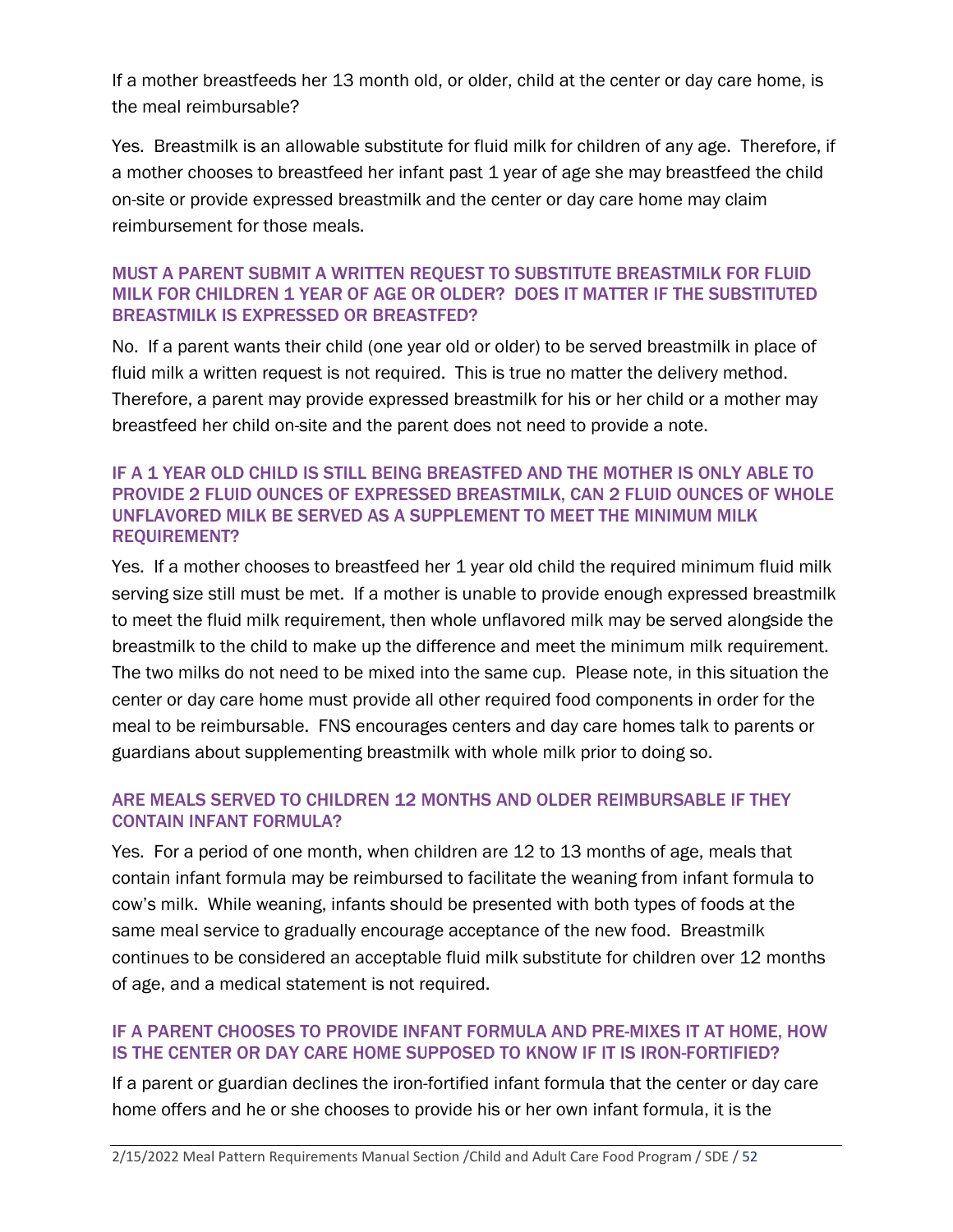responsibility of the center or day care home to inform the parent or guardian that they must provide formula that is creditable (i.e., it is iron-fortified and is regulated by FDA).

### WHAT SHOULD A MONITOR DO WHEN CONDUCTING AN ON-SITE REVIEW AND HE/SHE FINDS AN 8 MONTH OLD INFANT IS NOT BEING SERVED SOLID FOODS?

The monitor should speak with the center or day care home provider to understand why the infant is not being served solid foods. Infants are typically developmentally ready to consume solid foods by 8 months of age; however, each infant develops at his or her own rate. If an 8 month old infant is not developmentally ready for solid foods and the center or day care home is serving the required minimum serving size for breastmilk or infant formula for the 6 through 11 month old age group, the meal is reimbursable. Monitors can remind center and day care home providers to work with each infant's parents or guardians to determine when and what solid foods should be served to the infant while he or she is in care.

# WHAT SHOULD A CENTER OR DAY CARE HOME DO IF THEY FEEL AN INFANT IS DEVELOPMENTALLY READY TO START EATING SOLID FOODS BUT THE INFANT'S PARENTS OR GUARDIANS DO NOT WANT THE INFANT TO BE INTRODUCED TO SOLID FOODS?

If a center or day care home believes that an infant is developmentally ready to start eating solid foods, they should engage in a conversation with the infant's parents or guardians.

The provider can tell the parents or guardians about the signs they have seen indicating the infant is ready to start solid foods and ask if they would like solid foods to be served while the infant is in care. Child care providers should be in constant communication with the infant's parents or guardians about the infant's eating habits as well as when and what solid foods should be served while the infant is in their care.

If the parent or guardian does not want their infant to be served solid foods while the infant is in care, the center or day care home should respect that decision and should not serve the infant solid foods. In this situation, as long as the center or day care home continues to serve the infant the required amount of breastmilk or iron-fortified infant formula, the meals are still reimbursable.

# ARE TOFU AND SOY YOGURT ALLOWED IN THE INFANT MEAL PATTERN?

No. Tofu and soy yogurt are only allowed as a meat alternate in the child and adult meal patterns. Allowable meat/meat alternates in the infant meal pattern are meat, poultry, fish, dry beans and peas, whole eggs, cheese, cottage cheese, and yogurt. This is consistent with the National Academy of Medicine's report, which only recommended tofu as a meat alternate for children and adult participants.

#### CAN INFANT CEREAL BE SERVED IN A BOTTLE TO INFANTS?

No. Serving infant cereal in a bottle to infants is not allowed. Neither the infant cereal nor